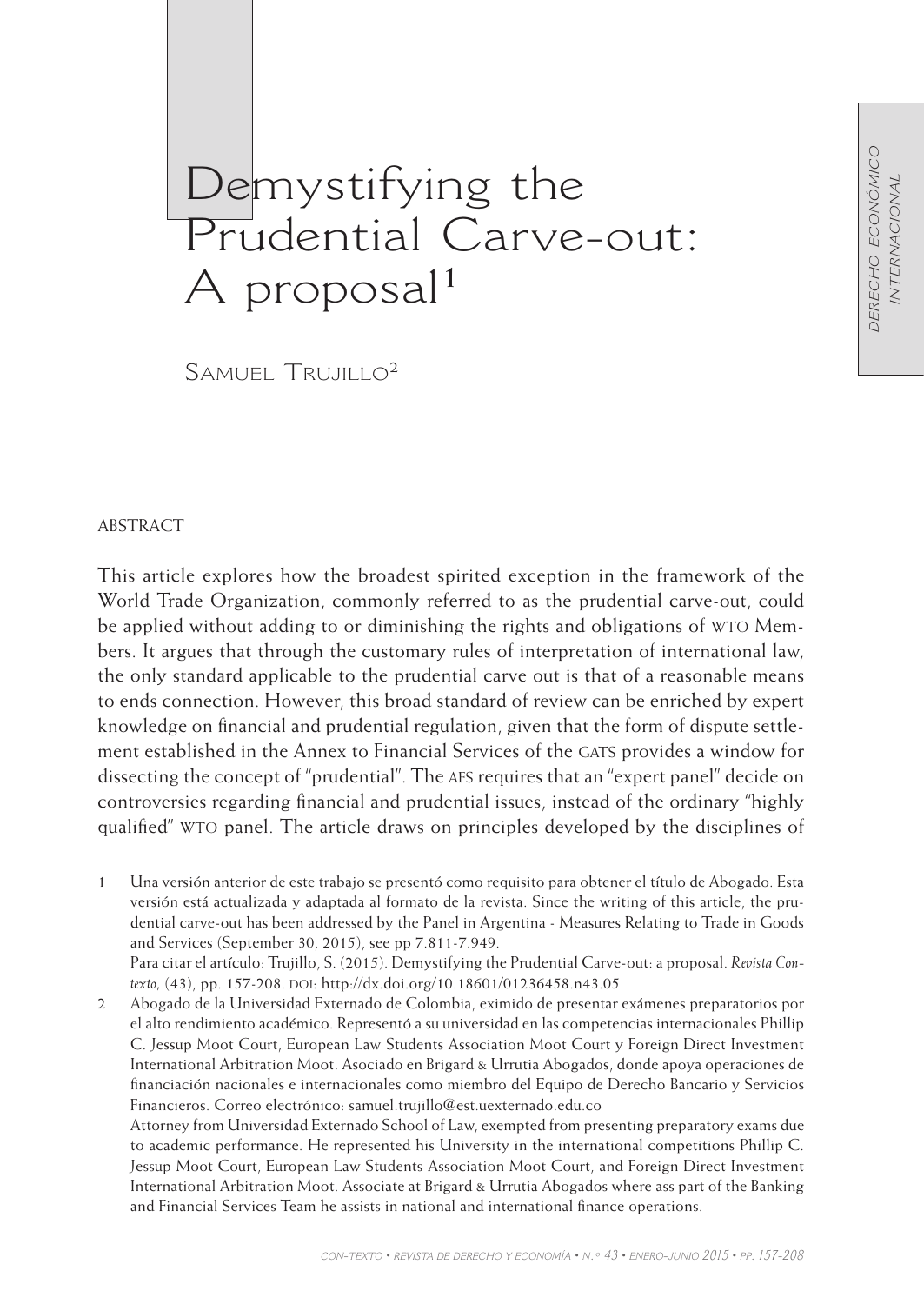micro- and macroprudential regulation to exemplify how expert knowledge can guide an otherwise vague standard of review.

**Keywords**: World Trade Organization, General Agreement on Trade in Services, prudential Carve-out, expert panel, micro-prudential regulation, macro-prudential regulation.

# Desmitificando la excepción cautelar: una propuesta

#### Resumen

Este artículo explora cómo la excepción con el espíritu más amplio en el marco de la Organización Mundial de Comercio, conocida como la excepción cautelar, puede ser aplicada sin disminuir, o agregarle a, los derechos y obligaciones de los miembros. Argumenta que, a través de las reglas consuetudinarias de interpretación del derecho internacional, el único estándar aplicable a la excepción cautelar es el de una conexión razonable entre medios y fines. Sin embargo, este amplio criterio de revisión puede ser enriquecido por conocimiento experto en regulación financiera y prudencial, ya que el Anexo a Servicios Financieros del agcs establece que debe ser un panel experto el que decida controversias sobre cuestiones financieras y prudenciales, en vez del panel "altamente cualificado" ordinario. El artículo hace referencia a principios desarrollados por las disciplinas de regulación micro y macroprudencial para ejemplificar cómo dicho conocimiento experto puede guiar un criterio de revisión, de otra forma vago.

**Palabras clave**: Organización Mundial del Comercio, Acuerdo General sobre Comercio de Servicios, excepción cautelar, panel experto, regulación micro-prudencial, regulación macroprudencial.

# i. Introduction: The Prudential Carve-out's relevance and its problematic

The Annex on Financial Services (AFS) to the World Trade Organization's (WTO) General Agreement on Trade in Services (GATS) establishes in an exception that allows Member States, notwithstanding any other provisions of the Agreement to adopt measures for prudential reasons. An analysis of this provision, commonly referred to as the prudential carve-out, is relevant as it has yet to be invoked by any wto Member, and consequently lacks a clear scope of application<sup>3</sup>. Furthermore, despite not having been invoked before

3 MAMIKO YOKIO-ARAI, "GATS' Prudential Carve Out in Financial Services and Its Relation with Prudential Regulation" (2008) 57 Int'l & Comp. L.Q. 613 at 639 [*Yokio-Arai*]; Sydney J. Key, "Trade liberalization and prudential regulation: the international framework for financial services" (1999) 75 R.I.I.A. 61 at 67-68 [*Key*] Mary McAllister Shepro, "Preserving National Regulatory Autonomy in Financial Services: The gats' Prudential Carve-Out" (2013) Notre Dame University (ql) [*McAllister*]; Panagiotis Delimatsis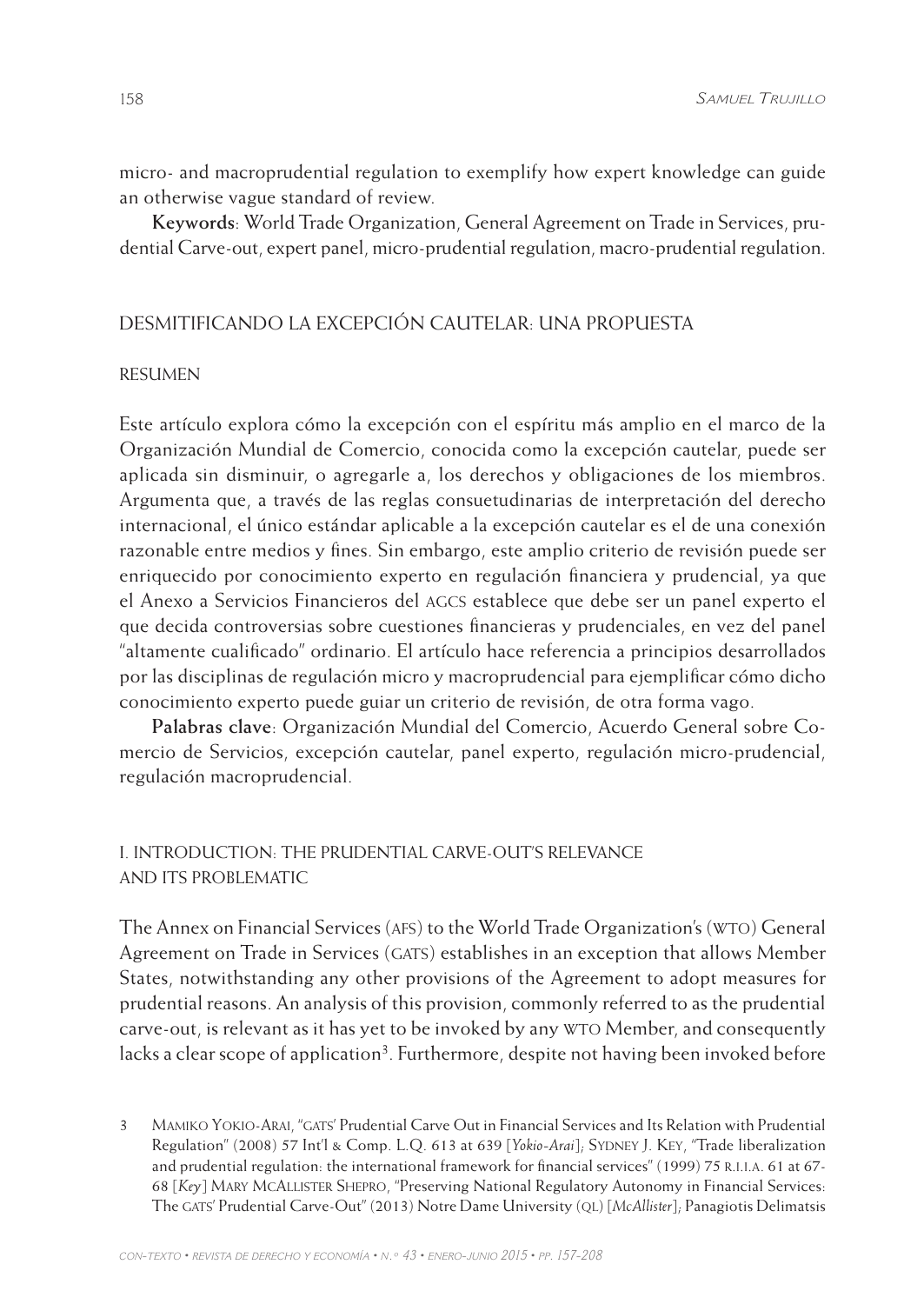an international tribunal, the prudential carve-out has proliferated in many other instruments of international law<sup>4</sup> as it can be found in many Free Trade Agreements (FTAs).

Consequently this provision and the mist surrounding it, not only envelop the multilateral trading system as the prudential carve-out also constitutes applicable law in a significant quantity of bilateral and regional trade relations. As a result of the most recent global financial crisis and the subsequent concern regarding banking regulation, the legal vacuum regarding the exception's correct interpretation and application is further highlighted.

The problem centers on determining what can be considered "prudential", and the limits to the use of the prudential carve-out. Following DSU Article 3.2, this analysis cannot add to, or diminish the rights and obligations of WTO Members, as these may only be clarified through the application of customary rules of interpretation of public international law. Such interpretative processes is difficult since most wto Members did not, and still do not, wish to clearly determine the meaning of "prudential", both in the wto framework and in their regional and bilateral trade relations. Instead, they find comfort in the mist that surrounds the provision.

As the comfort that most WTO Members currently enjoy in the prudential carveout's ambiguity could one day be challenged, a wto Panel would have the need, and obligation, to clarify the provision's content. The purpose of this work is to show how this could be achieved, removing the mist that surrounds the provision in a manner consistent with wto interpretation that respects and follows the will of its Members.

The starting point in the analysis, is to understand the WTO concept of a "measure", which unlike the concept of prudential, has been addressed by the Appellate Body (Section ii). Such understanding will demonstrate the existence of a vast panorama of situations in which the prudential carve-out could be found to be applicable. Subsequently, the analysis will compare the original afs prudential carve-out with those introduced into the fta's of some of the most representative wto Members (Section iii). Such comparison will provide perspective as to the evolution of the provision, showing that there are two main approaches preferred by certain wto Members. One of these approaches strives to severely limit the provision.

Afterwards, Section iv will show to what extent the prudential carve-out's ambiguity can be limited through a strict analysis that follows the customary rules for the interpretation of treaties. First through an interpretation the follows the general rule, and then recurring to the supplementary means, seeking to confirm and further clarify the will of the WTO Members. This Section will show that although prudential measures must have a reasonable means to ends connection with the legitimate objectives they peruse, a narrower standard cannot be applied. As Section iv will demonstrate certain conformity

4 *Key* (p. 67).

<sup>&</sup>amp; Pierre Suavé, "Financial services trade after the crisis: Policy and legal conjectures" (2010) 13(3) J. Int'l Econ. L. 837 at 849 [*Delimatsis & Suavé*].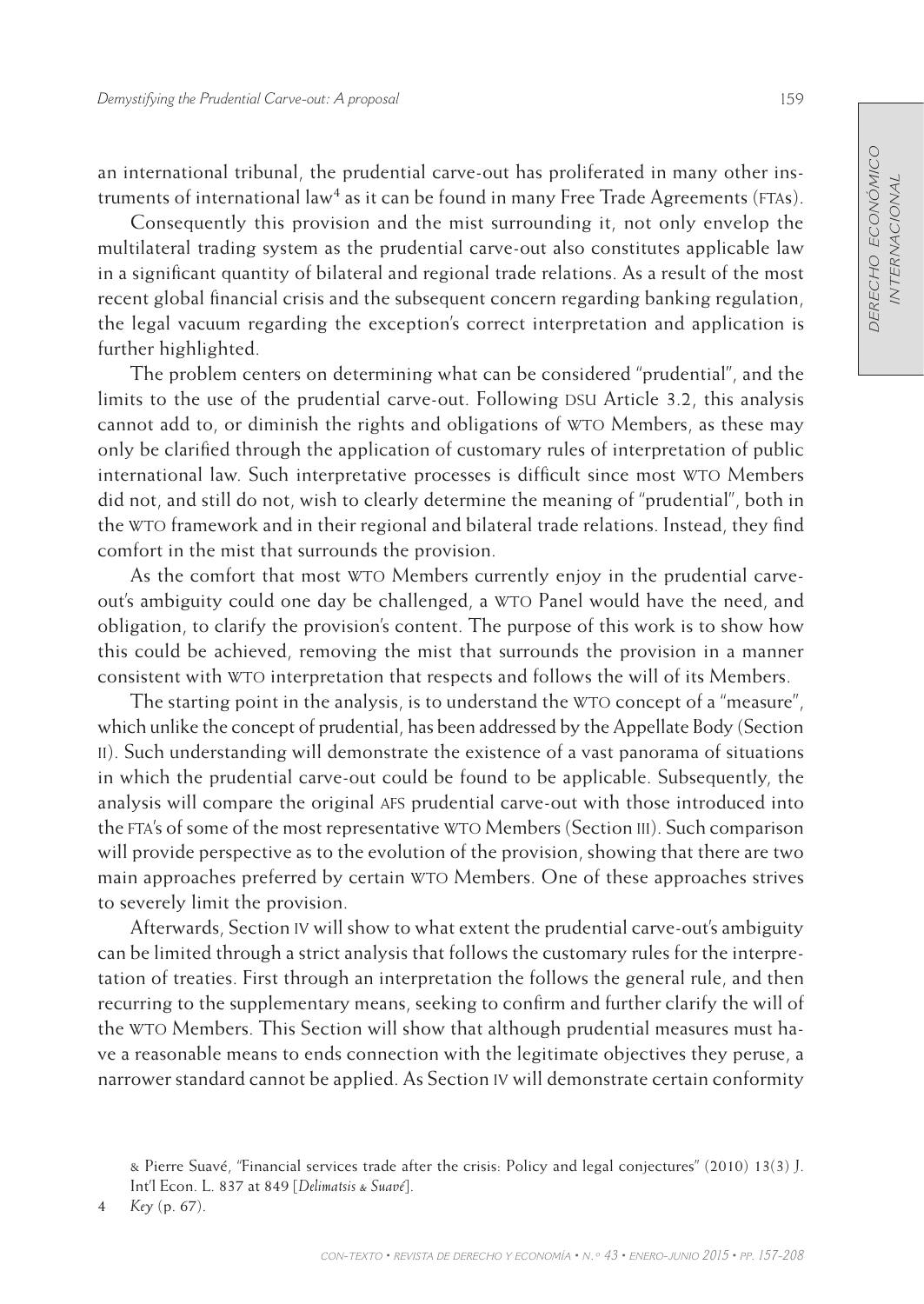by wto Members regarding the provision's ambiguity, Section V will analyze whether such state of mind still exists today.

Section V will demonstrate that WTO Members are still reluctant in determining a more tangible meaning regarding the provision. Consequently, the work presented will contend that this traditional interpretation, which would be undertaken by an ordinary wto Panel, would fall short. It does provide some clarity as to the provision's scope of application, but fails to fully demystify the provision. However, Section vi seeks to aide this situation, and argues that despite failing to provide a tangible content to the concept of "prudential", the traditional interpretation, expected of any ordinary WTO Panel, does provide the key for demystifying the provision.

This crucial element is the form of dispute settlement specifically established by wto Members in the afs, which provides a window for consolidating the term "prudential". By requiring an expert Panel, as opposed to an ordinary Panel, dispute settlement in the afs calls for the application of expert knowledge on prudential and financial issues. In essence, the "reasonable means to ends connection" that prudential measures must have, can be evaluated through more specified and specialized elements that the expert knowledge on prudential and financial matters provides.

Section vii provides an example of the expert knowledge that a Panel could apply when determining whether a measure truly is prudential, making use of two disciplines developed in international finance law and regulation. These are macro- and microprudential policy, which have a concrete link with the legitimate objectives that the carve-out intends to protect. Lastly, Section viii synthetizes the previously reached conclusions, and contends that through the proposed analysis a WTO Panel can adequately clarify and apply the prudential carve-out on a case by case basis, in a manner that is consistent with proper WTO interpretation.

#### II. THE CONCEPT OF "MEASURE" UNDER THE GATS

Before facing the challenge of determining what a measure taken for a prudential reason consists of, we can identify the general concept of "measures" within the WTO. This serves to illustrate what exactly could be challenged, and would therefore be susceptible to finding refuge in the prudential carve-out. Unlike the concept of "prudential", the notion of "measures" has found development in the wto, ergo before interpreting the term "prudential", we can form an idea as to what these measures can involve.

gats Article 1 when establishing the scope of the Agreement addresses "measures by Members affecting trade in services"<sup>5</sup>. Additionally, GATS Article XXVIII(a) loosely defines the term as "any measure by a Member, whether in the form of a law, regulation, rule, procedure, decision, administrative action, or any other form"6. This is a broad definition as

<sup>5</sup> General Agreement on Trade in Services (gats), 1869 u.n.t.s. 183, Article i.1 [*gats*].

<sup>6</sup> *gats* Article xxviii(a).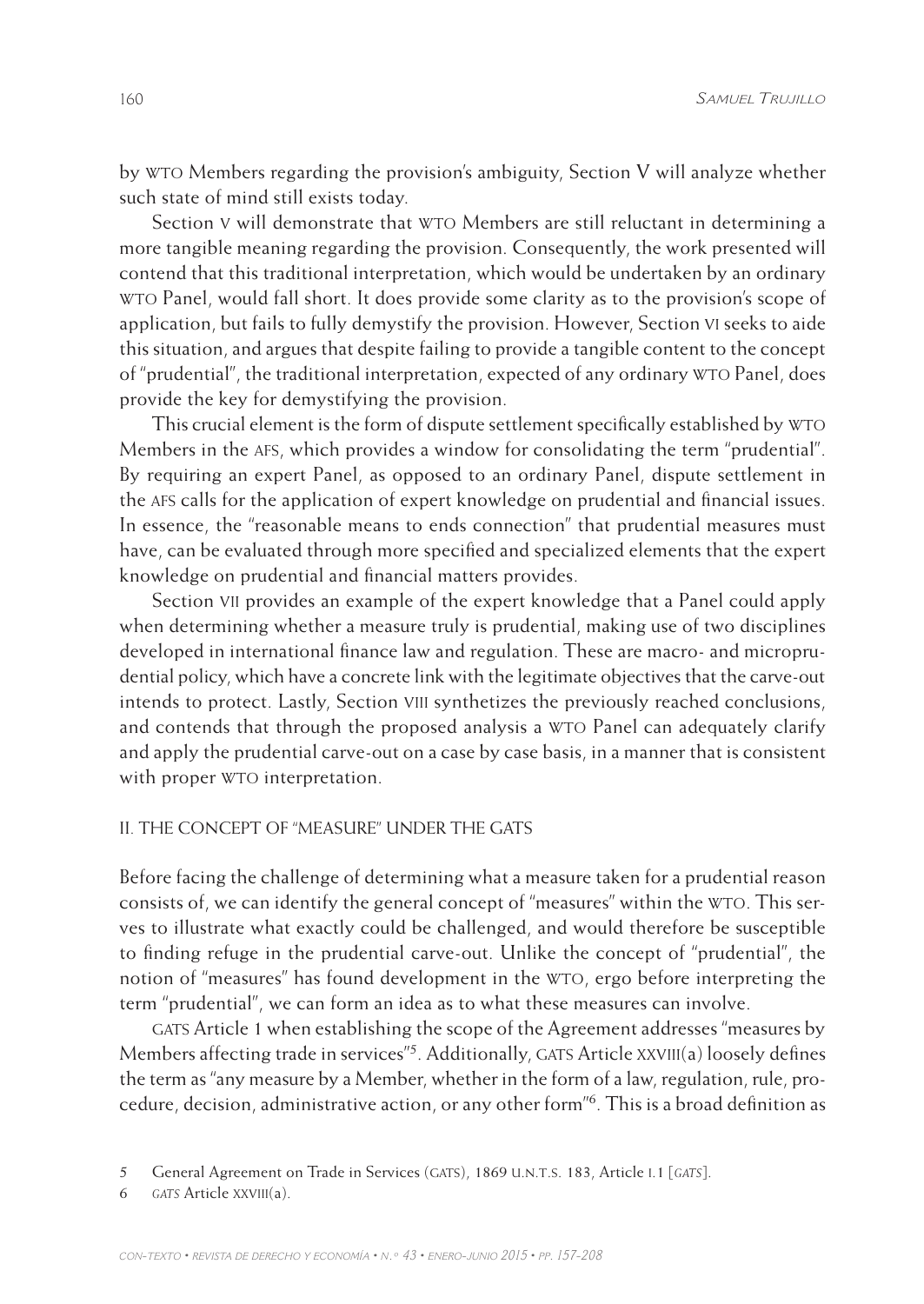recognized by the Panel in *China-eps*7 since even the administrative application of general instruments like laws, constitutes a measure under the GATS<sup>8</sup>. Moreover, for purposes of dispute settlement, a measure can be "[i]n principle, any act or omission attributable to a WTO Member<sup>"9</sup>, usually one of its organs<sup>10</sup>, including the executive branch<sup>11</sup>.

This is of particular importance when dealing with prudential regulation since the legal framework can grant administrative authorities a degree of discretion when applying prudential measures, and consequently noncompliance with GATS commitments could result from the regulation's application<sup>12</sup>.

The scope of the GATS requires that the measure must affect trade in services, a concept that has also been developed by the Appellate Body. Like the term "measure", the term "affect" has received a broad interpretation: "[t]he ordinary meaning of the word 'affecting' implies a measure that has 'an effect on', which indicates a broad scope of application"<sup>13</sup>. Despite its broad scope, it is not an analysis that can be overlooked, and requires determining whether the trade in services effectively exists as one of the four forms of supply, and whether the measure at hand has an effect on the supply of the services, or on the service suppliers $^{14}$ .

Given the broad concept of measures that affects trade in services, GATS provisions are applicable to a great variety of acts or omissions attributable to a State, depending on the level of commitments undertaken.<sup>15</sup> In the context of financial services, the prudential carve-out could allow the inconsistency with any GATS commitment by such a wide array of measures, provided they are taken from prudential reasons.

- 7 *China-Certain Measures Affecting Electronic Payment Services (Complaint by United States)* (2009) wto Doc wt/ DS413/R (Panel Report) para.7.219.
- 8 *European Communities-Customs Classification of Certain Computer Equipment (Complaint by United States)* (1998) wto Doc wt/ds62/ab/r (Appellate Body Report) para 65, [*ec – Computer Equipment*]; Miguel Castro-Riberos, "Colombia's Policy Space for Prudential Regulation: an Analysis from its International Trade Commitments" (2013) 23 Rev col der intern. 119 at 124 [*Castro-Riberos*].
- 9 *United States Sunset Review of Anti-Dumping Duties on Corrosion-Resistant Carbon Steel Flat Products from Japan (Complaint by Japan)* (2003) WTO Doc WT/DS244/AB/R (Appellate Body Report) para 81, [*us* — Corrosion-*Resistant Steel Sunset Review*]; *European Communities — Selected Customs Matters (Complaint by United States) (2006)*  wto *Doc wt/ds315/ab/r (Appellate Body Report)* para.133.
- 10 *gats* Article *i.3* "measures by Members means measures taken by (i) central, regional or local governments and authorities; and (ii) non-governmental bodies in the exercise of powers delegated by central, regional or local governments or authorities".
- 11 *us Corrosion-Resistant Steel Sunset Review* para.81.
- 12 *Castro-Riberos* p. 124.
- 13 *European Communities Regime for the Importation, Sale and Distribution of Bananas (Complaint by Ecuador, Honduras,*  Guatemala, Mexico, United States) (1997) WTO Doc WT/DS27/AB/R (Appellate Body Report) para.220.
- 14 *Canada* Certain Measures Affecting the Automotive Industry (Complaint by Japan) (2000) WTO Doc WT/DS139/ AB/R (Appellate Body Report) paras 151–152, 155, 159, 164-166; DIANA ZACHARIAS, "Article I GATS: Scope and Definition" in RUIDEGER WOLFRUM, PETER-TOBAIS STOLL, & CLEMENS FEINAUGLE, eds., Max Planck Commentaries on World Trade Law: wto Trade in Services (Leiden- Boston: Martinus Nijhoff Publishers, 2008) 31 at 47 [*Zacharias*].
- 15 *McAllister* p. 25.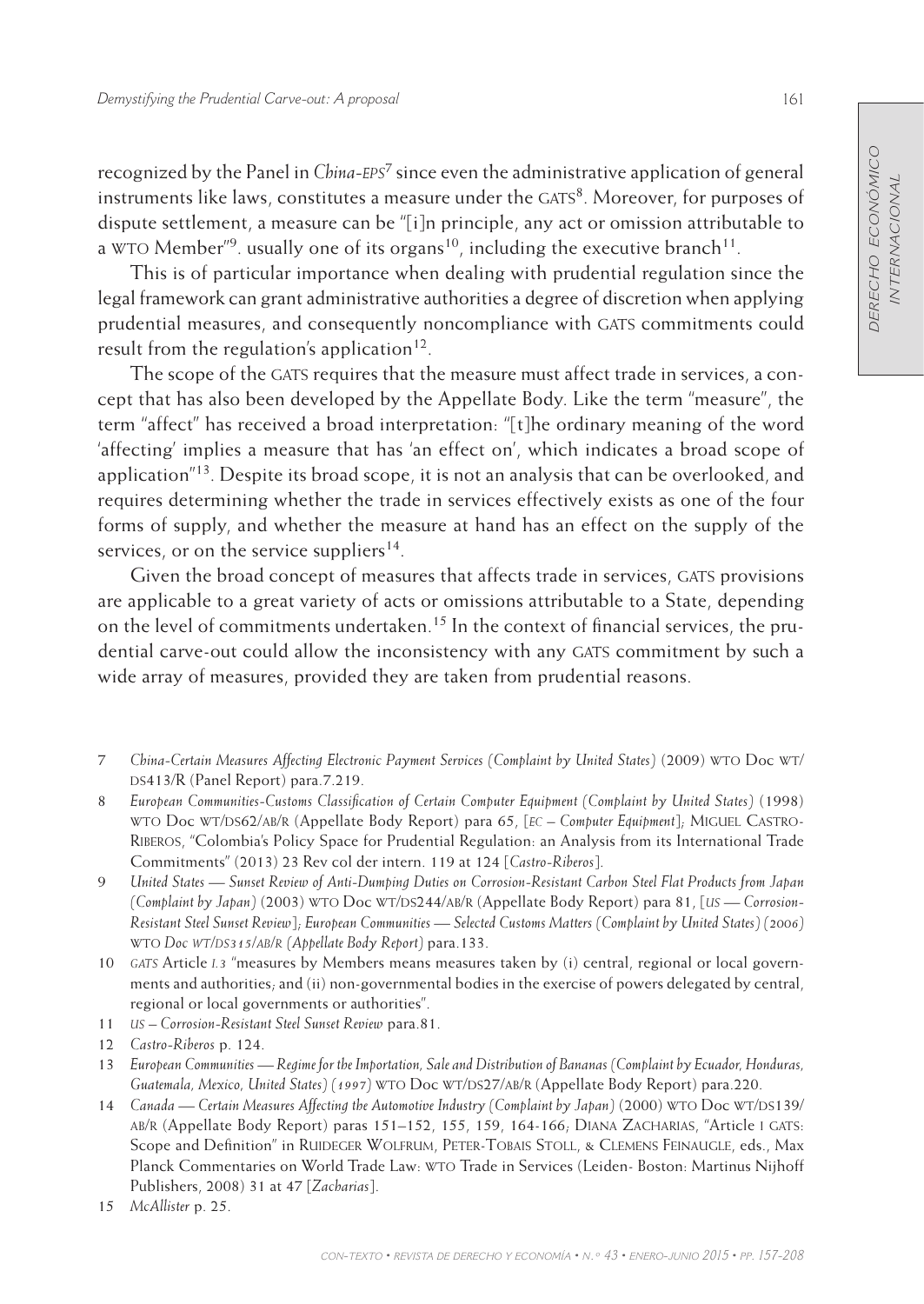GATS commitments that are most likely to be inconsistent with prudential regulation in the banking sector are Most Favored Nation (GATS Article II) and National Treatment (GATS Article XVII). For example, all foreign banks or those established in a certain country could be subjected to less favorable treatment than that given to domestic banks, through the imposition of stringent conditions after assessing the inadequate or insufficient supervision of their host state, such as greater minimum capital requirements<sup>16</sup>.

The wto's broad interpretation of the concepts "measure" and "affect" contribute to further enhance the prudential carve-out as a powerful provision. It can be used against any commitment in financial services, and cover a plethora of actions or omissions attributable to a State. This leads us to wonder the extent of its potency, the source of which is the term "prudential". Another factor that wakens our interest is the popularity this provision has achieved. Although wto Members have yet to invoke it, they have not held back in rewriting it into their FTAs.

# IiI. Two main approaches when establishing the prudential carve-out exception in international legal instruments

Although the birthplace of the prudential carve-out is the GATS AFS it has reproduced itself outside of the wto legal framework. In this process of replication the prudential carve-out has undergone mutations. Some of these mutations have brought it a more polished feel without significantly modifying it, while other mutations have given birth to prudential carve-out anomalies, or more specifically prudential carve-out ghosts. Through the first approach, taken by the United States, Canada, and Japan, the prudential carve out maintains its nature as a broad and strong exception<sup>17</sup>. Of course there are many other nations that have kept the phrasing and spirit of the GATS AFS carve out in their ftas, but we focus on these three as the most potent representatives of the first approach.

The second is the European approach which strives for a weakened exception, moving away from the spirit of the GATS prudential carve-out. As the heavyweights of international trade, these nations are able to impose their approach on their treaty counterparts in varying degrees. However, when the European approach collides with the strong exception champions, the latter ones prevail.

The analysis that leads to this observation is based on some of the latest and most key FTAs signed by the United States, Japan, Canada, The European Union, and EFTA

We must first look at the original prudential carve-out. It is this prudential carveout that we will interpret through the customary rules of interpretation of international law, as this can also aide the understanding of the carve-outs incorporated in other legal instruments.

<sup>16</sup> Castro-Riberos pp.128-136.; *McAllister* p. 8.

<sup>17</sup> Armin von Bogdandy, Armin & Joseph Windsor, "Annex on Financial Services" in Ruideger Wolfrum, Peter-Tobais Stoll, & Clemens Feinaugle, eds., Max Planck Commentaries on World Trade Law: wto Trade in Services (Leiden- Boston: Martinus Nijhoff Publishers, 2008) 618 at 634 [*Bongdandy & Windsor*].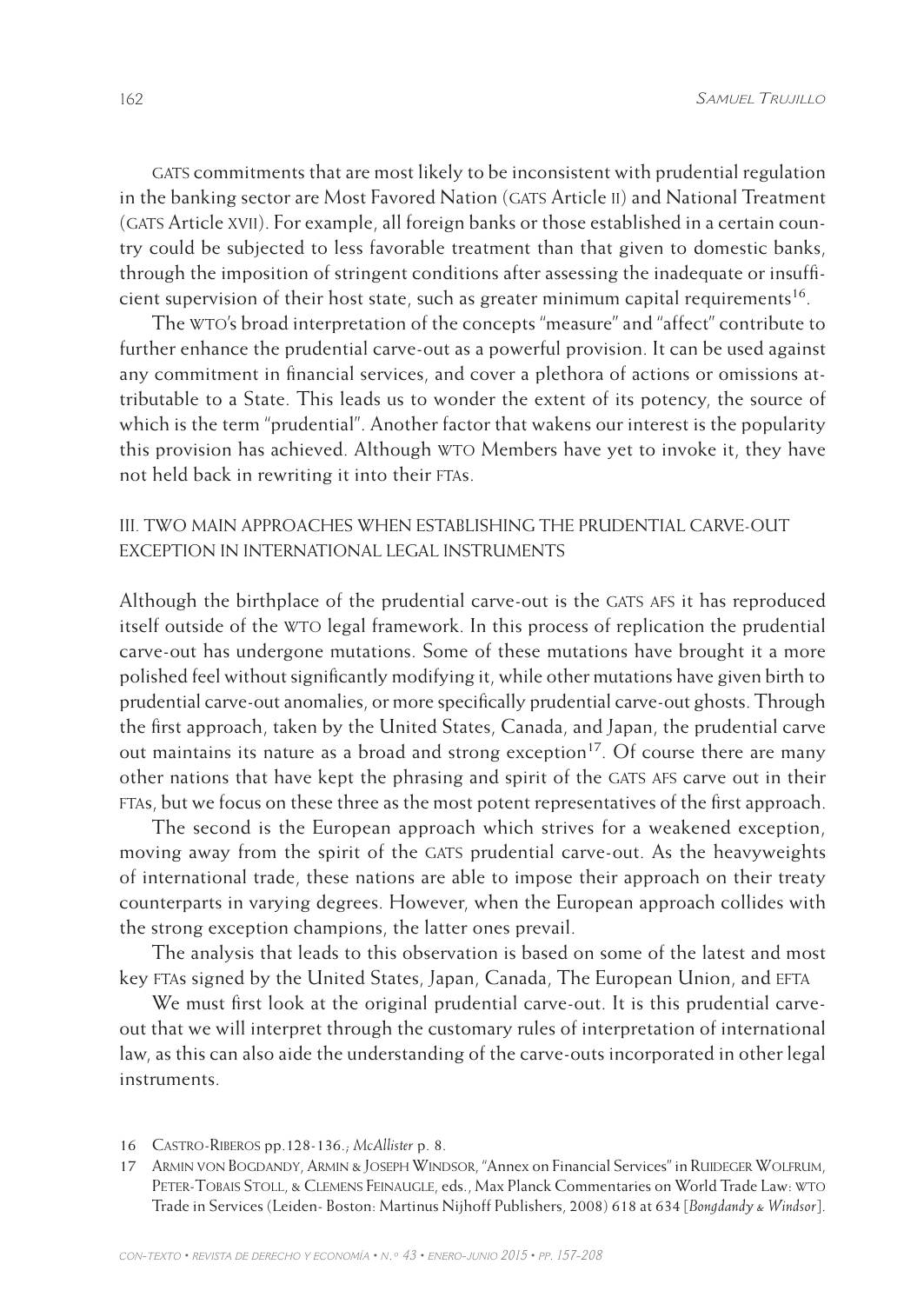2 (a) Notwithstanding any other provisions of the Agreement, a Member shall not be prevented from taking measures for prudential reasons, including for the protection of investors, depositors, policy holders or persons to whom a fiduciary duty is owed by a financial service supplier, or to ensure the integrity and stability of the financial system. Where such measures do not conform with the provisions of the Agreement, they shall not be used as a means of avoiding the Member's commitments or obligations under the Agreement<sup>18</sup>.

#### **a. The strong exception approach**

The only significant change found in the ftas signed by the United States and Canada is a footnote after the term prudential reasons stating that these include "the maintenance of the safety, soundness, integrity, or financial responsibility of individual financial institutions or cross-border financial service suppliers"19. This shared wording originates in the nafta, where these objectives are squeezed in between protection of investors, depositors, etc., and ensuring the integrity and stability of the financial system<sup>20</sup>.

Regarding the original prudential carve-out in the GATS AFS, this footnote introduces further legitimate objectives that prudential measures may peruse concerning the stability and financial responsibility of individual financial institutions. However, the list of legitimate objectives in the GATS AFS carve-out is merely exemplary as it will be demonstrated in Section iv. Therefore the absence of a reference to institution specific objectives does not close the door to measures that pursue such objectives.

Japan has preferred to leave the prudential carve-out untouched, and even in its latest Economic Partnership Agreements (2014-2015), and the provision is an almost identical representation of the original GATS carve-out<sup>21</sup>. Consequently, the prudential carve-out as used by the United States, Canada and Japan, maintains the same spirit of being a strong and broad exception. It has been modernized to some extent by the United States and Canada through the introduction of exemplary legitimate objectives that center on the stability and responsibility of individual institutions. Yet as stated

19 For example: Trade Promotion Agreement between the United States of America and the Republic of Panama, 28 June 2007, (entered into force 31 October 2012) Article 12(10); Trade Promotion Agreement between the United States of America and the Republic of Colombia, 22 November 2006, (entered into force 15 May 2012) Article 12(10); Free Trade Agreement between the United States of America and the Republic of Korea, 30 June 2007 (entered into force 15 March 2012) Article 12(10); Trade Promotion Agreement between Canada and Colombia, 21 November 2008 (entered into force 15 August 2011) Article 11(10); Free Trade Agreement between Canada and the Republic of Korea, 22 September 2015 (entered into force 1 January 2015) Article 10(10).

20 North American Free Trade Agreement, 17 December 1992 (entered into force 1 January 1994) Article 1410; also integrated into the exception without a footnote in the Free Trade Agreement between Canada and the Republic of Honduras, 5 November 2013 (entered into force 1 October 2014) Article 13(10).

21 Agreement between Japan and the Republic of Peru for an Economic Partnership, 31 May 2011 (entered into force 1 March 2012) Annex 7 Article 8; Agreement between Japan and Australia for an Economic Partnership, 8 July 2014 (entered into force 15 January 2015) Article 11.4; Agreement between Japan and Mongolia for an Economic Partnership, 10 February 2015 (not yet in force) Annex 4 Article 3.

<sup>18</sup> *gats afs* Paragraph 2(a).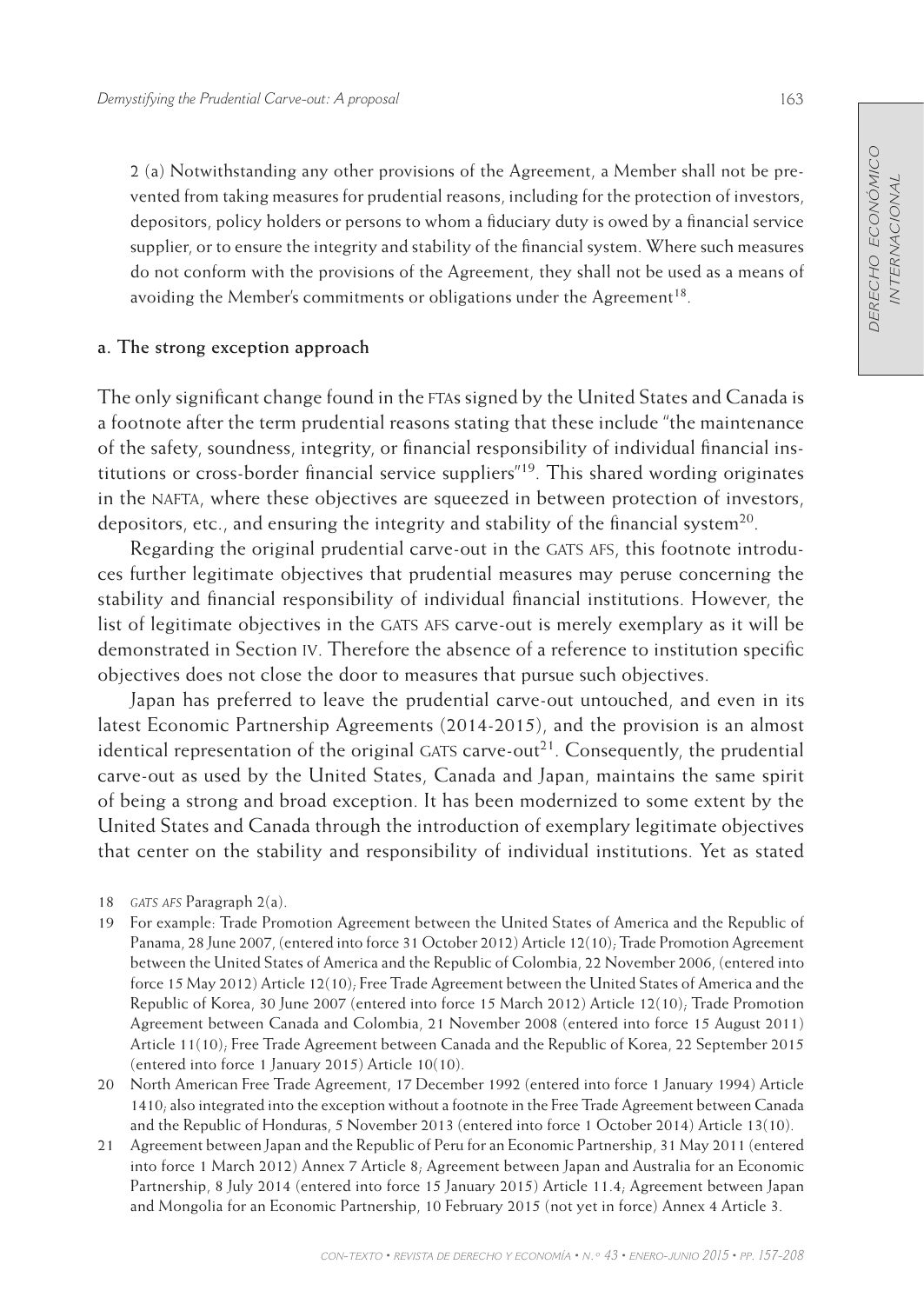above, the absence of this mention would not mean that the GATS AFS prudential carveout would not cover such prudential reasons.

#### **b. The weak exception approach**

Discontent with the original strong and broad prudential carve-out has stemmed from Europe, and here we group the FTAs signed by the European Union and EFTA since we can identify a shared and almost identical approach. The origin of this discontent is most likely owed to Switzerland. As the first mayor dissenter of the GATS AFS carve-out, Switzerland was never quite comfortable with the broad and strong spirit that pleased most other WTO members, as will be evidenced in section  $V(c)$ . This seed of unconformity has spread to the rest of Europe.

The wording of the prudential carve-out in the European approach hopes to contain three interesting differences. These three elements escalade in transforming and limiting the strong and broad spirit of the original prudential carve out, and the presence of all three results in what was previously referred to as a prudential carve-out ghost. Naturally, European negotiators have not been successful in introducing all three elements in all of their ftas. We will first present the three elements of the European approach and then refer to the FTAs which have managed to include them.

In the first place, in EFTA FTAs the measures taken for prudential reasons are expressly required to be "reasonable", a word absent in the afs. This first distinctive element surely intends to limit the scope of the carve-out by expressly conditioning the prudential reasons to a standard of reasonability, which is in principle undefined. In spite of this, we will show how reasonability is carved into the afs prudential carve-out's essence, so ultimately this first distinctive element does not significantly hinder the prudential carve-out.

The second element, present some European FTAs is by far the most innovative. Instead of the afs prudential carve-out's final sentence stating that the carve-out must not be used to circumvent obligations under the agreement, the limitation is much more solid. A measure would not be prudential if it's more burdensome than necessary to achieve its purpose. Although not a stranger to the WTO, this "not more burdensome than necessary" requirement is not present in the wording of the afs prudential carve-out. In section  $IV(c)$  it will be demonstrated how the application of such a standard to the AFS prudential carve-out would be quickly discarded by many wto Members.

This requirement is interesting because it employs a familiar WTO standard, undoubtedly giving more weight to the goal of liberalization but still allowing for regulatory space. Some may see the introduction of this standard as a middle-ground, and compared to the final element it very well could be. Although the not more burdensome than necessary standard significantly handicaps the original spirit of the prudential carve-out, the third element of the European approach implies total paralysis.

In a few FTAs the UE and EFTA have managed to introduce this third element. It mandates that prudential measures must not discriminate against financial services or financial service suppliers of another Party in comparison to the Party's own like financial servi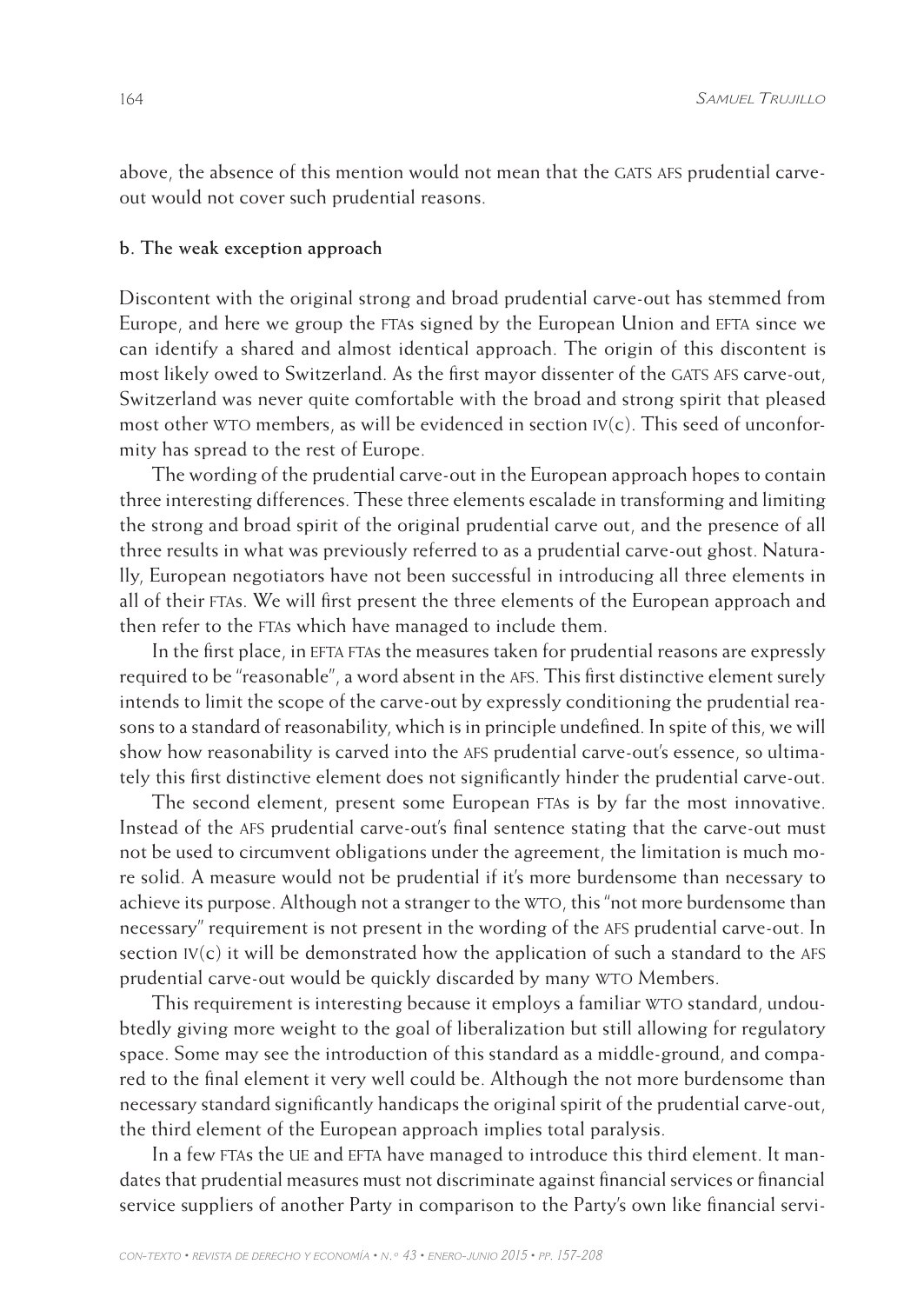ces or like financial service suppliers (National Treatment). In short, national treatment obligations are not carved out in these  $FTAs<sup>22</sup>$ . This last element is what turns these prudential carve-outs into carcasses as they cannot be used to discriminate, when the main obligation is precisely non-discrimination. In fact, when analyzing the negotiating history of the GATS AFS prudential carve-out we will see that National Treatment was the main commitment many Members had in mind when drafting the prudential carve-out.

As mentioned above, the entirety of the European approach has not prevailed in every fta. The epa between Japan and Switzerland stays entirely true to the gats afs carve-out, ignoring the word "reasonable", along with the Swiss Model's entire second paragraph. Instead it employs the traditional warning against abusing the prudential carve-out<sup>23</sup>.

In EFTA's FTA with Singapore<sup>24</sup>, the second paragraph's prohibition of discrimination is limited to a discrimination of an unjustifiable or arbitrary nature. In the EFTA FTA with the Republic of Korea<sup>25</sup>, the carve out follows the GATS' AFS provision, but includes a final phrase establishing the requirement that such measures shall not be more burdensome than necessary. The wording of the carve-out in the EFTA-Singapore and EFTA-Korea ftas is much more reasonable, manifesting a clear will towards a more restricted and narrow approach, without negating the possibility to discriminate altogether. Weaker negotiators have succumbed to accepting the three elements, which can be found in the EFTA-Colombia, EFTA-Mexico and EFTA-Central American FTAs<sup>26</sup>.

The same pattern can be observed in the European Union's FTAs. For example, the prudential carve-out in the European Union – Singapore fta includes the word "reasonable", and the second paragraph establishes the "not more burdensome than necessary" requirement. However, the prohibition of discrimination is conditioned to that of an unjustifiable or arbitrary nature<sup>27</sup>. In the European Union – Korea FTA, only the "not more burdensome than necessary" element has been introduced<sup>28</sup>. Again, weaker nego-

- 24 Free Trade Agreement between the EFTA States and Singapore, 26 June 2002 (entered into force 1 January 2003) Annex viii Article 3 (1)(2).
- 25 Free Trade Agreement between the efta States and the Republic of Korea, 15 December 2005 (entered into force 1 September 2006 for Norway, Liechtenstein and Switzerland; 1 October 2006 for Iceland) Article 4.8(2).
- 26 Free Trade Agreement between the Republic of Colombia and the EFTA States, 25 November 2008 (entered into force 1 July 2011 for Colombia, Lichtenstein, and Switzerland; 1 September 2014 for Norway; 1 October 2014 for Iceland) Annex XVI Article 6.1; Free Trade Agreement between the EFTA States and Mexico, 27 November 2000 (entered into force 1 July 2001) Article 36; Free Trade Agreement between the efta States and the Central American States, June 24 2013 (entered into force 19 August 2014 for Costa Rica, Panama and Norway; 29 August 2014 for Liechtenstein and Switzerland; 5 September 2014 for Iceland) Annex XVII, Article 5(1)(2).
- 27 Free Trade Agreement between the European Union and Singapore, Negotiations Concluded 17 December 2012 (not yet in force) Article 8.50.
- 28 Free Trade Agreement between the European Union and the Republic of Korea, 15 October 2009 (entered into force 1 July 2011) Article 7.38.

<sup>22</sup> Castro-Riberos pp. 143-147.

<sup>23</sup> Agreement on Free Trade and Economic Partnership between Japan and the Swiss Confederation, 19 Februrary 2009 (entered into force 1 September 2009) Annex vi Article vi(1).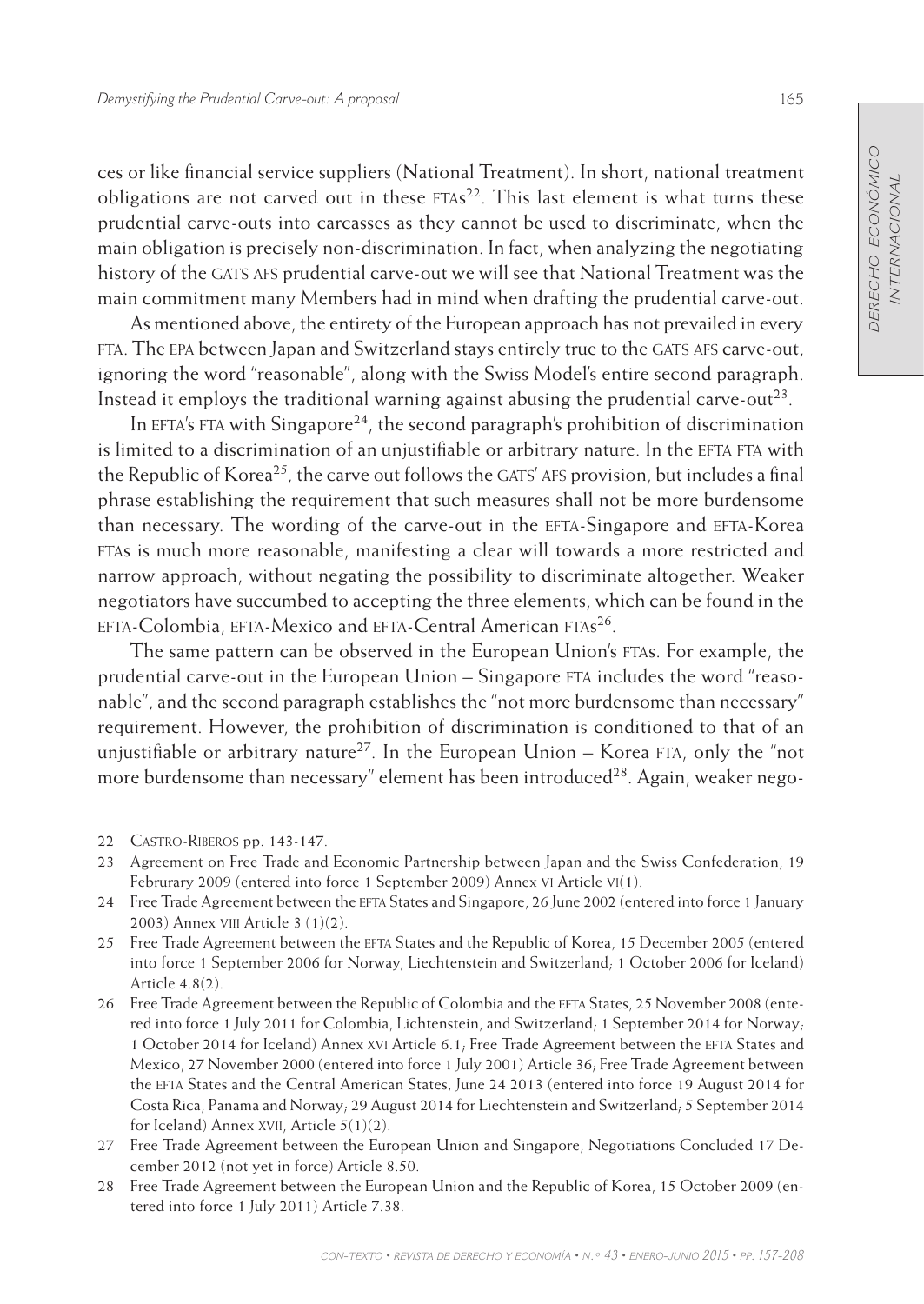tiators have accepted prudential carve-out provisions containing all three elements, as can be seen in the European Union – Mexico fta and the European Union – Colombia and Peru FTA<sup>29</sup>

#### **c. When the approaches meet**

The European or weak exception approach has led to head-butting with the heavy-weight sympathizers of the classically broad prudential carve out. Negotiations with Canada for the Canada-European Union: Comprehensive Economic and Trade Agreement (ceta) were held up due to these diverging positions regarding the prudential carve-out<sup>30</sup>. The prudential carve-out that has resulted from this clash of titans is one of a kind, and could be the first to see action in the front of dispute settlement. The following observations are based on leaked CETA texts $31$ .

At a first glance the prudential carve-out in this FTA, found in Article 15.1 of the Chapter on Financial Services, seems ordinary except for the inclusion of the term "reasonable" to describe the measures. Article 15.3 allows the prohibition of a particular financial service or activity as long as it is transversal, respecting National Treatment and Most Favored Nation provisions, i.e. with no discrimination. However this prohibition cannot apply to all financial services or a complete sub-sector. What really makes this prudential carve-out stand out is its connection with Investor-State dispute settlement.

Article 20.1(b) of this Chapter, establishes that the provisions on Investor-State dispute settlement are also applicable to disputes in which the prudential carve-out is invoked. The respondent State has a few options when invoking the carve-out. It can refer the matter to the Financial Services Committee (fsc) for it to determine whether the prudential carve-out is a valid defense to the claim. If there is a joint determination by the fsc (or the ceta Trade Committee) that the prudential carve-out is a valid defense, the arbitral proceedings will be discontinued. The fsc could also find that the carve-out does not apply to the entirety of the claims, and proceedings may continue in that respect. The time limit for such determination is three months, after which arbitral proceedings will continue. The respondent State can also request the tribunal to decide on the application of the prudential carve-out as a preliminary matter.

This version of the prudential carve-out is much more likely to find its way into dispute settlement. Unlike the other variations of the prudential carve-out, the challen-

<sup>29</sup> Trade Agreement between The European Union and its Member States, of the one part, and Colombia and Peru, of the other part, 26 June 2012 (entered into force 1 August 2013) Article 154; Economic Partnership, Political Coordination and Cooperation Agreement between the European Community and its Member States, of the one part, and the United Mexican States, of the other part, 8 December 1997 (entered into force 1 October 2000), *Decision 2/2001 of the eu-Mexico Joint Council* Article 19.

<sup>30</sup> Heather Soffield, "eu, Canada's differences over financial services holding up free trade pact: documents" *The Canadian Press* (29 May 2013) (QL).

<sup>31</sup> European Commission Directorate-General for Trade (Trade Policy Committee) "ceta Consolidated text" 5 August 2014, Brussels (QL).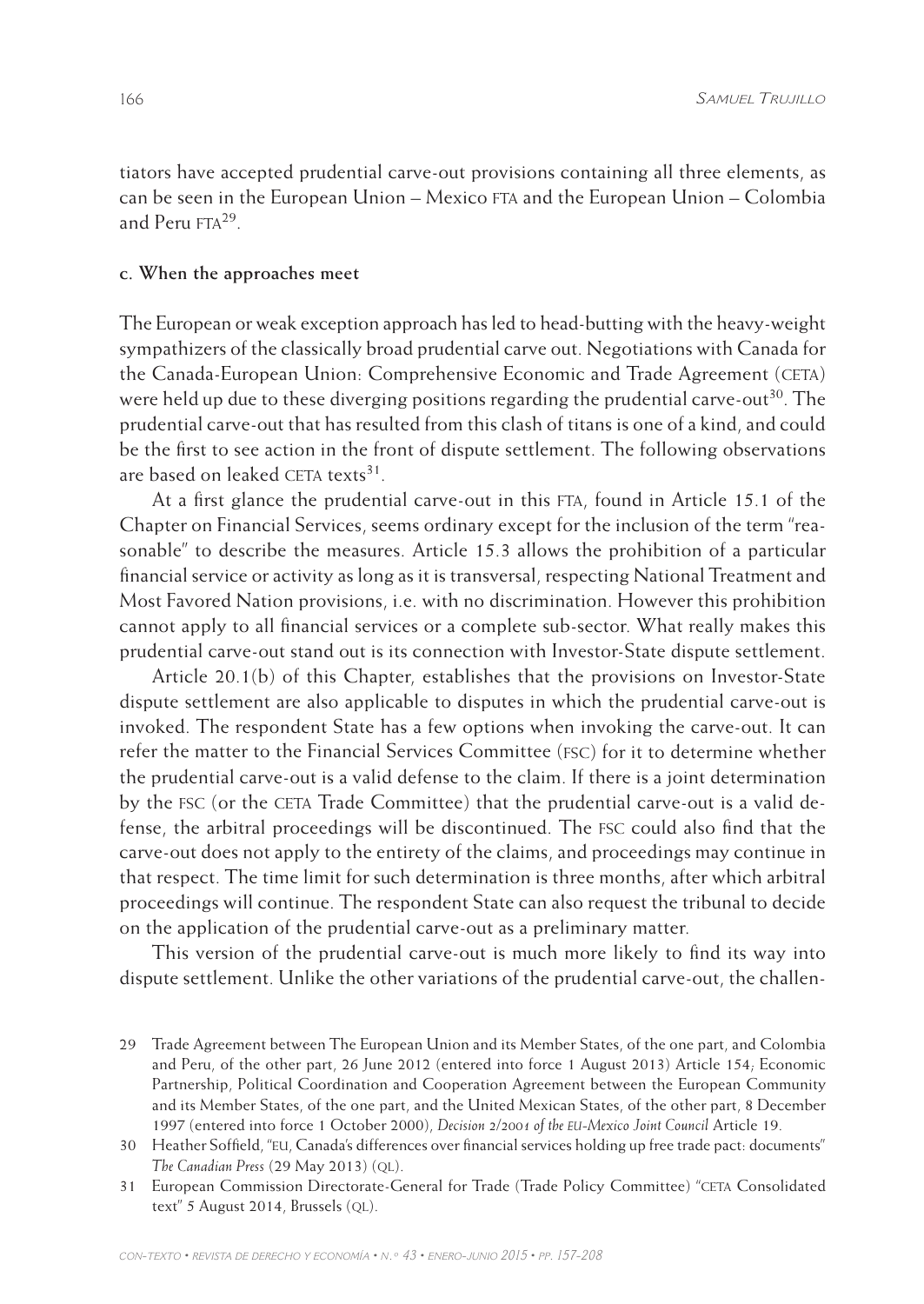ging of measures taken for prudential reasons is not left to the political disposition of the contracting States and is open to investors.

Another clash of titans that could mold a new mutation of the prudential carve-out could come through the Transatlantic Trade and Investment Partnership (TTIP) between the European Union and the United States. There has been pressure by the European Banking Federation for the European Union to limit a classically broad prudential carve out32. The European Union's leaked draft proposal on Trade in Services, Investment and Electronic Commerce of July 2 2013<sup>33</sup> includes a "not more burdensome than necessary" requirement.

We can see through these examples, how Switzerland and the European Union aim at a restricted, caged and almost self-negating prudential carve-out, and are able to impose such wording on weaker or less convicted negotiators, while yielding to stronger negotiators on different levels. It also shows us how despite never having been invoked, the prudential carve-out can evolve.

# **d. A foggy glimpse into the future with tisa**

The Trade in Services Agreement is an ambitious project launched in mid-2012 by a coalition of wto members referred to as the "Really Good Friends" of services group (RGF). As a result of the deadlock in Doha Round Negotiations, after the  $8<sup>th</sup>$  Ministerial conference in December 2011 the United States and Australia lead a proposal that sought to advance plurilateral negotiations on services liberalization<sup>34</sup>. On July 5<sup>th</sup> 2012, the RGF group agreed to prepare negotiations on an international services agreement<sup>35</sup>. These negotiations launched in early 2013 and eight rounds have been held so far with the participation of 23 countries: Australia, Canada, Chile, Chinese Taipei, Colombia, Costa Rica, European Union (representing its 28 Member States), Hong Kong, Iceland, Israel, Japan, Liechtenstein, Mexico, New Zealand, Norway, Pakistan, Panama, Paraguay, Peru, Republic of Korea, Switzerland, Turkey and the United States, with the latest round

<sup>32</sup> European Banking Federation "ebf position on the inclusion of financial services in the Transatlantic Trade and Investment Partnership negotiations" 7 June 2013, Brussels (EBF 002430) (QL).

<sup>33</sup> European Commission Directorate-General for Trade (Trade Policy Committee: Services and Investment) "TTIP negotiations: Modified EU draft proposals on trade in services, investment and electronic commerce" 2 July 2013, Brussels. Article 32 (ql).

<sup>34</sup> Pierre Suavé, "A Plurilateral Agenda for Services? Assessing the case for a Trade in Services Agreement (TISA)" (2013) NCRR Trade Regulation (QL); See also PIERRE SUAVÉ, "The Plurilateral Agreement on Services" (2013) European Parliament-Directorate General for External Policies p. 6. (QL); GARY CLYDE HUFBAUER, BRADFORD JENSEN & SHERRY STEPHENSON, "Framework for the International Services Agreement" (2012) Peterson Institute for International Economics (QL); ICTSD, "Services Openings Eyed by some wto Members" 16(9) Bridges Weekly Trade News Digest (7 March 2012) pp. 5-6. (ql).

<sup>35</sup> Australian Government Department of Foreign Affairs and Trade, Press Release "Advancing Negotiations on services" (5 July 2012) (ql); Office of the United States Trade Representative, Press Release "Advancing Negotiations on Trade in Services" (5 July 2012) (ql).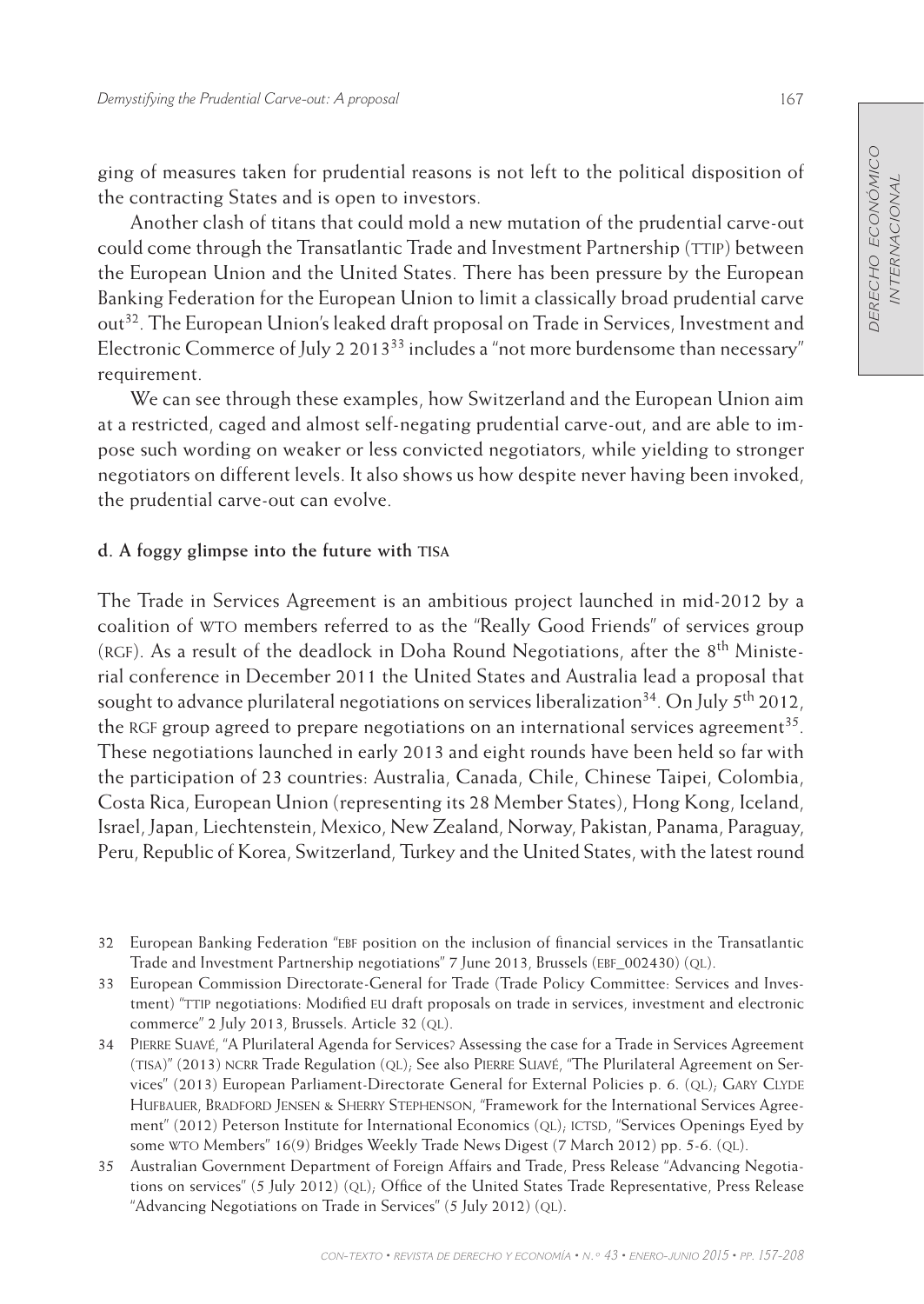planned for December 2014<sup>[36]</sup>. Do these revolutionary negotiations hold revolutionary changes to the prudential carve out?

The most likely outcome is that they won't. The following is the drafted text of TISA's Financial Services Annex between the  $5<sup>th</sup>$  and  $6<sup>th</sup>$  rounds of negotiations, with the consolidation of texts as of April 14 2014. This is a classified document, meant to be disclosed only 5 years after the agreement's entry into force, or after the close of negotiations; however it has been leaked by Wikileaks.

1. Notwithstanding any other provision of the Agreement, a Party shall not be prevented from [pa, eu: taking] [us: adopting or maintaining] measures for prudential reasons, including for: (a) the protection of investors, depositors, [pa, us financial market users], policy-holders or persons to whom a fiduciary duty is owed by a financial service supplier; or  $(b)$  to ensure the integrity and stability of a Party's financial system.

2. Where such measures do not conform with the provisions of this Agreement, they shall not be used as a means of avoiding the Party's commitments or obligations under the Agreement<sup>37</sup>.

As can be clearly evidenced, there is nothing revolutionary about this prudential carve-out, in fact it is almost identical, word for word, with the gats'afs prudential carve out. Together with the analysis in section v regarding the Member States' will in determining the prudential cave-out's content in the Committee on Financial Services, this is evidence of the somewhat general state of conformity with the provision's current wording. We must take into account that although not a WTO Agreement, the TISA promoters aim to offer participation to other wto Members and maintaining consistency with the familiar and original wording of the GATS is convenient for that purpose. Yet beyond this consideration, it seems that the European desire for a restrictive prudential carve-out has no hope of materializing in a plurilateral agreement like TISA, which involves several powerful sympathizers of the broad approach like Canada, the United States, and Japan.

## **e. A traditional pattern in the listed legitimate objectives common to both approaches**

A common feature in both the strong and weak exception approaches is that the legitimate objectives are still listed in an illustrative, non-exhaustive, manner as set forth by the expressions "including", and "such as". Consequently, the fact that the protection of a particular type of entity is not listed as a legitimate objective, does not mean that a measure taken for its protection would fall outside the scope of the carve-out. However, if we compare the legitimate objectives that are indeed illustrated, we can observe that

<sup>36</sup> Australian Government Department of Foreign Affairs and Trade, *Trade in Services Agreement*, (ql).

<sup>37</sup> Trade in Services Agreement country negotiators, "Trade in Services Agreement (tisa) Annex [x]: Financial Services, Consolidation of text proposals" (14 April 2014) (Released by Wikileaks on June 19 2014) Article x.17: Prudential Measures.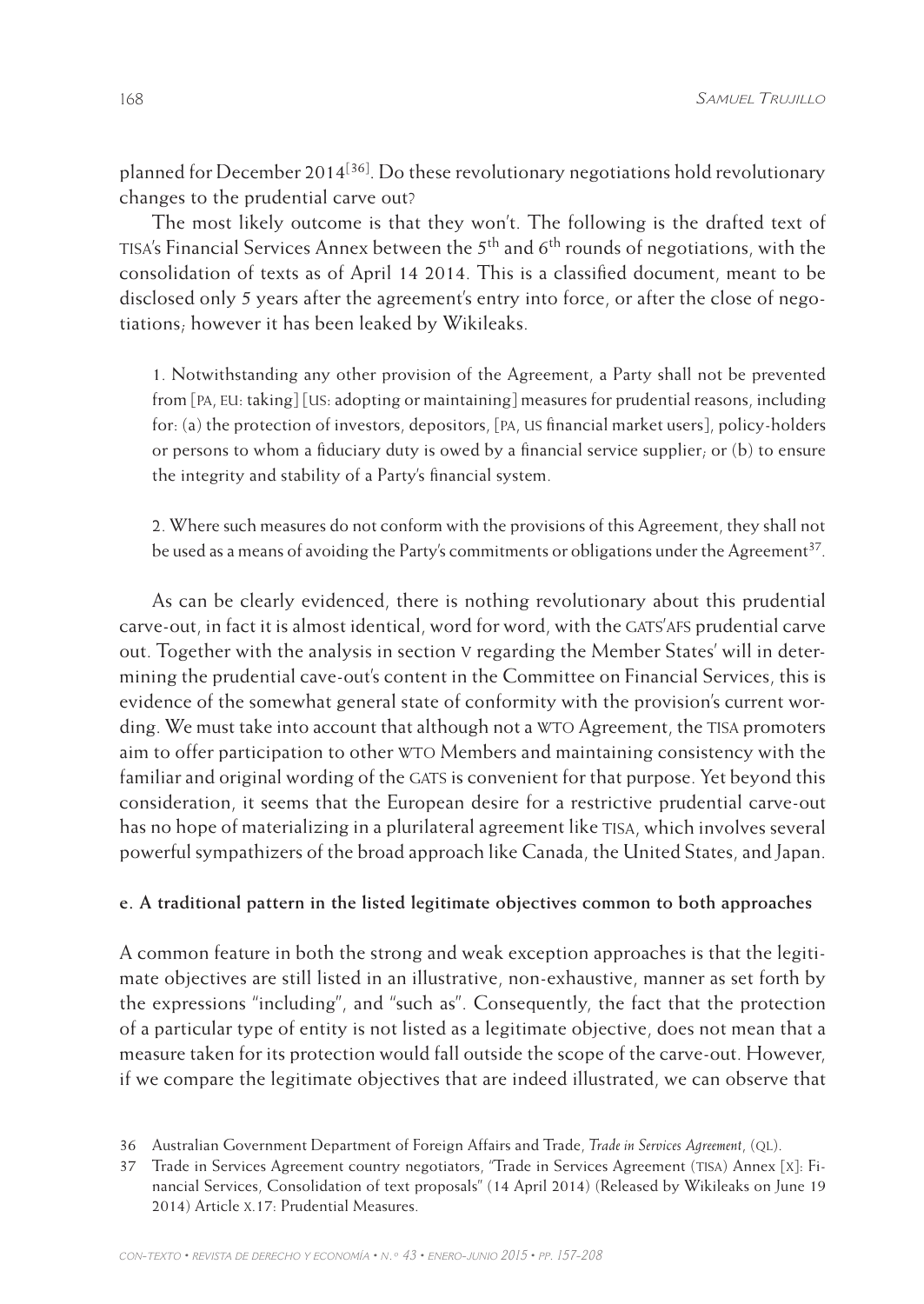the express mention of non-institutional actors refers to financial consumers that are in some way creditors, as opposed to debtors, of the financial system (investors, depositors, holders or beneficiaries of an insurance policy, etc.).

In Latin America there seems to be a trend to move away from that general pattern, which is naturally not imposed on mightier trading partners from the northern hemisphere, but can be found in the ftas signed between these nations. Colombia, Mexico and Costa Rica tend to include the protection of takers of funds as a legitimate objective<sup>38</sup>. The prudential carve-out in the Colombia-Costa Rica FTA reaches the broadest point including the protection of all financial market participants as a legitimate objective.

The non-inclusion of these actors does not necessarily mean that the protection of other financial services consumers would not be a legitimate objective, especially since such protection is present in domestic law. For example for financial consumers that are debtors to the financial system the right to receive objective information on the access to financial services and products tends to be present in domestic regulation<sup>39</sup>. There can even be less traditional objectives. One of the most peculiar is found in the United States where the Community Affairs unit of the Bureau of Financial Consumer Protection, established in Section 1011 of the *Dodd-Frank*, is tasked with "providing information, guidance, and technical assistance regarding the offering and provision of consumer financial products or services to traditionally underserved consumers and communities" $40$ In general, the protection of financial services consumers not traditionally listed in prudential carve-out still constitutes a preoccupation for countries<sup>41</sup>.

However, the trend in the legitimate objectives that are listed in the prudential carveout provisions does prove that more attention is given to the protection of consumers that have trusted funds to the financial system. Consequently, in section vii when exemplifying how a wto Panel could demystify the prudential carve-out we will work with the legitimate objective of depositor protection which is found in all of the prudential carve-out provisions we have cited. This is without prejudice that the same can be done for all of the legitimate objectives listed in these provisions.

- 38 Tratado de Libre Comercio entre los Estados Unidos Mexicanos y la República de Colombia, 13 June 1994 (entered into force 1 January 1995) Article 12 (09); Acuerdo de Libre Comercio entre la República de Colombia y la República de Costa Rica, 22 May 2013 (not yet in force) Article 14.10.
- 39 For example throughout the Pacific Alliance, Chile: Ley 19.496 (1997) Article 3, modified by Ley 20.555 (2011) Article 1.; Colombia Ley 1328 (2009) Articles 5,6.; Mexico *Ley Federal de Protección al Consumidor* (1992) Articles 7,7bis.; *Ley de Protección y Defensa al Usuario de Servicios Financieros* Articles 52,53; Peru Ley 29.571 *Código de Protección y Defensa al Consumidor* (2010) Article 1.1(b).
- 40 *Dodd-Frank Wall Street Reform and Consumer Protection Act*, Pub. L. n.º 111-203, (2010) §1013 b.(2); Authors like Allen & Herring consider that broader social objectives, like the facilitation of home ownership, provide justification for many other regulations aside from the traditional justifications such as the avoidance of financial crises, see: Franklin Allen & Richard Herring, "Banking Regulation versus Securities Market Regulation" (2001) Wharton School University of Pennsylvania, p. 1.
- 41 For example, there is a G20-oecd task force for the implementation of the G20 *High Level Principles on Financial Consumer Protection*, (October 2011) containing principles like Disclosure and Transparency, and Financial Education and Awareness.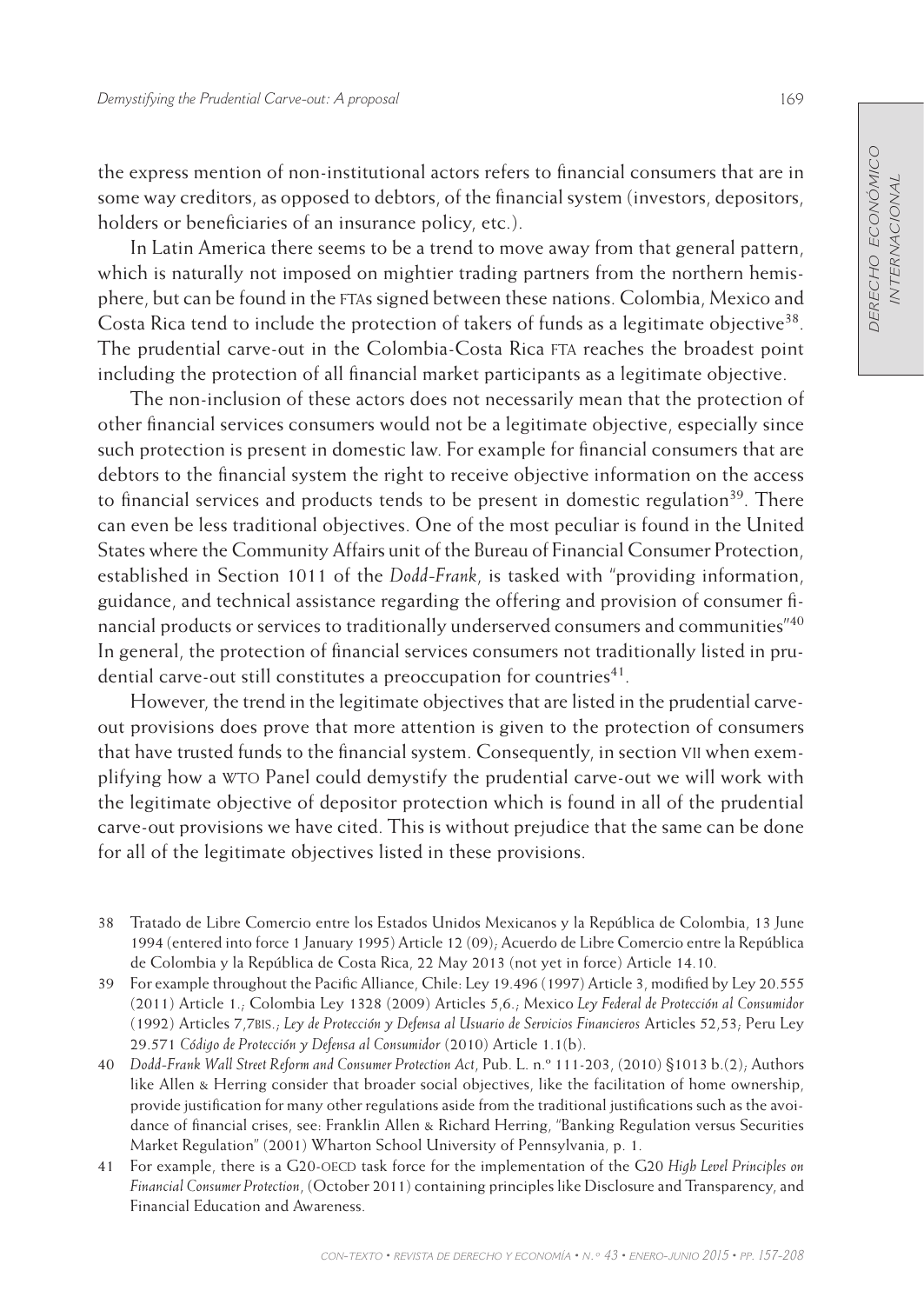# iV. Interpreting the Prudential Carve-Out in accordance with International Law's Customary Rules of Interpretation

Despite how obscure or ambiguous a Treaty's provision may be, there is consensus on the method that should be employed when interpreting it. The International Law Commission (ilc) sought to identify the general principles of law that governed treaties, including the rules of treaty interpretation that had taken form as customary international law<sup>42</sup>. By 1966 it had compiled these rules, identified in PCA, ICJ and PCIJ decisions<sup>43</sup>, in its *Draft Articles on the Law of Treaties*, in Article 27, general rule of interpretation, and Article 28, supplementary means of interpretation<sup>44</sup>. Based on this work, the General Assembly through Resolution 2166 (XXI) of December 1966<sup>45</sup>, convened an international conference of plenipotentiaries to consolidate the work into a treaty. On May 22 1969, the Conference adopted the Vienna Convention on the Law of Treaties (VCLT), whose articles 31 and 32 enshrine the general and supplementary rules of treaty interpretation.

The ICJ has recognized the rules enshrined in VCLT Articles 31 and 32 as constituting customary international law<sup>46</sup> and in the context of the WTO the Appellate Body has done the same<sup>47</sup>. This is particularly important given that Article 3.2 of the Dispute Settlement Understanding (DSU) states that the WTO's dispute settlement mechanism

- 43 For example: Case Concerning Rights of Nationals of The United States of America in Morocco (France v United States) Judgment of August 27 1952, [1952] icj Rep 176, pp. 196,199 [*us Nationals in Morocco*]; Competence of the ilo in regard to International Regulation of the Conditions of the Labour of Persons Employed in Agriculture "Advisory Opinion" (12 August 1922) pcij Series B n.º 2, 9, p. 23; Ambatielos Case (Greece v United Kingdom) Preliminary Objection, [1952] icj Rep 28, p. 44; Russian Claim for Interest on Indemnities (Russia v Turkey) "Award of the Tribunal" (11 November 1912) (Unofficial English Translation) The Hague, p. 3; Corfu Channel Case (United Kingdom v Albania) Judgment of 9 April 1949 [1949] icj Rep 2, p. 25; Legal Status for Eastern Greenland "Judgment" (5 April 1933) pcij Series A/B n.º 53, 22, p. 49.; Polish Postal Service in Dazing "Advisory Opinion" (16 May 1925) pcij Series B n.º 11, 4, p. 39.
- 44 International Law Commission, "Draft Articles on the Law of Treaties with Commentaries" (1966) ii Yearbook of the International Law Commission.

- 46 For example Territorial Dispute Case (Libyan Arab Jamahiririya v Chad) Judgment of 3 February 1994 [1994] icj Rep 4, para.41; Oil Platforms Case (Islamic Republic of Iran v United States) Judgment of 6 November 2003 [2003] icj Rep 161, para.41; Case Concerning Kasikili/Sedudu Island (Botswana v Namibia) Judgment of 13 December 1999 [1999] icj Rep 1045, para.18; Malcom D. Evans, *International Law* (New York: Oxford University Press, 2010) p. 184. [*Evans*].
- 47 *United States Standards for Reformulated and Conventional Gasoline (Complaint by Bolivarian Republic of Venezuela)* (1996) WTO Doc WT/DS2/AB/R (Appellate Body Report) para 17, [US- Gasoline]; *Japan* — Taxes on Alcoholic *Beverages* para 10; *United States — Sections 301–310 of the Trade Act 1974 (Complaint by European Communities)*  (1999) WTO Doc WT/DS152/R (Panel Report) para.7.21.; *United States - Anti-Dumping Measures on Certain* Hot-Rolled Steel Products from Japan (Complaint by Japan) (2001) WTO Doc WT/DS184/AB/R (Appellate Body Report) para.60 [*us – Hot Rolled Steel*].

<sup>42</sup> Ian Brownlie, *Principles of Public International Law* (New York: Oxford University Press, 2008) p. 632. [*Brownlie*].

<sup>45</sup> *International conference of plenipotentiaries on the law of treaties*, ga Res 2166 (xxi), ungaor, 1484th plenary meeting (1966).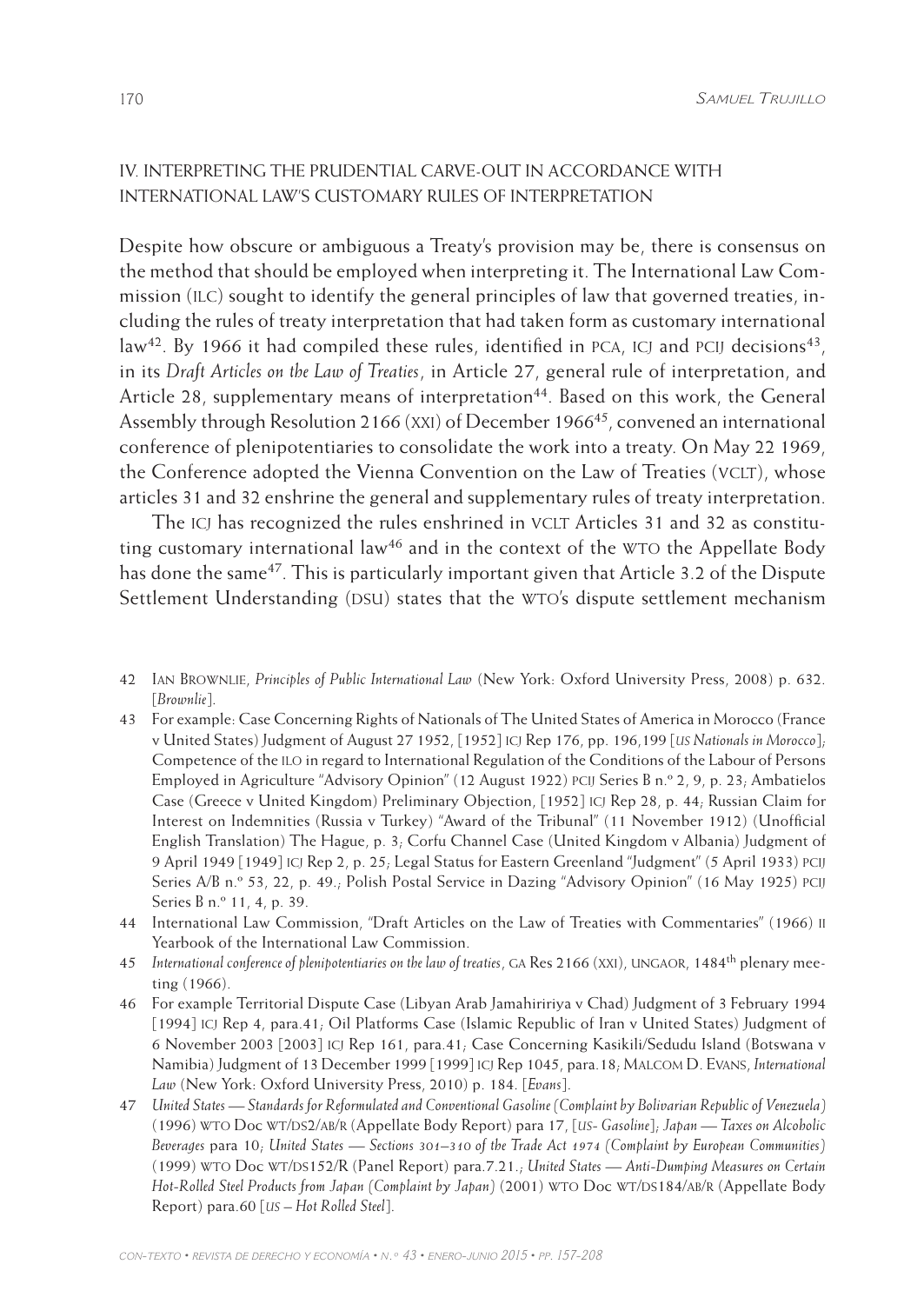must clarify the provisions contained in the covered agreements in accordance with customary rules of interpretation of public international law<sup>48</sup>.

Although applying these rules to the prudential carve-out provision will not magically consolidate its elusiveness with a tangible content, it will provide perspective. Through this method we can understand the will of its creators, the reasons behind its current state, and the conflict of principles that it embodies.

## **a. The Prudential Carve-Out interpreted in its literal sense, context, and purpose**

The general rule of interpretation mandates that "[a] treaty shall be interpreted in good faith in accordance with the ordinary meaning to be given to the terms of the treaty in their context and in the light of its object and purpose<sup>"49</sup>. Given that there are three official languages in the wto, we can attempt to triangulate the ordinary meaning of "prudential", as each text is equally authoritative<sup>50</sup>.

# *i. Interpretation of the term "prudential" in its ordinary meaning and context*

The *Merriam-Webster Dictionary* defines prudential as: "exercising prudence especially in business matters", and prudence as: "careful good judgment that allows someone to avoid danger or risks"51.

The *Real Academia de la Lengua Española* defines "cautelar" as: "1. Preventivo, precautorio; 2. Dicho de una medida o de una regla destinada a prevenir la consecución de determinado fin o precaver lo que pueda dificultarlo"52. "Prudencial" is defined as 1. Perteneciente o relativo a la prudencia. 2. Que no es exagerado ni excesivo"53.

The *Larousse* defines "prudence" as: "Attitude de quelqu'un qui est attentif à tout ce qui peut causer un dommage, qui réfléchit aux conséquences de ses actes et qui agit de manière à éviter toute erreur". And "prudent/prudente" as "Qui fait preuve de prudence, de circonspection dans ses actes, de grande attention dans les situations qui comportent des dangers"54.

Although in Colombia's ftas the term "cautelares" found in the Spanish afs prudential carve-out has been replaced by "prudenciales", we can see that the original term is richer in content and more compatible with the English and French definitions of "prudential". Present in the three definitions, is the idea of upcoming circumstances, and the need of thinking/acting ahead to avoid the occurrence of particular harm. One

48 Understanding on Rules and Procedures Governing the Settlement of Disputes, 1869 u.n.t.s. 401, Article 3.2 [*DSU*].

<sup>49</sup> Vienna Convention on the Law of Treaties, 23 May 1969, 1155 unts 331; 8 ilm 679, Article 31.1 [*vclt*].

<sup>50</sup> *vclt* Article 33.1.

<sup>51</sup> *Merriam-Webster Dictionary* (Merriam-Webster.com) *sub verbo* "prudence".

<sup>52</sup> *Diccionario de la lengua española* (22. Ed. Rae.es) *sub verbo* "cautelar".

<sup>53</sup> *Diccionario de la lengua española* (22. Ed. Rae.es) *sub verbo* "prudencial".

<sup>54</sup> *Larouse* (Larouse.fr) *sub verbos* "prudence" "prudent/prudente".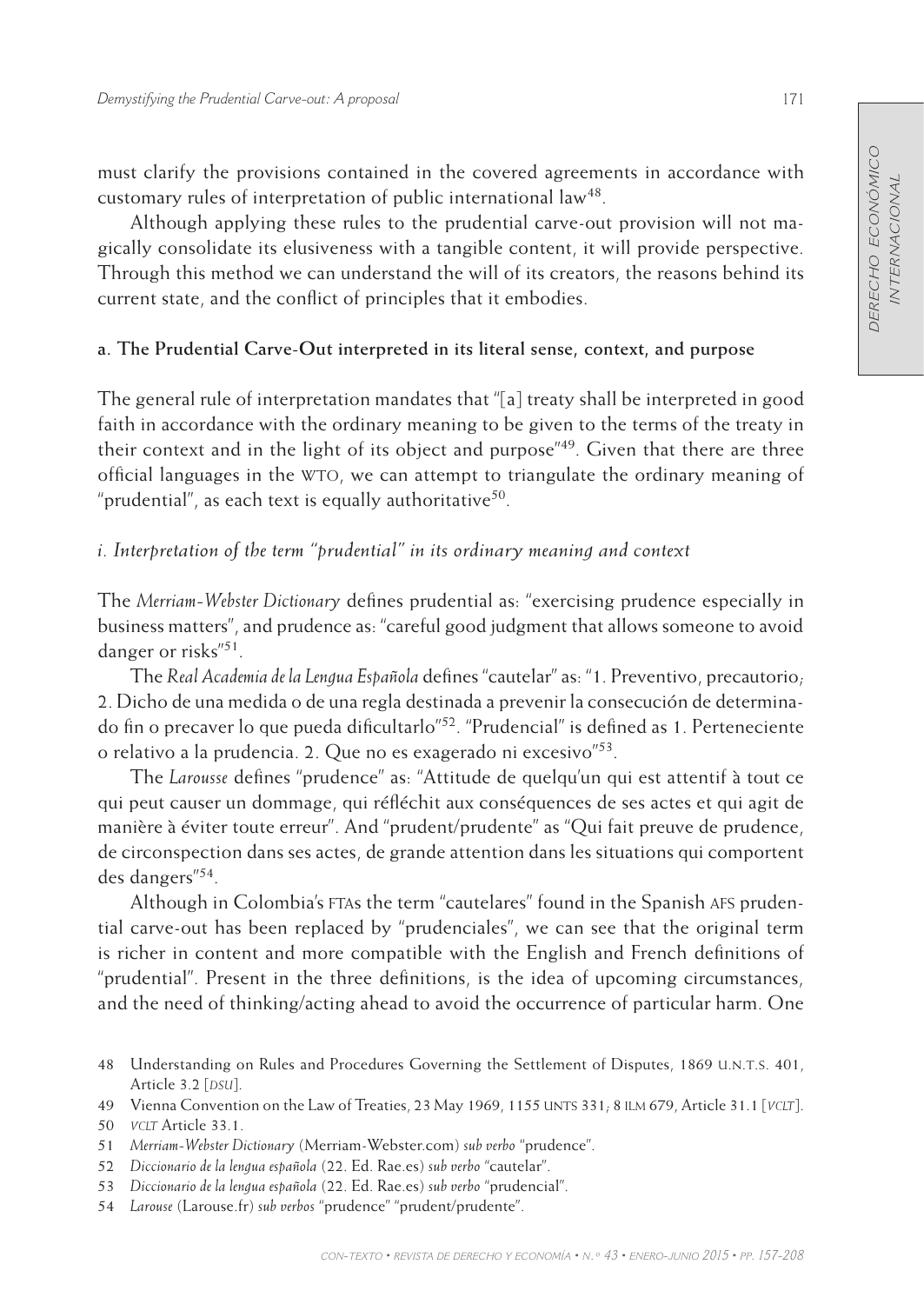must not, however, equate the dictionary definitions with the ordinary meaning of the terms under analysis. Although this approach is a good place to start, as noted by the Appellate Body in several occasions, dictionaries are not sufficient in resolving complex questions of interpretation<sup>55</sup>.

The concept of preventing the occurrence of a certain harmful situation harmonizes perfectly with the context<sup>56</sup> surrounding the term "prudential". The provision is drafted in a way that allows the existence of measures for prudential reasons, in spite of the obligations that have been established throughout the agreement. Some see the prudential carve-out as an exception, a clause that legitimizes a behavior that would otherwise be contrary to the commitments acquired in the agreement<sup>57</sup>. Others maintain that through these measures there is no violation to the contracted obligations in the first place, as the provision "carves-out" or withdraws such measures from the agreement's scope of application and its substantive obligations<sup>58</sup>. Another approach focusing on the technique of legal drafting, can center its attention on the term "notwithstanding", which attributes the clause greater priority than the rest, rendering any clauses it may overlap, or conflict with, as none-existent<sup>59</sup>.

In any case, the objective of protecting investors, depositors, policy holders, and creditors of fiduciary duties, and the integrity and stability of the system as a whole, is regarded as crucial enough for prudential measures to ignore, or justify the inobservance of, gats obligations. However, the carve-out expressly warns against abusing the right to take such measures as their purpose cannot be the none-compliance of GATS obligations. The wto has touched on the abuse of rights doctrine. In *us – Shrimp* the Appellate Body stated that as an expression of the principle of good faith, this doctrine "prohibits the abusive exercise of a state's rights and enjoins that whenever the assertion of a right 'impinges on the field covered by [a] treaty obligation, it must be exercised bona fide,

- 57 *Castro-Riberos* pp. 136-138; *Bogdandy & Windsor* p. 634.
- 58 wto Doc, s/fin/w/73 *Background Note by the Secretariat* (3 February 2010) para.29.
- 59 Kenneth A. Adams, "Drafting Matters" NY. Lw. Jrnl. Backpage (5 July 5 2002) (ql).

<sup>55</sup> *United States — Measures Affecting the Cross-Border Supply of Gambling and Betting Services (Complaint by Antigua y* Barbuda) (2005) WTO Doc WT/DS285/AB/R (Appellate Body Report) para.164 [*us* - Gambling]; United *States — Final Countervailing Duty Determination with respect to certain Softwood Lumber from Canada (Complaint by*  Canada) (2004) WTO Doc WT/DS257/AB/R (Appellate Body Report) para.59 [US - Softwood Lumber IV]; Canada — Measures Affecting the Export of Civilian Aircraft (Complaint by Brazil) (1999) WTO Doc WT/DS70/AB/R (Appellate Body Report) para.153; *European Communities — Measures Affecting Asbestos and Products Containing Asbestos (Complaint by Canada)* (2001) wto Doc wt/ds135/ab/r (Appellate Body Report) para.92; *China — Measures Affecting Trading Rights and Distribution Services for Certain Publications and Audiovisual Entertainment Products (Complaint by United States)* (2009) WTO Doc WT/DS363/AB/R (Appellate Body Report) para.348 [*China - Publications*].

<sup>56</sup> *Argentina — Safeguard Measures on Imports of Footwear (Complaint by European Communities)* (1999) wto Doc wt/ds121/ab/r (Appellate Body Report) para.81, footnote 72; *United States — Subsidies on Upland Cotton (Complaint by Brazil)* (2005) WTO Doc WT/DS267/AB/R (Appellate Body Report) paras.549-550; *Korea* — *Definitive Safeguard Measure on Imports of Certain Dairy Products (Complaint by European Communities)* (1999) wto Doc WT/DS98/AB/R (Appellate Body Report) para.81.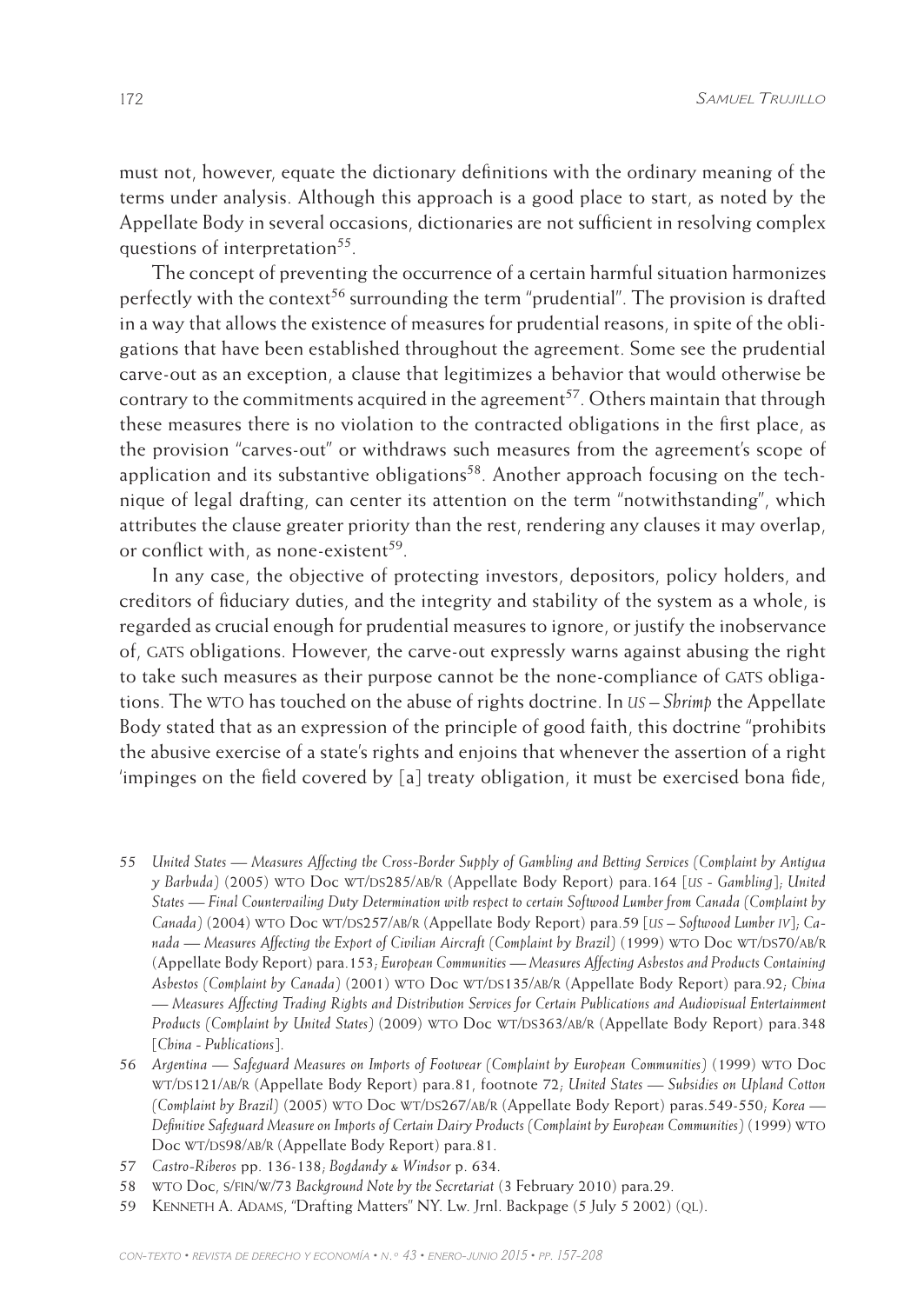that is to say, reasonably'"60. Therefore, we can see how a measure's possible incongruities with GATS commitments are accepted as collateral damage provided that there is a "reasonable means to ends connection" with the prudential reason $61$ .

As recognized by the Appellate Body in *India – Patents*, the principles of treaty interpretation enshrined in VCLT Article 31 "neither require nor condone the imputation into a treaty of words that are not there or the importation into a treaty of concepts that were not intended"62. Therefore we must be careful not to introduce alien concepts into the prudential carve-out, despite their familiarity. Examples of such concepts are precisely those that Switzerland, the European Union, and Israel, have introduced in their fta prudential carve-outs as seen above. Terms like: "not more trade restrictive than necessary", found in the SPS and TBT agreements<sup>63</sup> or "not more burdensome than necessary", found in GATS VI.4 as criteria for domestic regulation, are absent in the prudential carve out. Moreover, the prudential carve out differs significantly from the GATS general exception in Article xiv that requires the Member to prove the necessity of a measure for its application<sup>64</sup>. We should therefore overcome the temptation of supplementing the nonexistent case law on the prudential carves out, with the ample jurisprudence on such standards<sup>65</sup>.

Interpretation in the literal sense may seem to be obvious or a waste of time, and indeed in several occasions it can be a dull and unchallenging exercise. However, the result of a mediocre or lacking literal interpretation can lead to horrendous interpretations and astoundingly ridiculous claims. To exemplify, let us observe the following claim regarding the GATS prudential carve-out:

As the second sentence makes clear, the provision may only be used to defend regulatory policies if such policies do not undermine the commitments and obligations established through the other wto rules. This effectively eviscerates the use of the provision to protect

- 60 *United States Import Prohibition of Certain Shrimp and Shrimp Products (Complaint by India, Malaysia, Pakistan, Thailand*) (1998) WTO Doc WT/DS58/AB/R (Appellate Body Report) para.158, footnote 156 [US - Shrimp] citing Cheng, B. " General Principles of Law as applied by International Courts and Tribunals" (1953) Stevens and Sons Ltd. p. 125.
- 61 *Castro-Riberos* p. 141.
- 62 *India Patent Protection for Pharmaceutical and Agricultural Chemical Products (Complaint by United States)* (1997) WTO Doc WT/DS50/AB/R (Appellate Body Report) para.45.
- 63 Agreement on the Application of Sanitary and Phytosanitary Measures, 1867 u.n.t.s. 493, Article 5.6 [*SPS*]; Agreement on Technical Barriers to Trade, 1868 U.N.T.S. 120, Article 2.2 [*TBT*].
- 64 *gats* Article xiv; see also *Yokoi-Arai* p. 624.

<sup>65</sup> For example: *Australia — Measures Affecting Importation of Salmon (Complaint by Canada)* (1998) wto Doc wt/ DS18/AB/R (Appellate Body Report) para.194; *Japan — Measures Affecting Agricultural Products (Complaint by United States*) (1999) WTO Doc WT/DS76/AB/R (Appellate Body Report) para.95; *Korea* — Measures Affecting *Imports of Fresh, Chilled and Frozen Beef (Complaint by United States)* (2000) WTO Doc WT/DS161/AB/R (Appellate Body Report) para.161; *Brazil — Measures Affecting Imports of Retreaded Tyres (Complaint by European Communities)* (2007) WTO Doc WT/DS332/AB/R (Appellate Body Report) paras.145-146; United States — Measures Concerning the Importation, Marketing and Sale of Tuna and Tuna Products (Complaint by Mexico) (2012) WTO Doc WT/DS381/AB/R (Appellate Body Report) paras.318-320.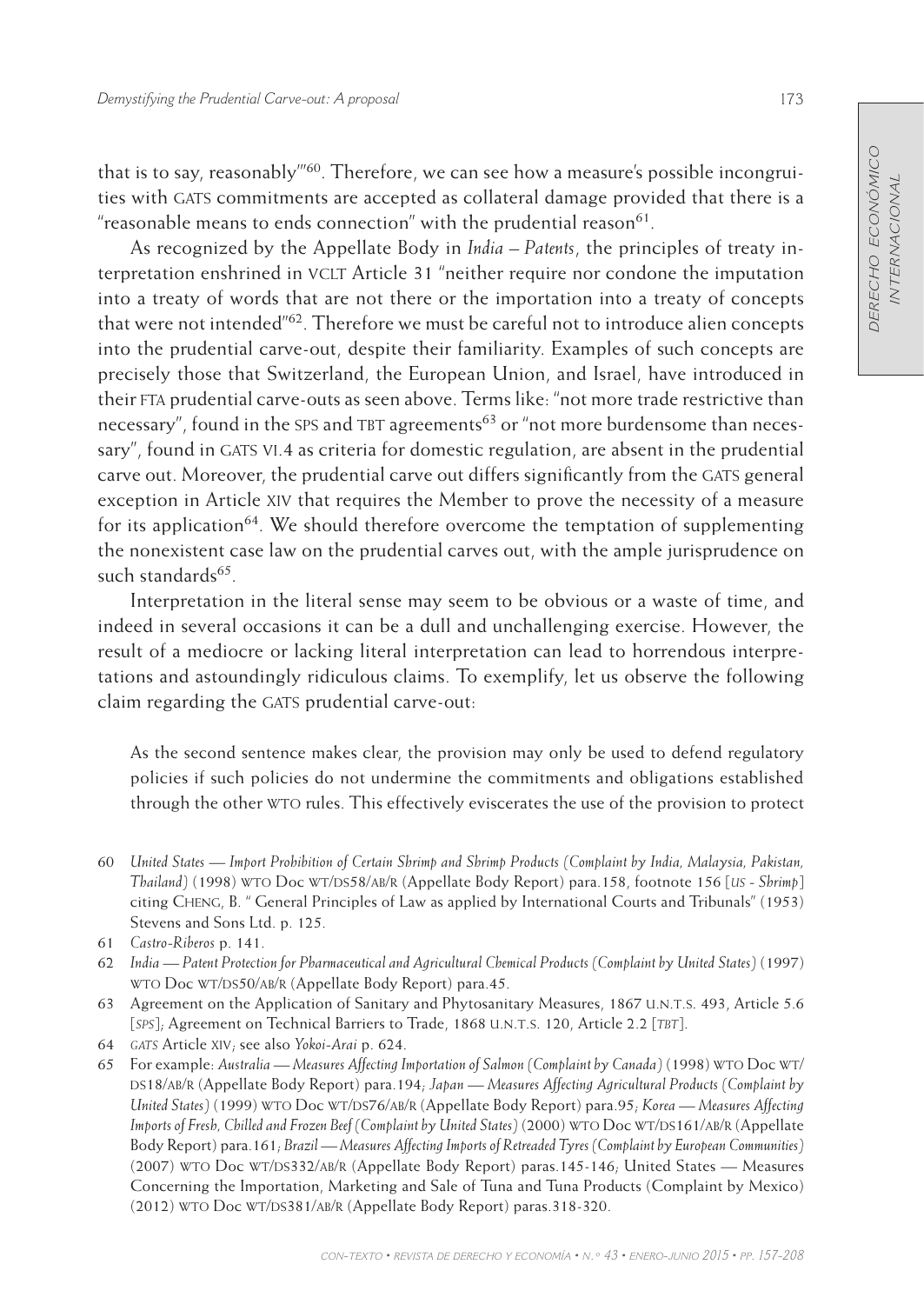domestic regulatory policies that a country may have in place or may newly implement from w<sub>TO</sub> challenge<sup>66</sup>.

The authors have interpreted the final sentence of the provision, which warns against abusing the right to adopt prudential measures, as a negation to the right itself, rendering the provision meaningless and useless. Nothing could be farther from the correct interpretation of the prudential carve-out. Granted, the quoted article far from perusing academic correctness is centered on promoting a political discourse, but the root of the error is a failed interpretation of the literal terms in their context. The context comprises the entire text of the treaty and includes the preamble<sup>67</sup> which in this case is a particularly helpful aide in our interpretation.

# *ii. The Prudential Carve-Out in light of the Object and Purpose of the GATS*

A treaty's preamble may shed light as to its object and purpose: "[t]he preamble is a principle and natural source from which indications can be gathered of a treaty's objects and purpose"<sup>68</sup>. International tribunals have made substantial use of it<sup>69</sup> and the Appellate Body is no exception<sup>70</sup>. The Appellate Body has also emphasized that the "object and purpose" of the VCLT's Article 31.1 refers to the treaty as a whole, not specific provisions, although the "object and purpose" of a specific provision should harmonize with the object and purpose of the entire treaty<sup>71</sup>. With this in mind, the analysis of three paragraphs of the GATS preamble reveals two clear goals: the wish for progressive liberalization (Paragraph 2), and the recognition of the Members' right to regulate in order to meet national policy objectives (Paragraph 4).

68 Case Concerning the Arbitral Award of 31 July 1989 (Guinea-Bissau v Senegal) Judgment of 12 November 1991 Dissenting Opinion of Judge Weeramantry [1991] ICJ Rep 130 p. 142; see also MITCHEL p. 33; Holger Hestermeyer, "Preamble gats" in Ruideger Wolfrum, Peter-Tobais Stoll, & Clemens Feinaugle, eds., Max Planck Commentaries on World Trade Law: wto Trade in Services (Leiden- Boston: Martinus Nijhoff Publishers, 2008) 17, p. 19 [*Hestermeyer*].

69 *us Nationals in Morocco* p.196; Asylum Case (Colombia v Peru) Judgment of 20 November 1950 [1950] icj Rep 266, p. 282; Case Concerning the Beagle Channel (Argentina v Chile) "Award of the Tribunal" (18 February 1971) 57, para.19.

- 70 *us Softwood Lumber iv* para.64*; Argentina Measures Affecting Imports of Footwear, Textiles, Apparel and other Items (Complaint by United States)* (1998) WTO Doc WT/DS56/AB/R (Appellate Body Report) para 47; *us* – Gambling paras.188–189; *us – Shrimp* para.153.
- 71 *European Communities Customs Classification of Frozen Boneless Chicken Cuts (Complaint by Brazil)* (2005) wto Doc WT/DS269/AB/R (Appellate Body Report) paras.238-239.

<sup>66</sup> Todd Tucker & Lori Wallach, "No Meaningful Safeguards for Prudential Measures in the World Trade Organization's Financial Service Deregulation Agreements" (2009) Public Citizen, (QL) p. 5.

<sup>67</sup> *vclt* Article 31.2.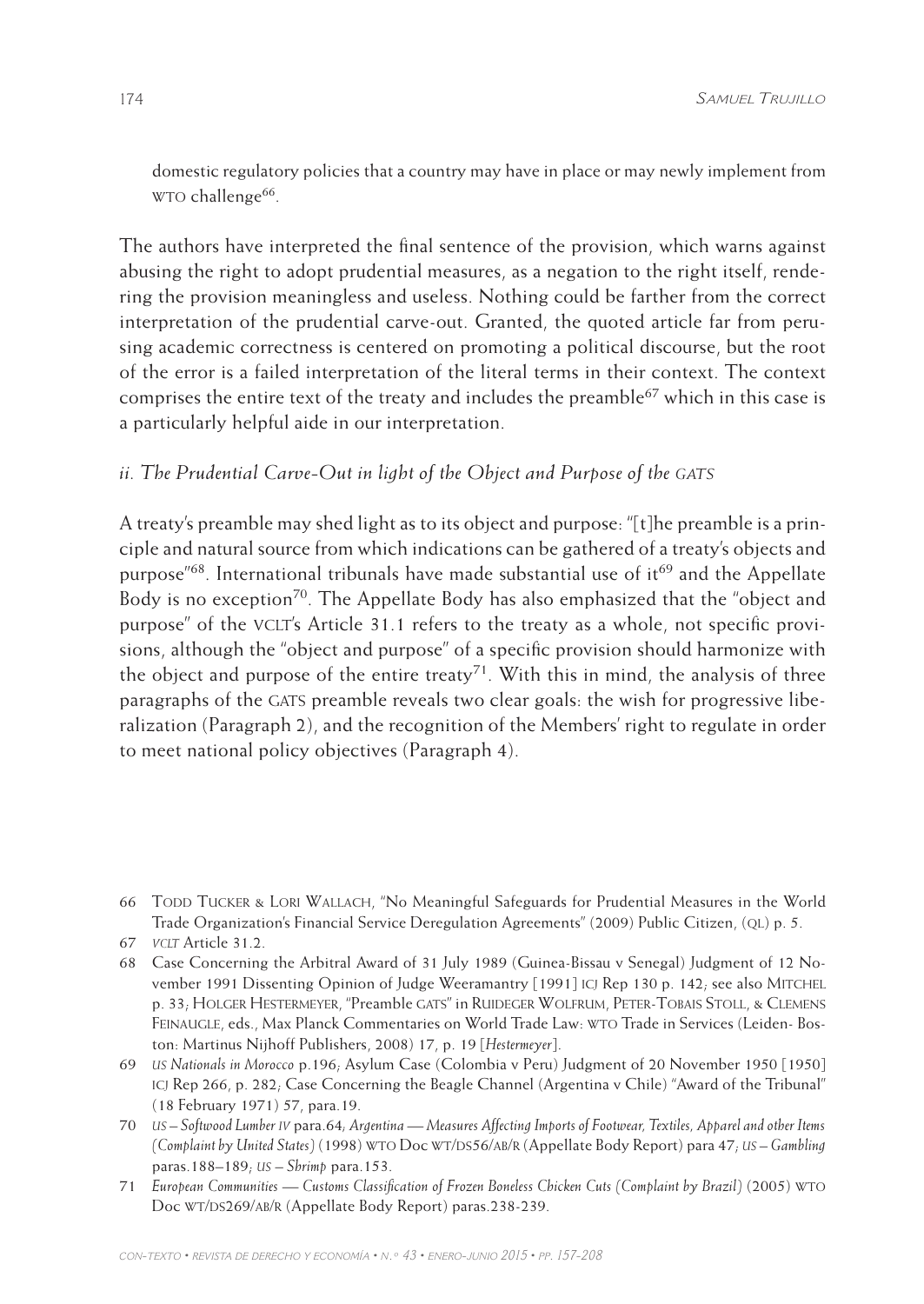| Preamble Paragraph 2                                                                                                                                                                                                                                                                                     | Preamble Paragraph 4                                                                                                                                                                    |  |  |  |  |
|----------------------------------------------------------------------------------------------------------------------------------------------------------------------------------------------------------------------------------------------------------------------------------------------------------|-----------------------------------------------------------------------------------------------------------------------------------------------------------------------------------------|--|--|--|--|
| Wishing to establish a multilateral framework<br>of principles and rules for trade in services with<br>a view to the expansion of such trade under<br>conditions of transparency and progressive<br>liberalization                                                                                       | Recognizing the right of Members to regulate,<br>and to introduce new regulations, on the supply<br>of services within their territories in order to<br>meet national policy objectives |  |  |  |  |
| Preamble Paragraph 3                                                                                                                                                                                                                                                                                     |                                                                                                                                                                                         |  |  |  |  |
| Desiring the early achievement of progressively higher levels of liberalization of trade in services<br>through successive rounds of multilateral negotiations aimed at promoting the interests of all<br>participants on a mutually advantageous basis and at securing an overall balance of rights and |                                                                                                                                                                                         |  |  |  |  |

Paragraph three reveals the desire to balance both concepts. The balancing of these two objectives, progressive liberalization and regulatory space for national policy objectives could be seen as a greater objective in of itself.

obligations, while giving due respect to national policy objectives.

Progressive liberalization in the GATS has been recognized as a principle by Appellate Body in *China – Publications and Audiovisual Products* stating:

The principle of progressive liberalization is reflected in the structure of the GATS, which contemplates that wto Members undertake specific commitments through successive rounds of multilateral negotiations with a view to liberalizing their services markets incrementally...<sup>72</sup>

In the same report, the Appellate Body regarding the Members' right to regulate states "wto Members' regulatory requirements may be wto-Consistent in one of two ways. First, they may simply not contravene any WTO obligation. Secondly, even if they contravene a WTO obligation, they may be justified under an applicable exception"<sup>73</sup>. Seeking to debunk myths and falsehoods about the GATS, the WTO Secretariat has explained that "the right to regulate is one of the fundamental premises of the GATS" and that "the right to regulate and to introduce new regulations is explicitly guaranteed in the GATS, and that the GATS has no power to abolish regulation<sup> $74$ </sup>.

As evidenced, both of these objectives clearly intend to permeate the legal framework of the GATS. In the preamble they abide harmoniously<sup>75</sup>, and striking this balance can also been as one of the treaty's purposes in Paragraph Three. The challenge is therefore maintaining that balance in our interpretation of the prudential carve-out. We can see the right to regulate in the wording, and mere existence of, the prudential carve-out. We can also see the objective of progressive liberalization in its final sentence that warns against abusing such right with the purpose of avoiding contracted commitments.

<sup>72</sup> *China – Publications* para.397.

<sup>73</sup> *Ibid*., para.223.

<sup>74</sup> WTO Secretariat, "GATS Fact and Fiction" (2001) (QL) pp. 11, 14.

<sup>75</sup> *Hestermeyer* p. 27.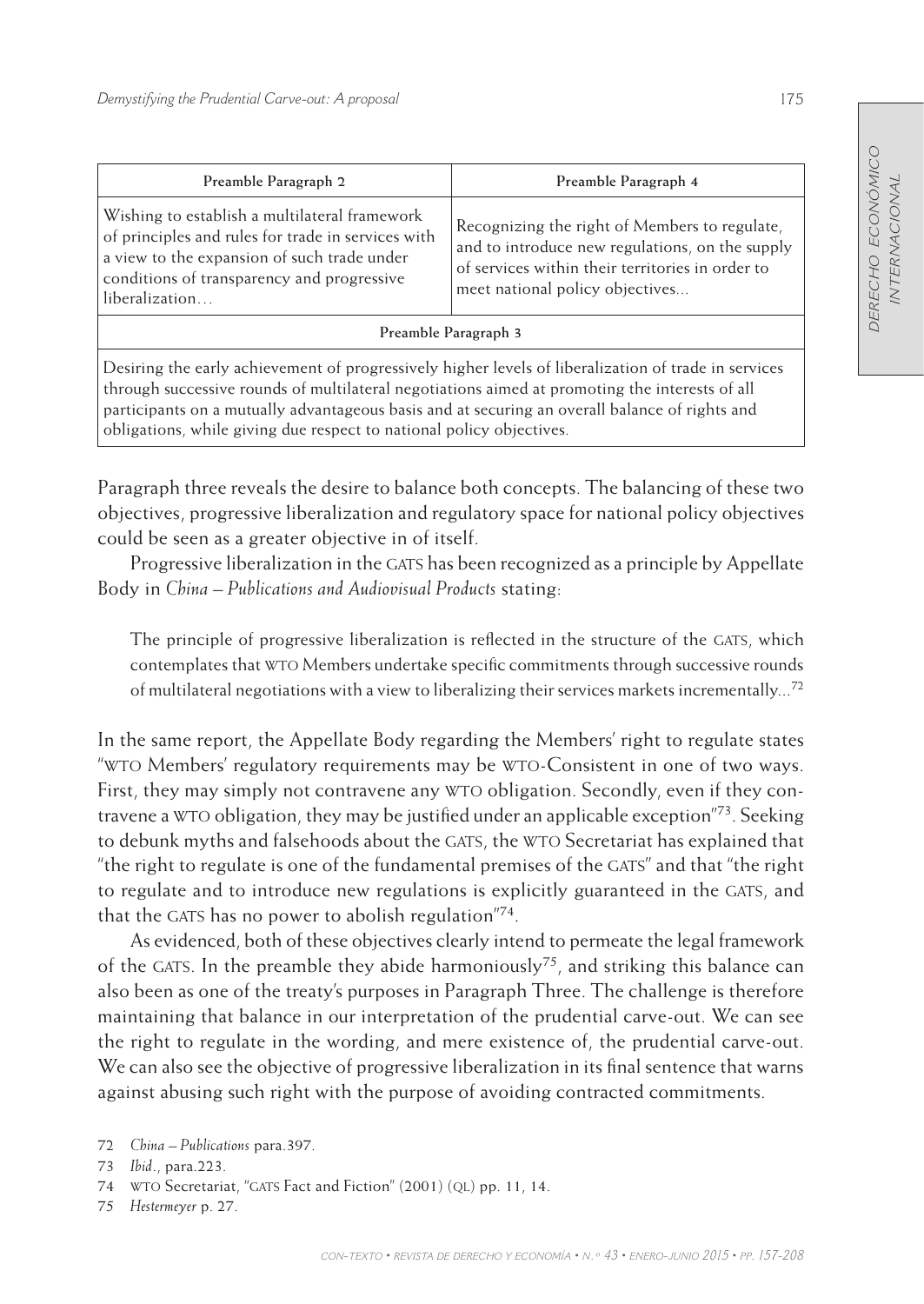### **b. Recourse to Supplementary Means of Interpretation**

Recourse to supplementary means of interpretation is undertaken for one of two reasons. On the one hand, when the primary rule still leaves the meaning ambiguous or leads to absurd results<sup>76</sup>, or to confirm the meaning resulting from applying the general rule<sup>77</sup>. Had the authors of the previously discussed absurd interpretation of the prudential carve-out by *Public Citizen* sought recourse to this aide, their unreasonable result would have been corrected. Our interpretation following the general rule has not lead to contradictions, yet the scope of the provision is not entirely clear. We can draw a few assertions:

• The prudential reasons that inspire the taking of measures covered by the carveout are considered important enough to merit creating a safeguard clause specifically for financial services, unlike any other in the WTO context, which does not incorporate frequently used standards such as: necessity, not more burdensome than necessary or least trade restrictive tests.

• Such prudential reasons enable the measures covered by the carve-out to ignore or not comply with acquired commitments despite all other provisions in the treaty.

• The prudential reasons are not listed exhaustively but include examples of financial services consumers that are creditors of the system (traditional approach), and the integrity and stability of the financial system as a whole. This does not mean that the protection of financial services consumers of another nature could not be a legitimate objective since domestic regulations evidence concern towards them as well.

• The concept of "prudential" is linked to an idea of thinking/acting ahead to avoid certain harmful circumstances.

• The concept of *abus de droit* is present in the provision and measures undertaken cannot be used to avoid GATS commitments, remaining genuinely linked to the prudential reasons through a reasonable means to ends connection.

• The prudential carve-out is does not contain elements that configure the chapeau of other wto exceptions like the terms "necessary" and "not more burdensome than necessary".

• The prudential carve-out provision reflects two GATS objectives/principles, progressive liberalization and the right to regulate, and the desire to find balance between them.

<sup>76</sup> *vclt* Article 32; *Canada — Measures Affecting the Importation of Milk and the Exportation of Dairy Products (Complaint by United States*) (1999) WTO Doc WT/DS103/AB/R (Appellate Body Report) para.138; *EC* – Computer *Equipment* para.86; *us – Gambling* para.197.

<sup>77</sup> *United States — Countervailing Duties on Certain Corrosion-Resistant Carbon Steel Flat Products from Germany (Com*plaint by European Communities) (2002) WTO Doc WT/DS213/AB/R (Appellate Body Report) paras.89-90; *China — Measures Affecting the Protection and Enforcement of Intellectual Property Rights (Complaint by United States)* (2009) wto Doc wt/ds362/R (Panel Report) para.7.260; see also *Evans* p. 186.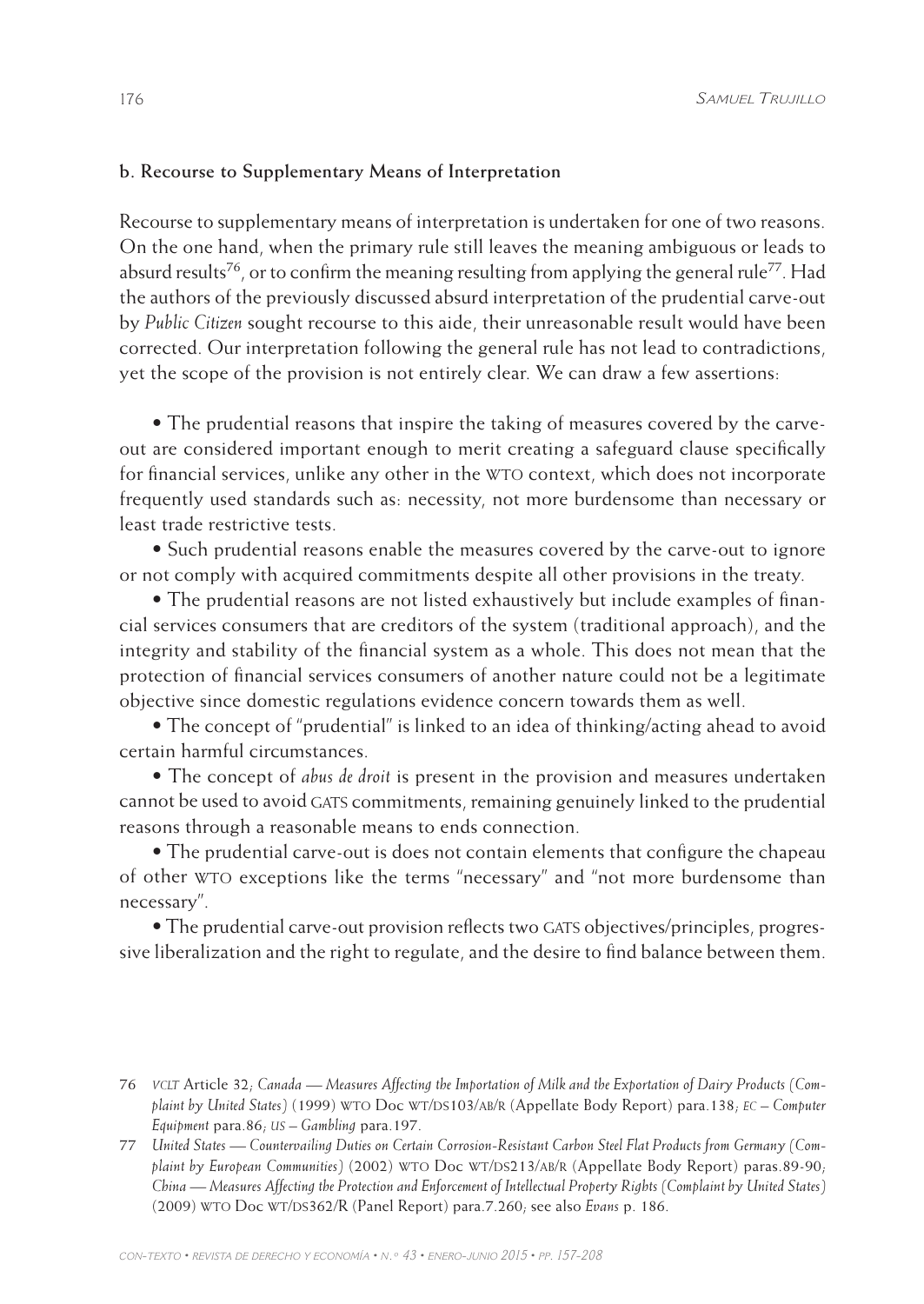Analyzing the prudential carve-out through the supplementary means of interpretation serves to confirm these claims and clarify the will of the Members regarding the balance between the right to regulate and progressive liberalization in the prudential carve-out.

# **c. Preparatory Works: The initial positions regarding the wording of the exception in the context of the negotiations for the creation of the wto**

Analyzing the drafting history of the covered agreements has been useful to the Appellate Body<sup>78</sup>. It provides a window into the conflicting interests and positions of the Members and the process of how consent was ultimately reached. The negotiating history of the prudential carve-out in the afs is rich in detail as the nature of the issue was, and is, sensitive to the Members.

The Group of Negotiations on Services (gns) of the Multilateral Trade Negotiations (mtn) during the Uruguay Round developed the prudential carve-out during the second semester of 1990. The inclusion of a prudential carve-out provision was not debated since every delegation recognized the importance of establishing such a clause in the agreement. The discussion centered on the content of the prudential carve-out, which would determine the limits of a State's right to regulate.

Initially, there were five possible ways in which such a provision could be established, ranging from a broad to a narrow scope:

1. The first option was to incorporate the concept in a qualified national treatment provision.

2. The second option allowed all prudential measures to the extent that they were reasonable.

3. A third option, building up on the previous one, proposed the inclusion of permissible measures, not as an exhaustive list but rather as examples.

4. The radically broad fourth option sought an unqualified right to adopt such measures.

5. Lastly, a fifth option, seeking to reduce legal uncertainty to minimum, aimed at a precise definition of permitted prudential actions<sup>79</sup>.

The first option, which limited the prudential carve-out to a qualified national treatment provision was quickly discarded the great majority of delegations. For India, prudential regulations "cut across" the entirety of subjects discussed by the GNS<sup>80</sup>. The European Communities stated that prudential regulation was also compatible to the rest of the

80 *Ibid*., para.81.

<sup>78</sup> Canada — Certain Measures Concerning Periodicals (Complaint by United States) (1997) WTO Doc WT/DS31/AB/R (Appellate Body Report) paras.33-34.; *India — Quantitative Restrictions on Imports of Agricultural, Textile and Industrial Products (Complaint by United States) (1999) WTO Doc WT/DS90/AB/R (Appellate Body Report) para.94; United States — Definitive Safeguard Measures on Imports of Circular Welded Carbon Quality Line Pipe from Korea (Complaint by Korea)* (2002) WTO Doc WT/DS202/AB/R (Appellate Body Report) paras.171-175.

<sup>79</sup> wto Doc, mtn.gns/fin/1 *Note on the Meeting of 11-13 June 1990* (5 July 1990) para.78 [*mtn.gns/fin/1*].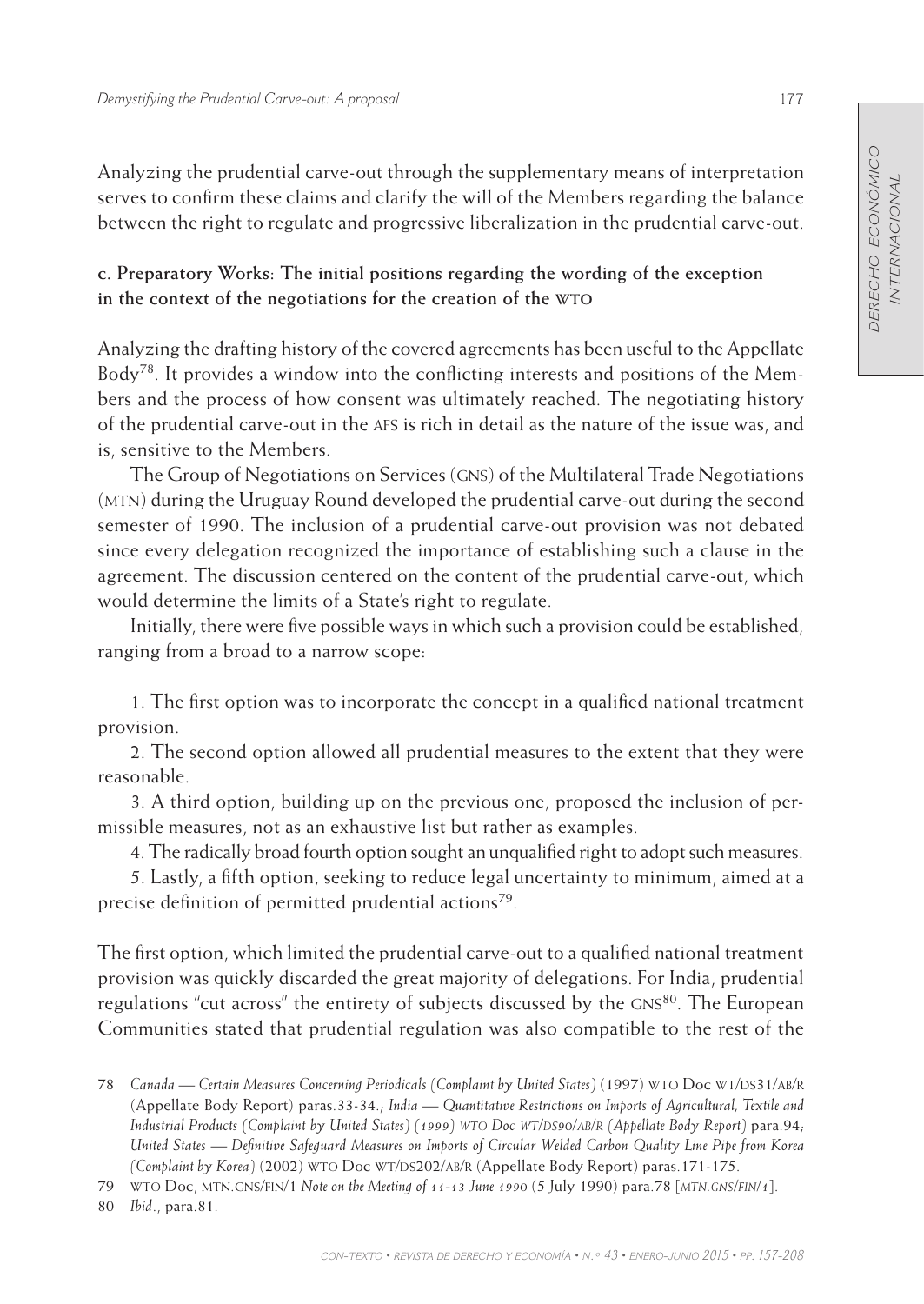agreements provisions for instance most favored nation treatment, and access to markets $81$ . Likewise, Canada held that it was "extremely important" to have prudential provisions that allowed governments and regulators to take the actions required to protect their markets. In this sense, there was no reason for the provision to apply exclusively to national treatment, and should be extended to any other provision in the agreement<sup>82</sup>. Only the Australian delegation considered option one as viable, however it also was inclined towards the second one83.

Following the consensus on discarding the first option, we can identify three main stances taken by the delegations. In the first place, those which promoted the precisely defined scope of the fifth option like Switzerland and South Africa. Secondly, those which advocated for a strong right of regulation and the greatest degree of discretion for adopting prudential measures, like the seacen countries. And lastly, a significant majority that aimed for the middle ground provided by the second option.

Defending the fifth option, Switzerland stressed that conflicts arising from the application of regulation should be subjected to dispute settlement, and consequently discarded the unqualified right to regulate proposed by the fourth option. The dispute settlement mechanism however, would be burdened by the reasonableness test of the second option. The broad approach of the second option would also be detrimental to the legal certainty increasingly sought for by market participants  $84$ .

For South Africa, the prudential carve out was the most important part of the agreement. The delegation was sympathetic of a precise scope, discarding the fourth option like Switzerland, and considering the fifth as the most appropriate. Option two would be acceptable only if "reasonable actions" could be defined in equally precise terms<sup>85</sup>.

Malaysia, speaking for the South East Asian Central Banks (seacen) countries: Indonesia, Korea, Nepal, Malaysia, Myanmar, Philippines, Singapore, Sri Lanka and Thailand, stated that as small and developing nations with very open economies, they were vulnerable to external influences, and as such, their stance aimed at protecting the stability of the financial system. They held that liberalization should take into account the characteristics of developing countries' relatively immature financial systems, in light of the system's role in achieving socio-economic development objectives. In short, liberalization should not jeopardize a developing nation's economic and financial stability $^{86}$ . In their view, this objective required maximum flexibility for prudential reasons, prioritizing depositor and investor interests.

Furthermore, the SEACEN countries argued that due to the needs of particular countries, and for the measures to be effective with an element of surprise, they should not

<sup>81</sup> *Ibid*., para.82.

<sup>82</sup> *Ibid*., para.79.

<sup>83</sup> *Ibid*., para.84.

<sup>84</sup> *Ibid*., para.87.

<sup>85</sup> *Ibid*., para.88.

<sup>86</sup> wto Doc, mtn.gns/fin/3 *Note on the Meeting of 13-15 September 1990* (16 October 1990) para.4 [*mtn.gns/ fin/3*].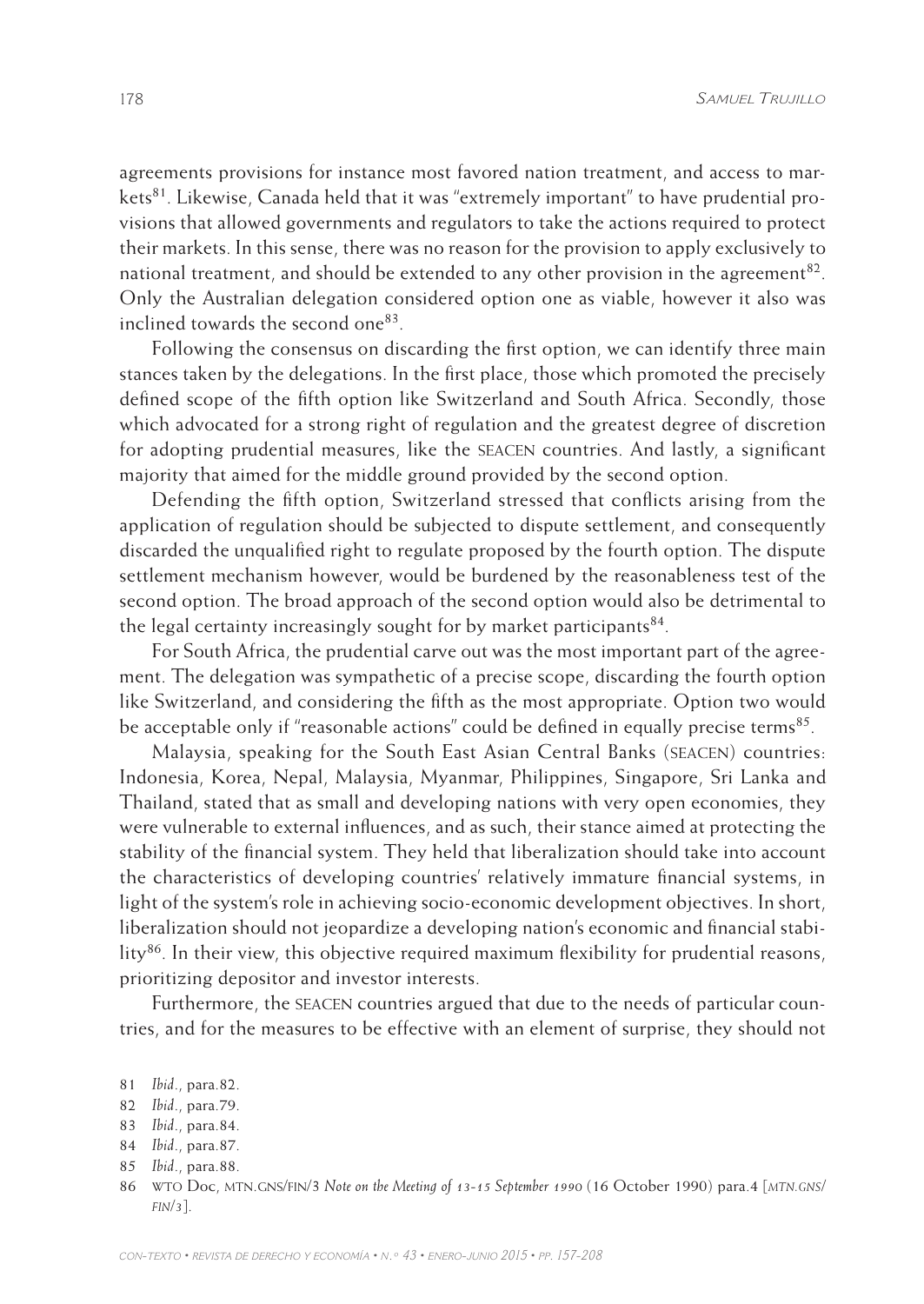be subjected previous consultations or dispute settlement. Thailand added that it was best for each country to decide the necessity of a measure in a particular situation, an analysis not be questioned through the dispute settlement mechanism<sup>87</sup>. Singapore criticized the second option, considering that due to different philosophies for banking regulation and supervision as well as different standards among countries, the element of reasonableness was very subjective<sup>88</sup>.

The seacen position was shared by other developing countries, Mexico agreed that any degree of financial liberalization should provide due account of prudential considerations and the development objectives of developing countries<sup>89</sup>.

As mentioned above, most delegations took the middle-ground, rejecting that the prudential carve-out should establish an unqualified right to regulate, and also rejecting a precise definition that would limit the provision's scope. This position was strongly defended by Canada, Japan, Australia, the United States, the European Communities, and the Nordic countries.

After rejecting the limitation of the prudential carve out to a qualified national treatment provision, the Canadian delegation preferred the second option, and to counteract the possible abuse of such provision, submitted that it should be subjected to dispute settlement<sup>90</sup>. Japan took a very similar position, balancing liberalization and the policy objective of maintaining fair and orderly markets, adding that the prudential carve-out should also be subjected to notification obligations<sup>91</sup>.

Australia considered it fundamental that countries retain sufficient power to manage their financial systems prudentially, and noting the difficulty of negotiating the fifth option, initially sided with options one and two. Since the concept of reasonable would also be difficult to define, there should instead be a broad consensus on the matter<sup>92</sup>.

For the United States, the prudential carve-out was also vital. The scope proposed by the delegation was measures which were "reasonably necessary" for the protection of: the financial service provider, the customer, and the strength and stability of the financial system as a whole. These measures were not to be taken to circumvent the agreement. Furthermore, the prudential carve-out must allow the entrance of new products into markets, due to the increasing innovation in the financial sector<sup>93</sup>.

The fourth option, defended by the seacen countries, that promoted an unqualified right of regulation, faced strong responses by the rest of delegations. Switzerland's answer to the SEACEN position recognized that the right to regulate was of central importance, however if understood as broadly, this right could result in a derogation of

- 89 *mtn.gns/fin/3* para.8.
- 90 *mtn.gns/fin/1* para.79.
- 91 *mtn.gns/fin/1* para.80; wto Doc, mtn.gns/fin/2 *Note on the Meeting of 12-13 July 1990* (10 August 1990) para.27 [*mtn.gns/fin/2*].
- 92 *mtn.gns/fin/1* para.84.
- 93 *mtn.gns/fin/2* para.25.

<sup>87</sup> *mtn.gns/fin/1* para.83.

<sup>88</sup> *Ibid*., para.91.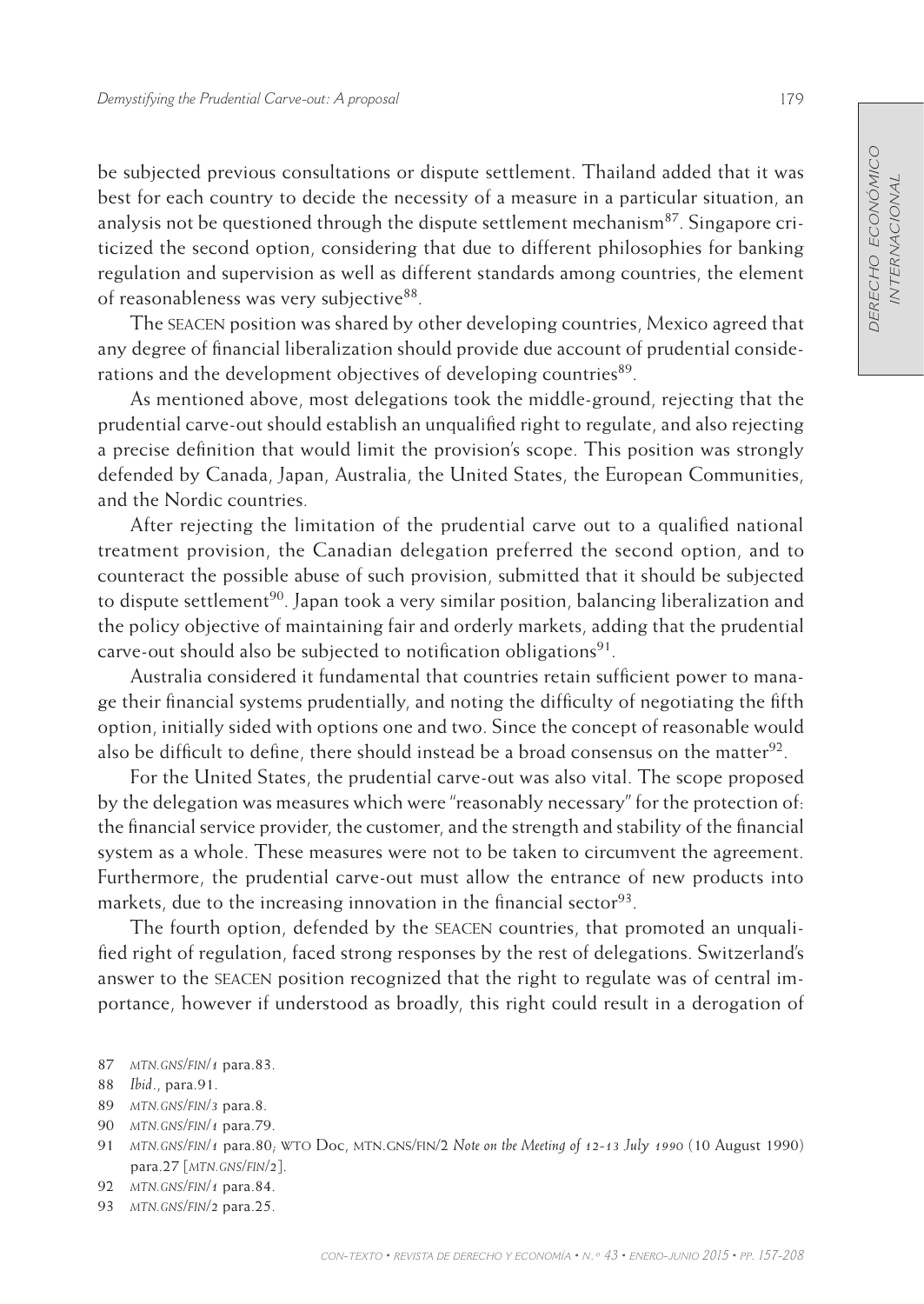the agreement's provisions. In this sense, the right should be qualified to ensure that it could not be abused in a way that would distort trade<sup>94</sup>. This concern was shared by the European Communities, for whom a major concern was ensuring a balance between the right to regulate for prudential reasons, and avoiding the abusive use of said right. The seacen proposal could result in de-liberalization by providing an excess of regulatory discretion and a lack of transparency<sup>95</sup>. Canada agreed that some form of recourse should be available to prudential decisions and withdrawing these from the dispute settlement mechanism would create a significant loophole<sup>96</sup>.

Japan added that prudential considerations were not exclusive to developing countries and were important for all nations, although the concept of prudential measures could be different for each country depending on its level of development<sup>97</sup>.

Ultimately, it was the Nordic countries' position that was found to be the most acceptable. The Swedish delegation, speaking on their behalf, considered that the provision should clearly delineate the scope of prudential regulation. Taking a stance against the fourth option that could lead to discriminatory and inappropriate rules, and recognizing the difficulty of having a reasonableness test, Sweden proposed combining the second option with a variation of the third. This would be done by including an illustrative list of legitimate objectives, rather than legitimate measures as initially contemplated. These legitimate objectives could include: the protection of fair and orderly markets, the protection of depositors, investors, insurance policy holders and consumers, and the prevention of inappropriate practices<sup>98</sup>.

| Option 1  | Option 2                                                                                                                 | Option 3                                  | Option 4                                                                                                   | Option 5                    |
|-----------|--------------------------------------------------------------------------------------------------------------------------|-------------------------------------------|------------------------------------------------------------------------------------------------------------|-----------------------------|
| Australia | Canada<br>Japan<br>The European<br>Communities<br>India<br>Australia<br>Sweden and the Nordic<br>Countries<br><b>USA</b> | Sweden and the<br><b>Nordic Countries</b> | Indonesia,<br>Korea,<br>Nepal,<br>Malaysia,<br>Myanmar,<br>Philippines,<br>Singapore,<br>SriLanka Thailand | Switzerland<br>South Africa |

Table 1. The Members' positions based on their participation as evidenced in the Minutes

In these discussions we can revere the tension between the desire for progressive liberalization, and the importance of protecting a state's right to regulate. As stated by

- 95 *Ibid.,* para.12.
- 96 *Ibid*., para.15.
- 97 *Ibid*., para.22.
- 98 *mtn.gns/fin/1* para.85.

<sup>94</sup> *mtn.gns/fin/3* para.11.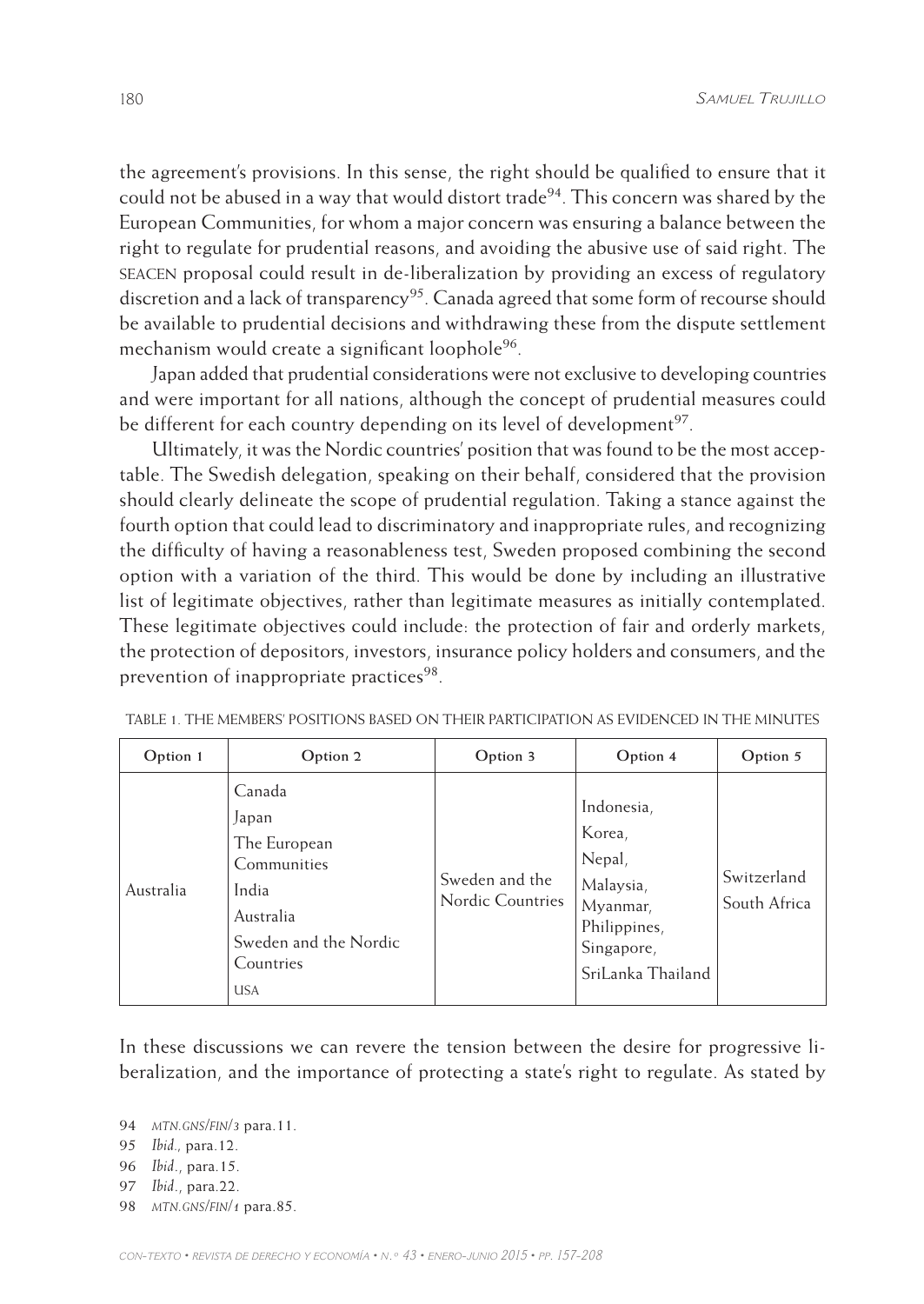many delegations, negotiating the prudential carve-out provision to finer detail would be exceedingly difficult given the heterogeneous group of Members, the state of their financial systems and economic development, and their banking and regulatory philosophies. We can confirm the abovementioned assertions regarding the prudential carve out, and add to them the following:

• For many Members the prudential carve-out was the most important part of the agreement.

• The Members strongly rejected the application of the prudential carve-out exclusively to National Treatment commitments, and desired to cover all commitments.

• Most Members sought to balance progressive liberalization and a State's right to regulate.

• The final sentence of the prudential carve-out was incorporated to prevent a loophole, and this was also to be achieved by subjecting prudential measures to dispute settlement.

• Members could agree on examples of legitimate objectives that motivate the "prudential reasons", but avoided discussing examples of prudential measures.

• The term "reasonable" was left out of the provision due to the difficulty of defining it.

• Switzerland already disliked a broad prudential carve-out, giving more weight to the predictability and stability sought by financial service suppliers.

These documents give count of the Member States' will in the 1990's during the conformation of the wto. But perhaps these positions have changed over the years? We will now analyze the present day attitude of the member states towards the prudential cave-out provision.

# V. The Member States' will in determining the content of the exception in the Committee on Financial Services

In late 2011 Ecuador presented an ambitious proposal for furthering work on regulatory measures in financial services before the Committee on Trade i Financial Services (CFS)<sup>99</sup>. Comparing the dimension of the 2008 financial crisis to that of the Great Depression, Ecuador pointed out that regulatory reforms were being implemented everywhere. As evidence of this, Ecuador cited the G-20 Declaration on Strengthening the Financial System of April 2009, the Group of Thirty Financial Reform: A Framework for Financial Stability of 2009, and the ICMB/CEPR Geneva Reports on the World Economy n.º 11 – The Fundamental Principles of Financial Regulation of 2009. Through the inclusion of a mandate in the upcoming Ministerial Declaration, Ecuador sought that the Committee in Financial Services review wto rules, with the purpose of promoting and preserving

99 wto Doc, s/fin/w/*80 Communication from Ecuador "Proposal for furthering work on Regulatory Measures in Financial Services for inclusion in the Ministerial Declaration"* (7 October 2011) [*s/fin/w/80*].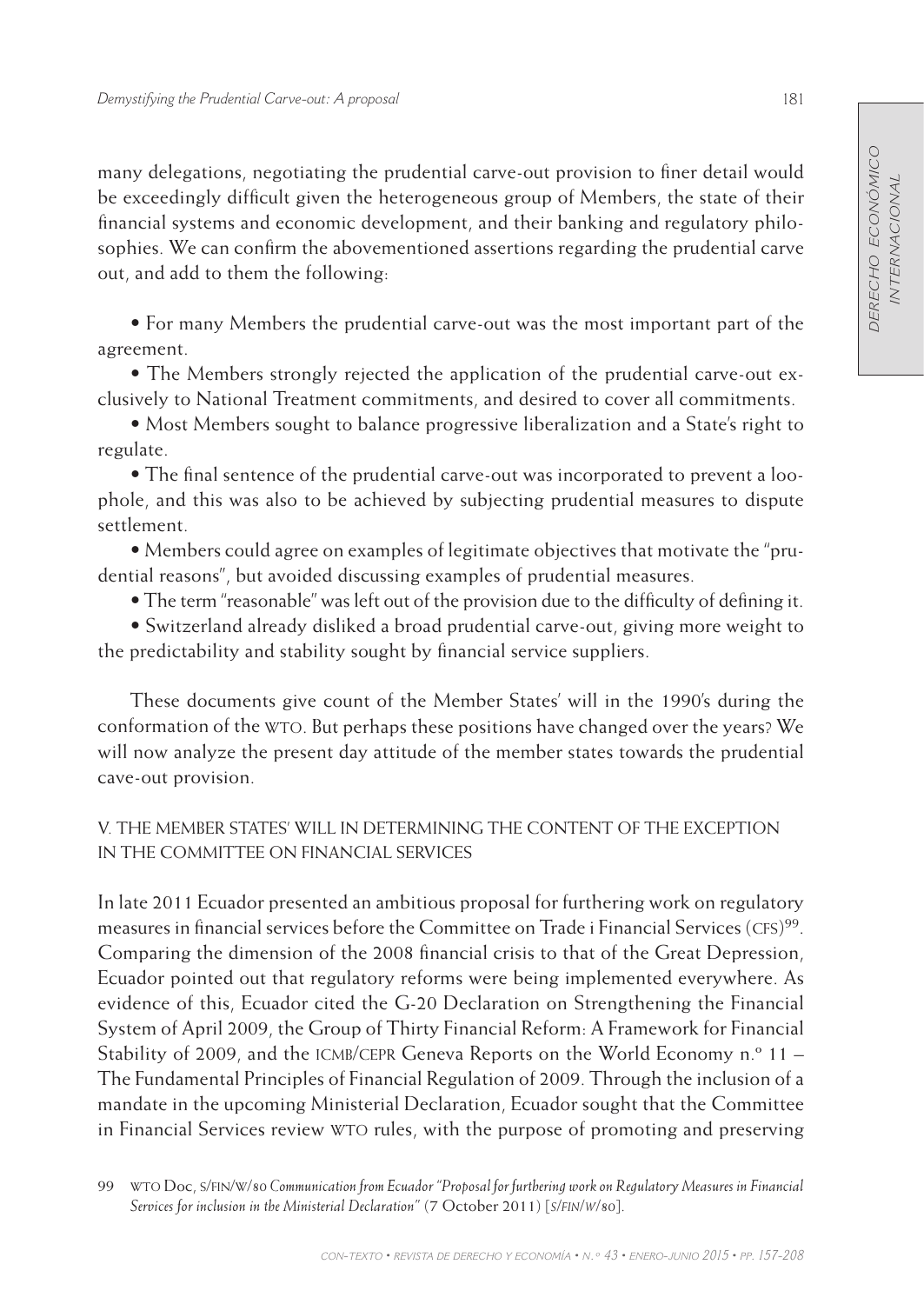policy space for macro-prudential regulation directed at protecting the stability and integrity of the financial system.

Before the cfs, Ecuador advocated further for the "construction of a new international financial architecture"<sup>100</sup>, seeking that the WTO adapt its rules to the new regulatory reality, as opposed to the old academic and regulatory paradigms of the 1990's<sup>101</sup>. This proposal received immediate support from the representatives of Argentina, Barbados, Bolivia, Brazil, Cuba, the Dominican Republic, India, and South Africa, which considered that the cfs should review relevant rules in financial services due to the recent developments<sup>102</sup>.

To the contrary, the representatives of Chinese Taipei, the eu, Korea, Norway, Australia, and the United States did not approve of including such a paragraph in the upcoming Ministerial Declaration, or the review of existing WTO rules. They maintained that the GATS and the AFS, particularly the prudential carve-out, already provided a high level of discretion for appropriate policy space, and at the same time excluded purely protectionist measures. Canada expressed that the prudential carve-out had functioned adequately providing the member states flexibility in safeguarding their financial systems<sup>103</sup>. However they did welcome further discussion on the financial crisis, particularly the exchange of views and experiences<sup>104</sup>.

As the meeting was the Committee's last for that year, and no consensus was reached, the proposed mandate did not find its way into the ministerial conference declaration. However, the substance of the discussion lived on, as suggested by the representative of Turkey, since the subject matter of the discussion already fell within the Committee's mandate. Turkey also suggested that the Secretariat prepare a Note on the "legal meaning and scope of the prudential carve out, including examples of prudential regulations"105.

The discussion continued in 2012 with Ecuador's submission of a reviewed and more detailed proposal<sup>106</sup>. Although more concrete and comprehensive, Ecuador's new proposal lacked the edge that had made the previous one so controversial. Ecuador recognized that the desire of preparing a legal interpretation of GATS rules relating to the need for macro-prudential regulation, or identifying specific measures within the scope of wto provisions was not viable<sup>107</sup>. Many members were concerned that such a discussion could result in narrowing the scope of the existing provisions<sup>108</sup>.

104 *Ibid*., paras.52,53,55.

- 106 wto Doc, s/fin/w/84 *Communication from Ecuador "Proposal for discussing progress in respect of macro-prudential regulation and its relationship with GATS rules"* (26 June 2012) [*s/FIN/W/84*].
- 107 *s/fin/w84* para.14; wto Doc, s/fin/m/73 *Report of the Meeting held on 27 June 2012* (30 July 2012) para.8 [*s/ fin/m/73*].
- 108 wto Doc, s/fin/m/72 *Report of the Meeting held on 19 March 2012* (31 May 2012) paras.10,13,14,15,17,20,22; *s/fin/m/73* para.8.

<sup>100</sup> wto Doc, *s/fin/m*/71 *Report of the Meeting held on 31 October 201*1 (4 November 2011) para.47 [*s/fin/m/71*].

<sup>101</sup> *s/fin/m/71* para.49.

<sup>102</sup> *Ibid*., para.51.

<sup>103</sup> *Ibid*., para.54.

<sup>105</sup> *Ibid*., paras.55,57.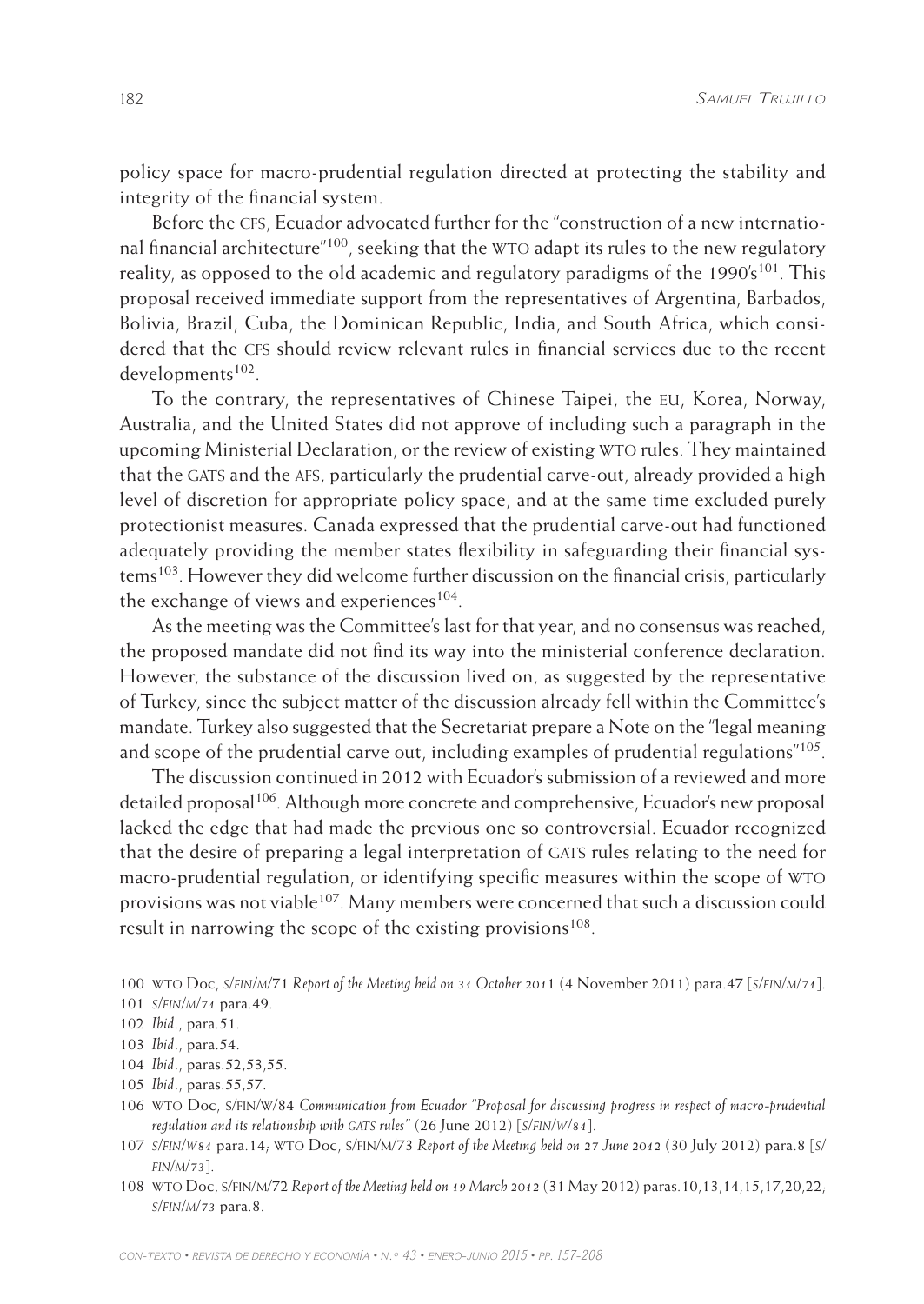Ecuador's second proposal involves only "dedicated discussion on the steps forward that have been proposed at (an) international level in respect of macro-prudential regulation and its relationship with GATS rules $"109$ . Not quite the construction of the new international financial architecture mentioned earlier. As questions proposed for the discussion and the sharing of views and experiences, Ecuador submitted the following<sup>110</sup>:

a. What types of new macro-prudential measures have countries identified in recent years and why are they considered necessary in relation to those in existence prior to the recent crisis?

b. How do such measures relate to trade in financial services and the objective of maintaining a solid financial system?

c. Must the wto cooperate with other international bodies in discussing regulatory needs to ensure consistency with new emerging standards such as the imf's macro-prudential policy standards?

This proposal received a warmer welcome in the cfs, from both the previous supporters and dissenters. The Turkish delegation that had avidly supported discussing the scope of the prudential carve-out, after acknowledging the concerns of many members, proposed undertaking the discussion suggested by Ecuador on the condition that it be non-binding. In this way, the exchange of views and experiences could be had without raising the concerns that had previously dissuaded many members<sup>111</sup>. Bolivia, Brazil, Cuba, Chile, Argentina, India, and The Republic of Korea, supported Ecuador's proposal without an express reservation<sup>112</sup>.

The approach suggested by Turkey was accepted by many of the critics of Ecuador's first proposal. Although the United States remained cautious, the delegation appreciated that Ecuador was not seeking a legal interpretation of GATS rules relating to macro-prudential regulation, or a list of measures that falls within such scope. The United States characterized such legal interpretation of the prudential carve-out to be "self-defeating in terms of its original objective"113. Likewise, the delegations of South Africa, Egypt, Pakistan, Australia, The Philippines, Switzerland, Mexico, Nigeria, Singapore, The Dominican Republic, Chinese Taipei, and Hong Kong China, supported the proposal, although stating clearly that it should not lead to an interpretation of the prudential  $c$ arve-out $^{114}$ .

With this feedback, Ecuador expressly clarified the parameters of the dedicated discussion to be the following<sup>115</sup>:

<sup>109</sup> *s/fin/w/84* para.16.

<sup>110</sup> *s/fin/w/84* para.17.

<sup>111</sup> wto Doc, s/fin/m/74 *Report of the Meeting held on 1 October 2012* (16 November 2012) para.16 [*s/fin/m/74*].

<sup>112</sup> *s/fin/m/74* paras.17,18,19,22,23.

<sup>113</sup> *Ibid*., para.21.

<sup>114</sup> *Ibid*., paras.24,25,27,28,29,32,33,34,35,37,39,40.

<sup>115</sup> wto Doc, s/fin/m/*75 Report of the Meeting held on 5 December 2012* (21 December 2012) para.8 [*s/fin/m/75*].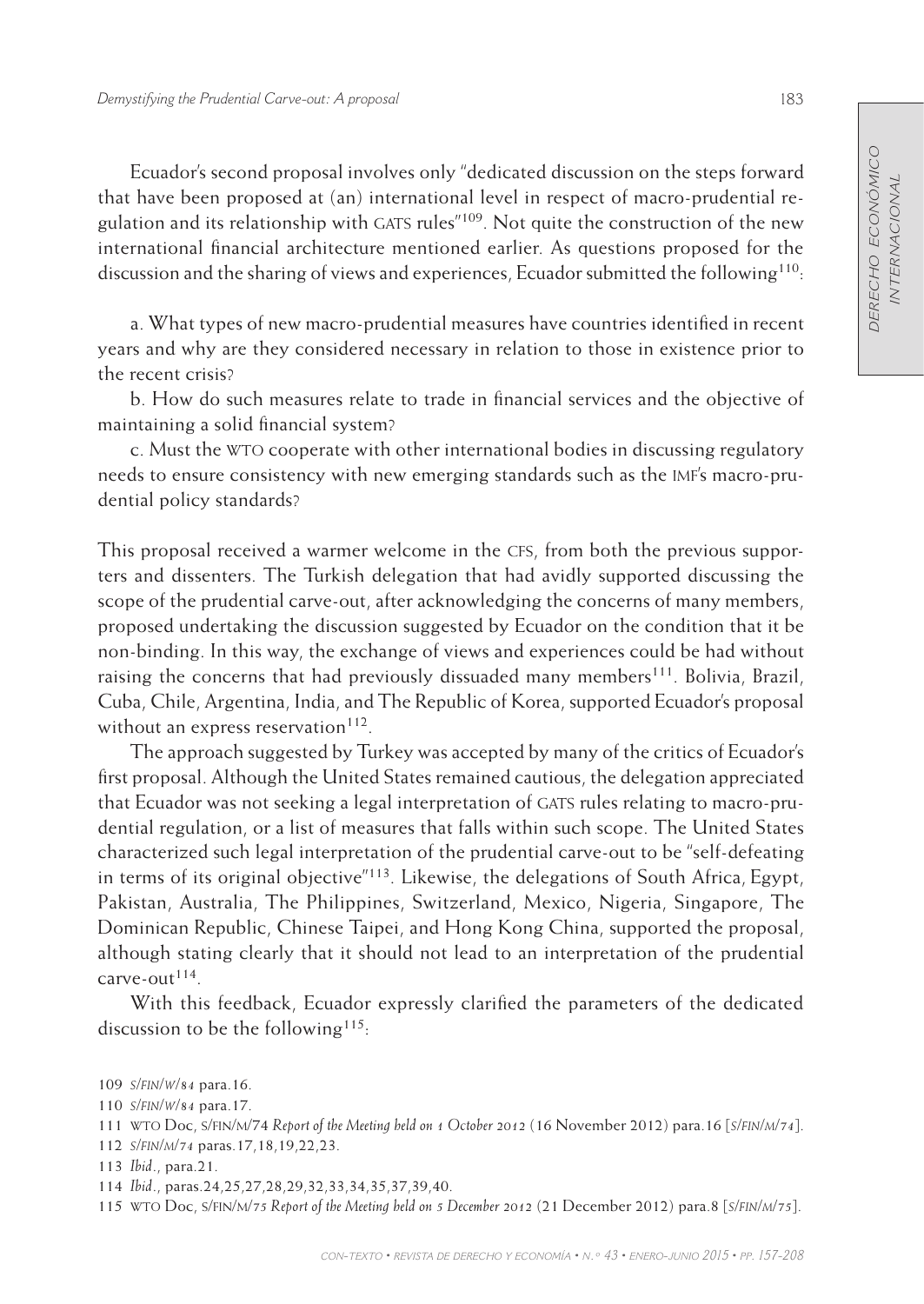1. It would not lead to an interpretation of GATS rules

2. It would serve to corroborate the flexibility of the current rules on the adoption of prudential regulation

3. It would not seek to identify a list of measures considered as falling within the scope of the GATS framework

4. It would seek to preserve the breadth of the current rules

5. The experiences shared within would only be considered as examples of relevant practices

6. It would not be used to prejudge specific measures taken by the Members

7. It would not seek to prescribe a macro-prudential policy to be necessarily complied with

On these terms, all the delegations accepted the dedicated discussion $116$ .

From these documents, we can draw a clear picture on the Members' current attitude towards the prudential cave-out. 24 years later, it remains unchanged for the most part. Although some Members, mainly developing countries, seek a better understanding on prudential regulatory measures, the great majority of Members are zealous on keeping the broad scope of the prudential carve-out, and the flexibility that its wording seemingly provides. Moreover, Members are not interested in questioning the measures taken by others, or identifying specific measures considered as complaint with the GATS regulatory framework. In short, it seems that most wto Members have no interest in exploring the carve-out's limits, and find refuge in the fog of the provision's ambiguous scope.

It is not clear whether all members are as content with the provision as its most avid advocators like Canada, The United States, and Japan, but ultimately none bring forth their unconformities in the multilateral level. There seem to be few heavyweight nonconformists (Switzerland and the European Union), and they seek to imprint their variations of the prudential carve-out only in bilateral instruments, letting the classic prudential carve out reign free on the multi- and plurilateral levels.

From its genesis, the prudential carve-out's wording was not incidental or pre-fabricated. It is the product of serious negotiations and the confrontation of many wills, wishes, philosophies and standards. The drafting of the provision itself was prudential. Extreme and radical positions were discarded, whether they called out for an unlimited and unquestionable right to regulate, or for the detailed and minute delineation of such right. Dispute settlement would prevent abuse of the provision's broad wording by purely protectionist measures, or any other loophole. We can also note how it was easier to agree on legitimate objectives, rather than specific measures that fall within the provision's scope. In this sense, we can conclude that there is no disagreement on the

<sup>116</sup> *s/fin/m/75* paras.10-Cuba, 11-Hong Kong China, 12-China, 13-Brazil, 14-Bolivia, 15-eu, 16-usa, 17-Chile, Singapour, Switzerland, Venezuela, 18-Turkey, 19-South Africa, 20-Canada, 21-Japan, 22-Korea, 23-Phillipinnes, 24-Mexico, 25-Australia, India, Indonesia, Malaysia, Thailand, 28.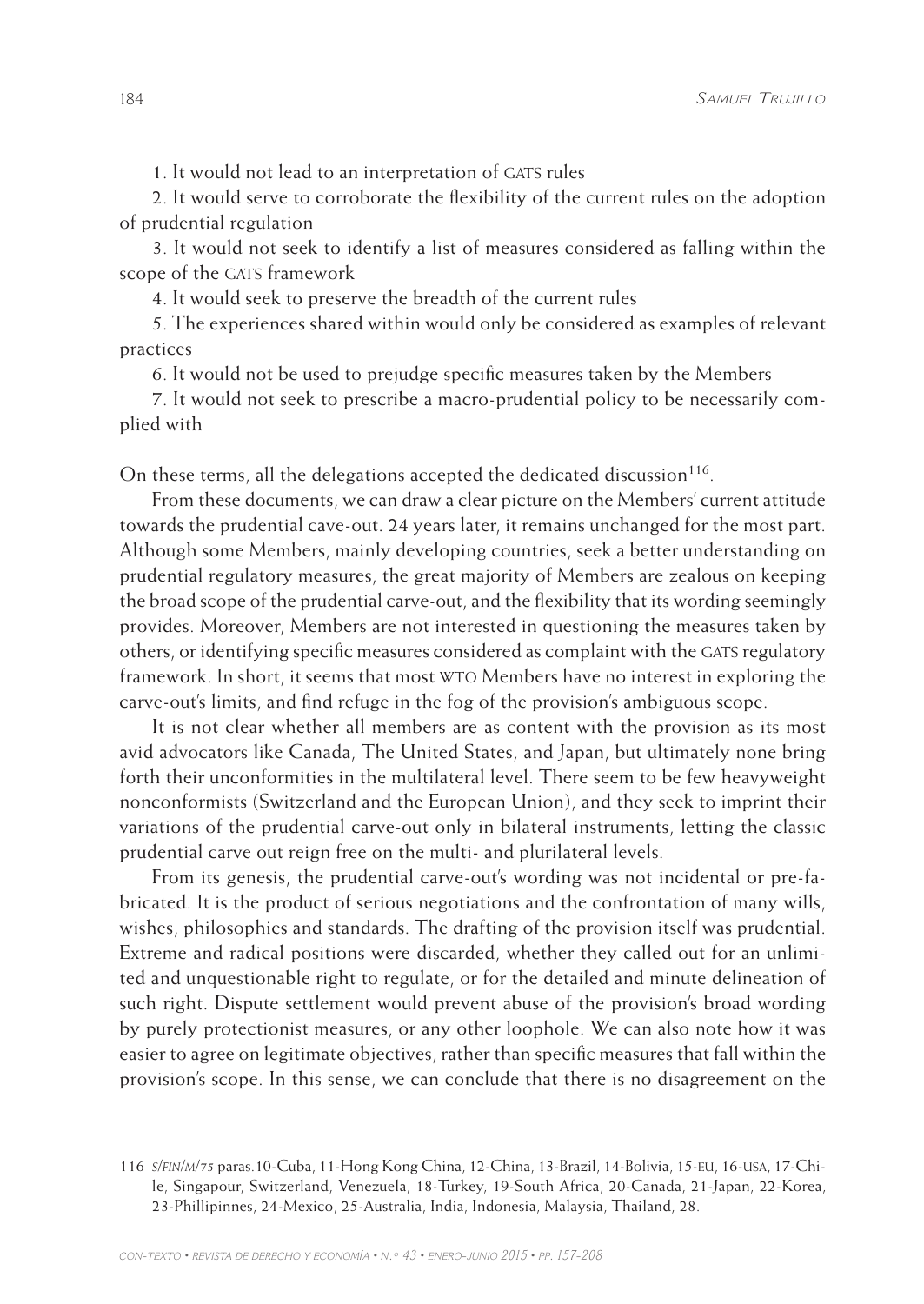prudential carve-out's finality, the goals and objectives that it should strive for. Yet the means, the measures themselves and the term "prudential", remain consciously ignored.

# VI. Dispute Settlement in the afs as a Window for Consolidating the Term **PRUDENTIAL**

The prudential carve-out is not the only unique provision in afs that sets it apart from other wto disciplines. From the negotiating history of the prudential carve-out we can see how sensitive the matter is, and the importance that the Members gave to dispute settlement as the means to avoid abuse of the provision. For these reasons afs Paragraph 4 adds a special rule for dispute settlement: "Panels for disputes on prudential issues and other financial matters shall have the necessary expertise relevant to the specific financial service under dispute".

This rule is recognized in Appendix 2 of the DSU relating to "Special or Additional Rules and Procedures Contained in the Covered Agreements". These special rules prevail over the general DSU provisions when there is a conflict between them, but generally fit together with the general rules "to form a comprehensive, integrated dispute settlement system for the WTO Agreement<sup>"117</sup>. In the Appellate Body's view, "[t]he special or additional provisions listed in Appendix 2 of the DSU are designed to deal with the particularities of dispute settlement relating to obligations arising under a specific covered agreement<sup>"118</sup>.

AFS Paragraph 4 establishes a key particularity. Article 8 of the DSU already mandates that Panels are to be composed of "well-qualified" individuals, but the afs goes beyond that, expressly requiring "expertise". Given that the term "expertise" is said of the panels, and not expressly of panelists, some have interpreted that at least one of the panelists must be an expert in finance<sup>119</sup>.

Taking this one step further: what are the implications of the expressly required expertise being present in a panel deciding on a prudential issue? The main consequence is that a strictly lawful interpretation of the prudential carve-out, in accordance with the customary rules of interpretation of treaties, done with the upmost academic rigor, will not be enough. If such method would suffice, there would be no need of afs paragraph 4, as the DSU's already well qualified panelists should be well versed in the transversal technique of customary treaty interpretation. DSU paragraph 4 calls for something beyond the analysis of the prudential carve-out undertaken up to this point. It calls for the knowledge of an expert. Consequently, what knowledge would an expert bring into a dispute on prudential issues? We undertake this below, where we contend that through the use of concepts developed in financial law and regulation, the concept of "prudential" could be made less ambiguous by a panel deciding on prudential issues.

<sup>117</sup> *Guatemala — Anti-Dumping Investigation Regarding Portland Cement from Mexico (Complaint by Mexico)* (1998), wto Doc wt/ds60/ab/r (Appellate Body Report) paras 65-66 [*Guatemala – Cement I*]; *Van den Bossche* p.188.

<sup>118</sup> *Guatemala – Cement 1* para.66.

<sup>119</sup> *Bogdandy & Windsor* p. 638.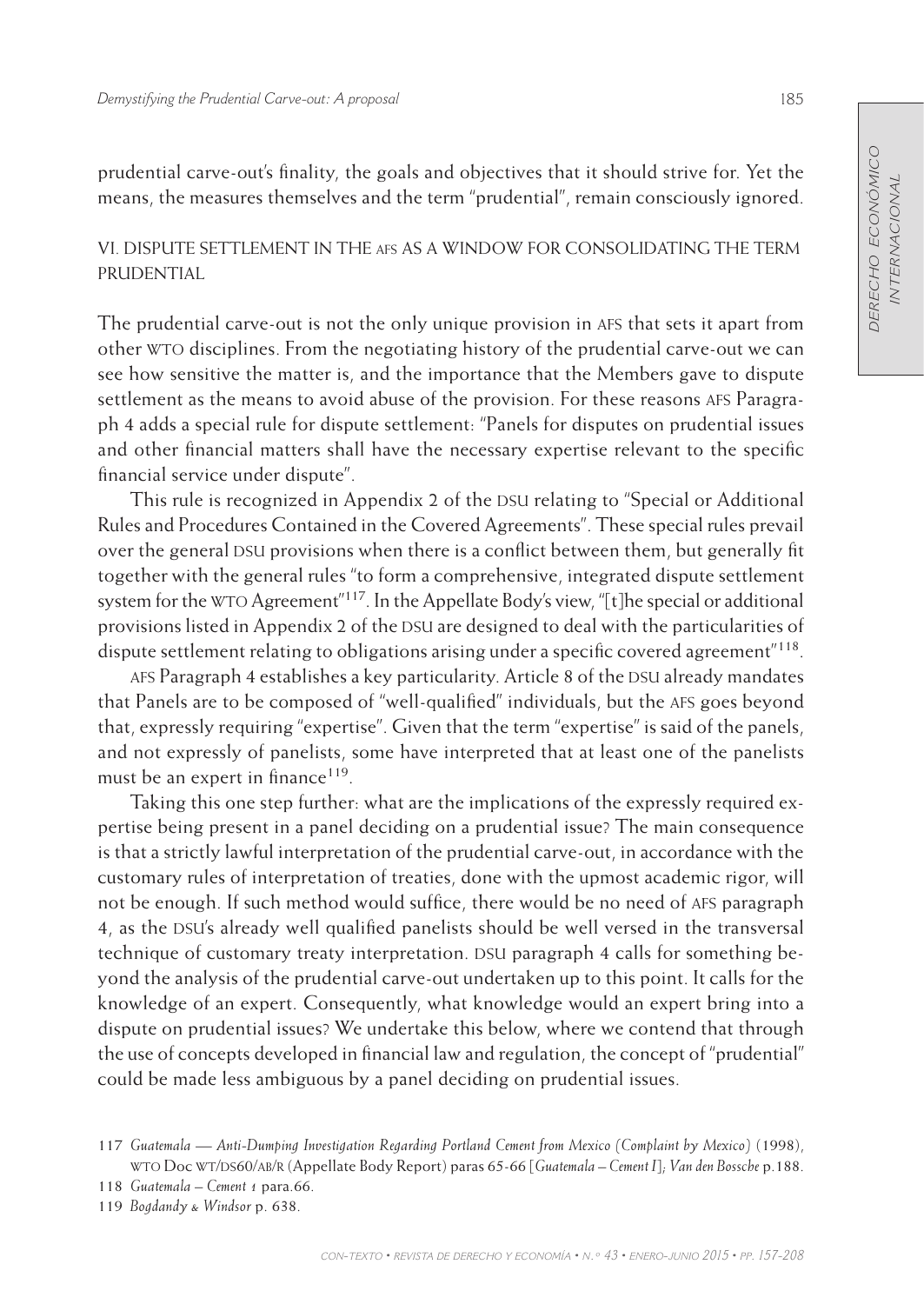186 *Samuel Trujillo*

# VII. An Example: linking micro and macro-prudential policy to the prudential carve out

*Prudence is the virtue by which we discern what is proper to do under various circumstances in time and place.* John Milton

In this section we aide our interpretation of the prudential carve-out with concepts and knowledge that would form part of the "necessary expertise" that a panel deciding on prudential issues would have. We base our analysis on the premise that the wto Members by introducing this special rule for dispute settlement, trusted and require, a panel deciding on prudential issues to apply its expertise. In this sense, recourse to the concepts developed below is not arbitrarily based on it being convenient, but rather on the will of the prudential carve-out's creators.

The choice of which concepts of international finance law and regulation are useful in aiding the prudential carve-out's interpretation cannot be arbitrary either. Instead, the choice is determined by the exact wording of the provision. The link with such concepts is achieved through the legitimate objectives which the prudential carve-out signals as examples of prudential reasons. These legitimate objectives have been developed in international finance law and regulation. Around the protection of financial services consumers (investors, depositors, persons to whom a fiduciary duty is owed, etc.) and the integrity and stability of the financial system, we can find concrete regulatory disciplines and concepts.

The author cannot presume to know the extent of such regulatory disciplines and concepts, but will illustrate in a general way that an expert panel could find valuable aide in two concrete disciplines. These are micro-prudential policy and macro-prudential policy, which can bring a more tangible meaning to the idea of prudential regulation.

Recourse to these concepts is not a panacea in face the prudential carve-out's ambiguity as they present identity issues of their own. After the latest financial crisis, "the term 'macroprudential' has become a true buzzword"120, a "fashion statement in financial regulatory circles"121. However it does contain concrete ideas beyond its usage as a fad. When defining it, authors generally contrast the concept with the term "microprudential<sup>"122</sup>, since the two can be seen complementary like a yin to the yang.

Micro, and macroprudential approaches to regulation distinguish themselves through their objectives and in the risks that concern them. The proximate objective of macroprudential regulation is to limit financial system-wide distress, with the ultimate ob-

- 120 Piet Clement, "The Term 'macro-prudential' origins and evolution" (2010) bis Quarterly Rev. (ql) p. 59 [*Clement*].
- 121 Hal S. Scott & Anna Gelpern, *International Finance Law and Regulation* (London: Sweet & Maxwell, 2012) p. 278 [*Scott & Gelpern*].
- 122 Claudio Borio, "Towards a Macroprudential Framework for Financial Supervision and Regulation?" (2003) bis Working Paper n.º 128, p. 2 [*Borio*].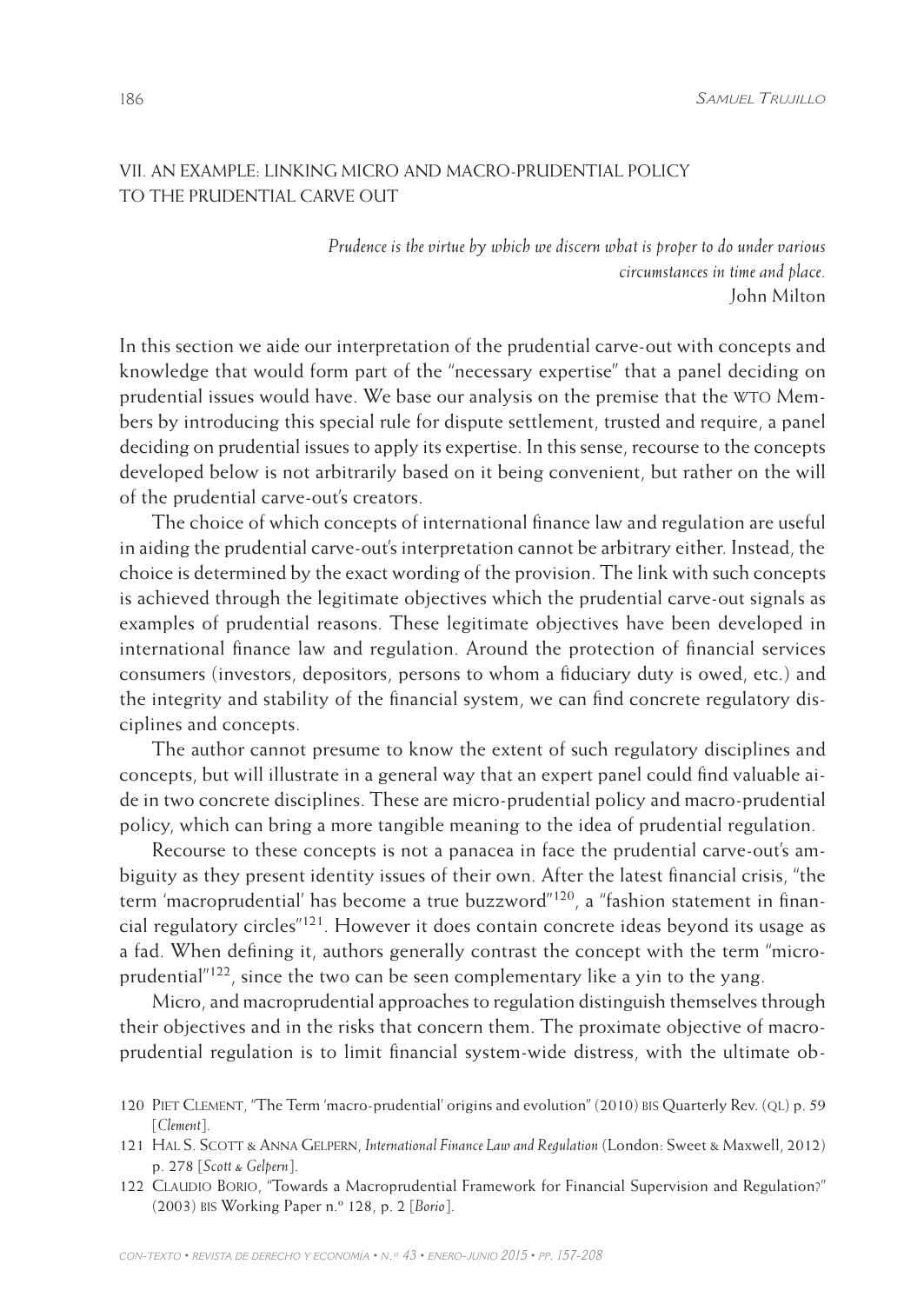jective of avoiding the "macroeconomic costs linked to financial instability"123. These macroeconomic costs refer to significant losses in the entire economy's real output<sup>124</sup>. On the other hand, microprudential regulation is focused on limiting the distress to individual institutions with the ultimate objective of investor and depositor protection<sup>125</sup>.

As evidenced, microprudential regulation is concerned with the first example of a legitimate objective that the prudential carve-out contains: the protection of certain consumers of financial services, stated by Borio as investors and depositors, something which fits into the traditionally listed creditor consumers. Macroprudential regulation is concerned with the second objective: the integrity and stability of the financial system. Therefore, these two disciplines can provide more tangible criteria on "what is proper to do" when taking a measure to protect these legitimate objectives. They bring more awareness as to the risks and circumstances that put the legitimate objectives in peril, additionally well respected standards can be found that contain principles for avoiding the materialization of such risks.

#### **a. Microprudential policy and the protection of financial services consumers**

As stated above, the ultimate objective of microprudential policy is to protect financial services consumers which are creditors to funds within the system, and it sets out to accomplish that task by limiting the risk to individual institutions. This risk is referred to as "idiosyncratic risk" as opposed to the "systemic risk" which concerns macroprudential policy<sup>126</sup>. In this sense, microprudential policy is concerned with the usage of capital by financial institutions<sup>127</sup>. As mentioned previously, for the purpose of exemplifying the availability of microprudential standards to an expert Panel deciding on a prudential issue, we will focus on the legitimate objective of protecting depositors, which is traditionally listed in prudential carve-out provisions.

Banks transform "short-term deposit funding into long term-loans"128. They receive funding form the public's savings, but depositors can promptly withdraw their money. On the other hand, the loans granted usually have a higher maturity and "can be difficult to convert into cash on short notice"129. Therefore banks must hold enough liquid resources to handle such withdrawals. This is difficult in situations where depositors

- 126 Ivo Maes, "On the origins of the bis macro-prudential approach to financial stability" (2009) National Bank of Belgium (Working Paper n.º 176) p. 3; Speech by Andrew Crockett, General Manager Bank for International Settlements, Chairman Financial Stability Forum "Marrying the micro- and macroprudential dimensions of financial stability" (21 September 2000) p. 2.
- 127 Orkida Ilollari & Gentiana Gjino, "Implementation of macro- and micro-prudential regulation" (2013) 5(1) Rev. of Applied Socio-Econ. Research p. 84.
- 128 Carmen Reinhart & Kenneth Rogoff. *This Time is Different: Eight Centuries of Financial Folly* (Princeton New Jersey: Princeton University Press, 2009) p. 144 [*Reinhart & Rogoff*].

<sup>123</sup> *Scott & Gelpern* p*.* 278; *Borio* p. 2.

<sup>124</sup> *Borio*, p. 2.

<sup>125</sup> *Ibid.*

<sup>129</sup> *Ibid*., p. xl.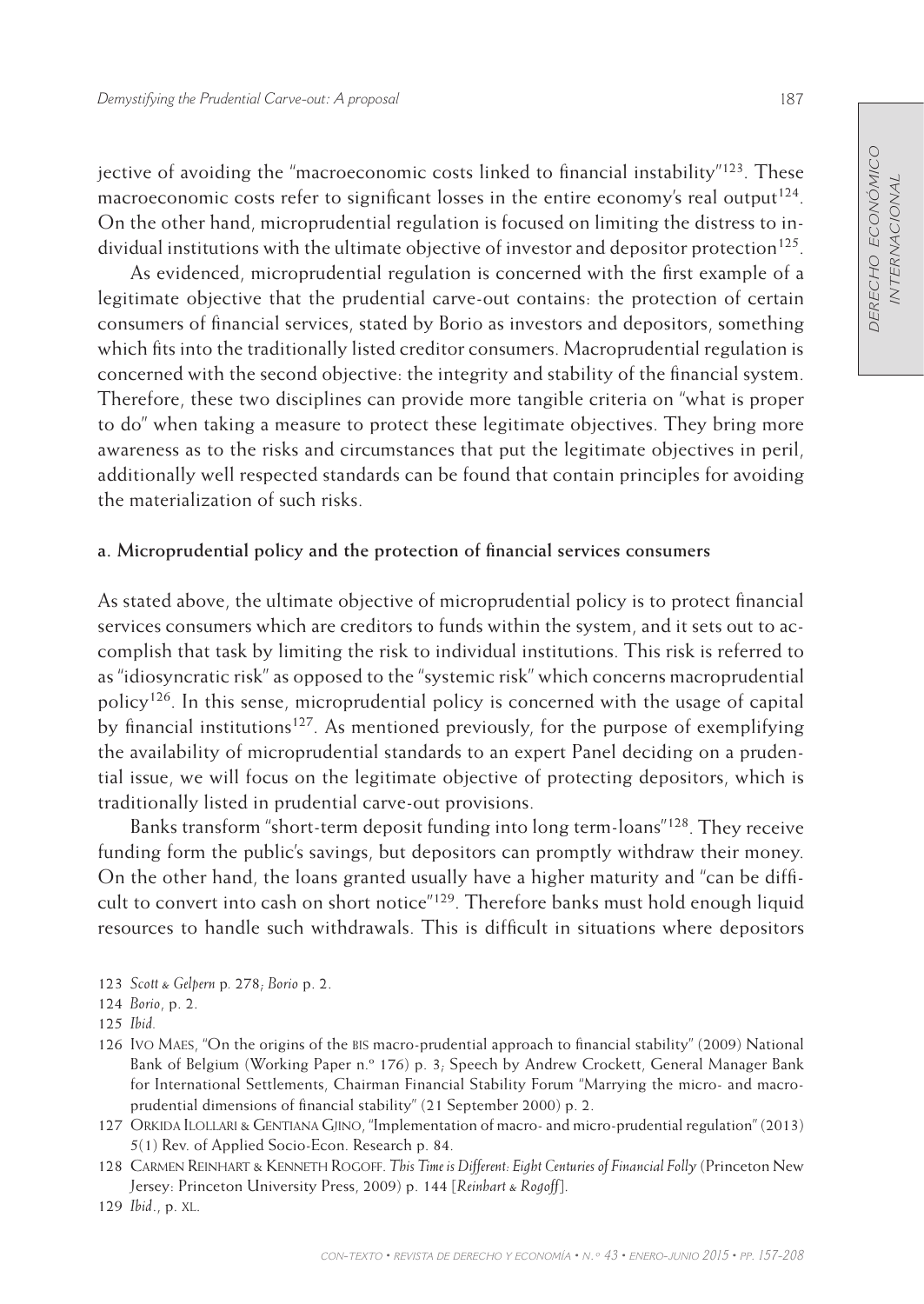lose confidence in the safety of their savings and the public massively withdraws<sup>130</sup>. Microprudential policy offers several standards that seek to ensure their confidence and the protection of their savings.

### *i. The Financial Stability Board: an important standard compiler*

Let us recall that before the CFS, Ecuador pointed at the 2009 G-20 Declaration on Strengthening the Financial System as evidence of increasing concern for financial regulation. Indeed, through this Declaration, the Financial Stability Forum became the Financial Stability Board (fsb), extending participation from the G-10 to include the G-20, and providing the FSB with a stronger mandate<sup>131</sup>. The FSB seeks to "coordinate the work of national financial authorities and international standard setting bodies and to develop and promote the implementation of effective regulatory, supervisory and other financial sector policies"<sup>132</sup>. And in coordinating international standard setting the FSB has constructed a *Compendium of Standards*. The fsb's members are central banks and regulators from the G-20 countries as well as the international organizations including the bis and imf, and international standard-setting bodies like the bis' Basel Committee on Banking Supervision (BCBS), the International Association of Insurance Supervisors (IAIS), and the International Organization for Securities Commission (iosco). Therefore the compiled standards built from what these members widely accept as good principles, practices, or guidelines<sup>133</sup>.

These *Standards* are mentioned as examples of applicable expert knowledge, as the purpose of this work is to demonstrate how the prudential carve-out allows for such application. It is not the purpose of this work to argue whether such *Standards* are necessarily the best knowledge, since compiled best practices with international pretentions are not without criticism<sup>134</sup>.

The fsb recognizes that the implementation of some standards must be prioritized, and refers to these as the key standards<sup>135</sup>. Among them are the *Core Principles for Effec*tive Banking Supervision<sup>136</sup>, developed by the BCBS and the *Core Principles for Effective Deposit Insurance Systems*137, developed jointly by the bcbs and the International Association of Deposit Insurers (IADI). The BCBS is committee of the BIS created in 1974 after the co-

- 131 Group of Twenty, Press Release, "Global Plan Annex: Declaration on Strengthening the Financial System" (2 April 2009).
- 132 Financial Stability Board, "About the FSB" online Financial Stability Board (QL).
- 133 Financial Stability Board, "What are Standards" online Financial Stability Board (ql).
- 134 James R. Barth, Gerard Caprio Jr. & Ross Levine, "Banking Regulation and Supervision: What Works Best?" (2001) The World Bank Policy Research (Working Paper n.º 2725) p. 1.
- 135 Financial Stability Board, "Key Standards for Sound Financial Systems" online Financial Stability Board  $(OL).$
- 136 Basel Committee on Banking Supervision, "Core Principles for Effective Banking Supervision" September 2012, Bank for International Settlements [*cpebs*].
- 137 Basel Committee on Banking Supervision & International Association of Deposit Insurers, "Core Principles

<sup>130</sup> *Ibid*., p. 144.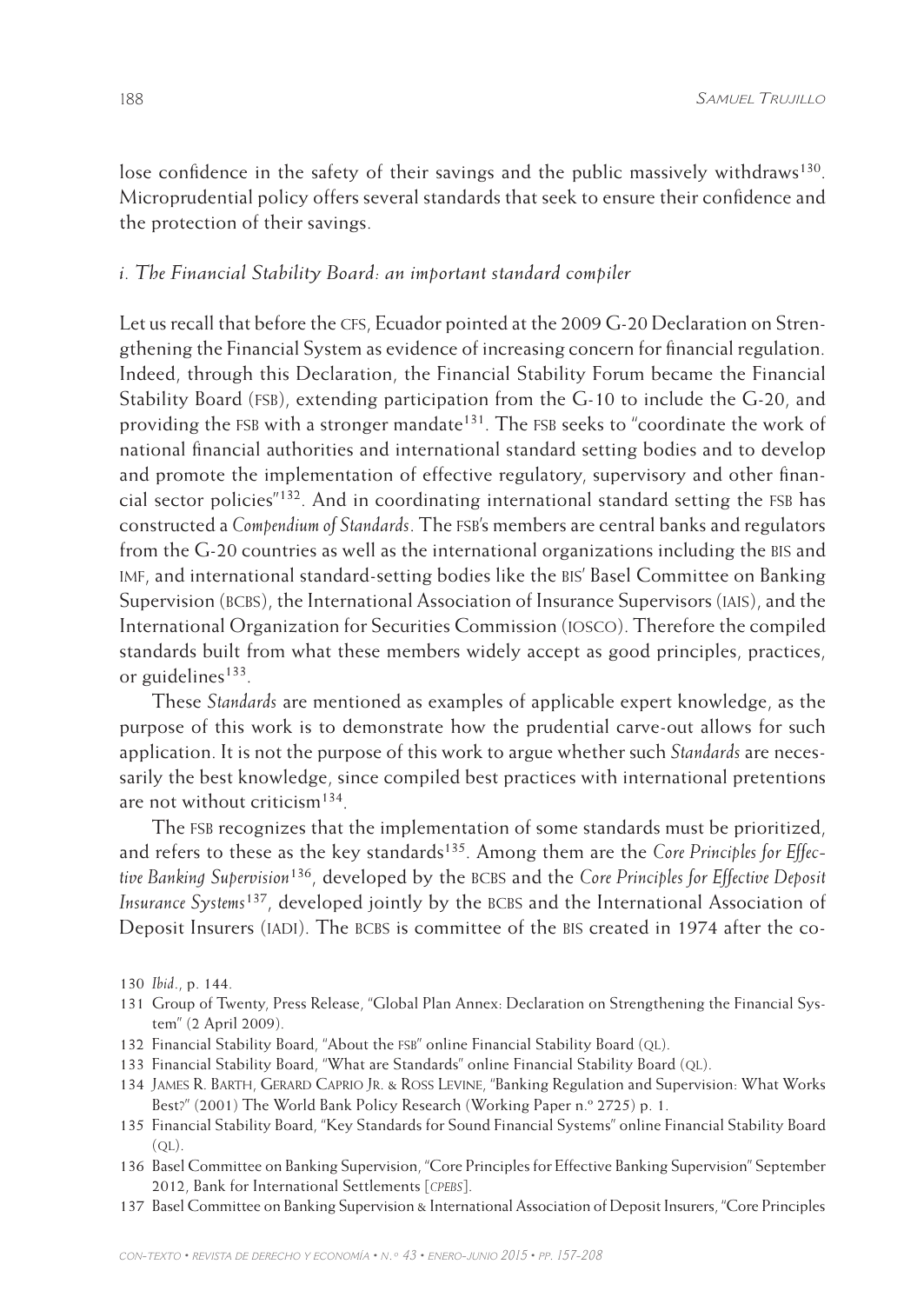llapse of the German private bank Herstatt, and describes itself as "the primary global standard-setter for the prudential regulation of banks"138. Its members are the central banks of: Argentina, Australia, Belgium, Brazil, Canada, China, France, Germany, Hong Kong sar, India, Indonesia, Italy, Japan, Korea, Luxembourg, Mexico, The Netherlands, Russia, Saudi Arabia, Singapore, South Africa, Spain, Sweden, Switzerland, Turkey, The United Kingdom, and the United States<sup>139</sup>.

The IADI is also based at the BIS is a forum for deposit insurers around the world, having regional committees in: Africa, Asia-Pacific, the Caribbean, Eurasia, Europe, Latin America, the Middle East and North Africa, and North America<sup>140</sup>. Members are legally instituted deposit insurance systems, currently summing 77, and participation for international non-profit institutions (like the imf, World Bank, and Inter-American Development Bank) is available in the form of Partners<sup>141</sup>.

## *ii. Two examples of useful standards*

The Core Principles for Effective Banking Supervision were originally issued by the BCBS in 1997, having revisions in 2006 and recently in 2012, and "are the *de facto* minimum standard for sound prudential regulation and supervision of banks<sup>"142</sup>. The currently 29 principles can be broadly classified in two groups, first those that focus on the functions, responsibilities, and powers of supervisors (like Licensing criteria, Major acquisitions, and Corrective and sanctioning powers), and secondly, those that focus on the prudential regulations and requirements for banks (like Credit risk, Capital adequacy, and Disclosure and transparency)<sup>143</sup>. The drafting of the principles, is broad and their neutrality enables different approaches for their implementation "so long as the overriding goals are achieved"<sup>144</sup>. As mentioned above, to exemplify the availability of microprudential standards to an expert Panel deciding on a prudential issue, we are focusing on the legitimate objective of protecting depositors. A key principle in that regard would be Principle 24 – Liquidity Risk:

for Effective Deposit Insurance Systems" June 2009, Bank for International Settlements & International Association of Deposit Insurers [*cpedis*].

- 138 Bank for International Settlements, "About the Basel Committee" online Bank for International Settlements (QL).
- 139 Bank for International Settlements, "Basel Committee membership" online Bank for International Settlements (QL).
- 140 International Association of Deposit Insurers, "About iadi" online International Association of Deposit Insurers (QL).
- 141 International Association of Deposit Insurers, "Members and Participants" online International Association of Deposit Insurers (QL).
- 142 *cpebs* p. 1.
- 143 *Ibid*., p. 9.
- 144 *Ibid*., p. 13.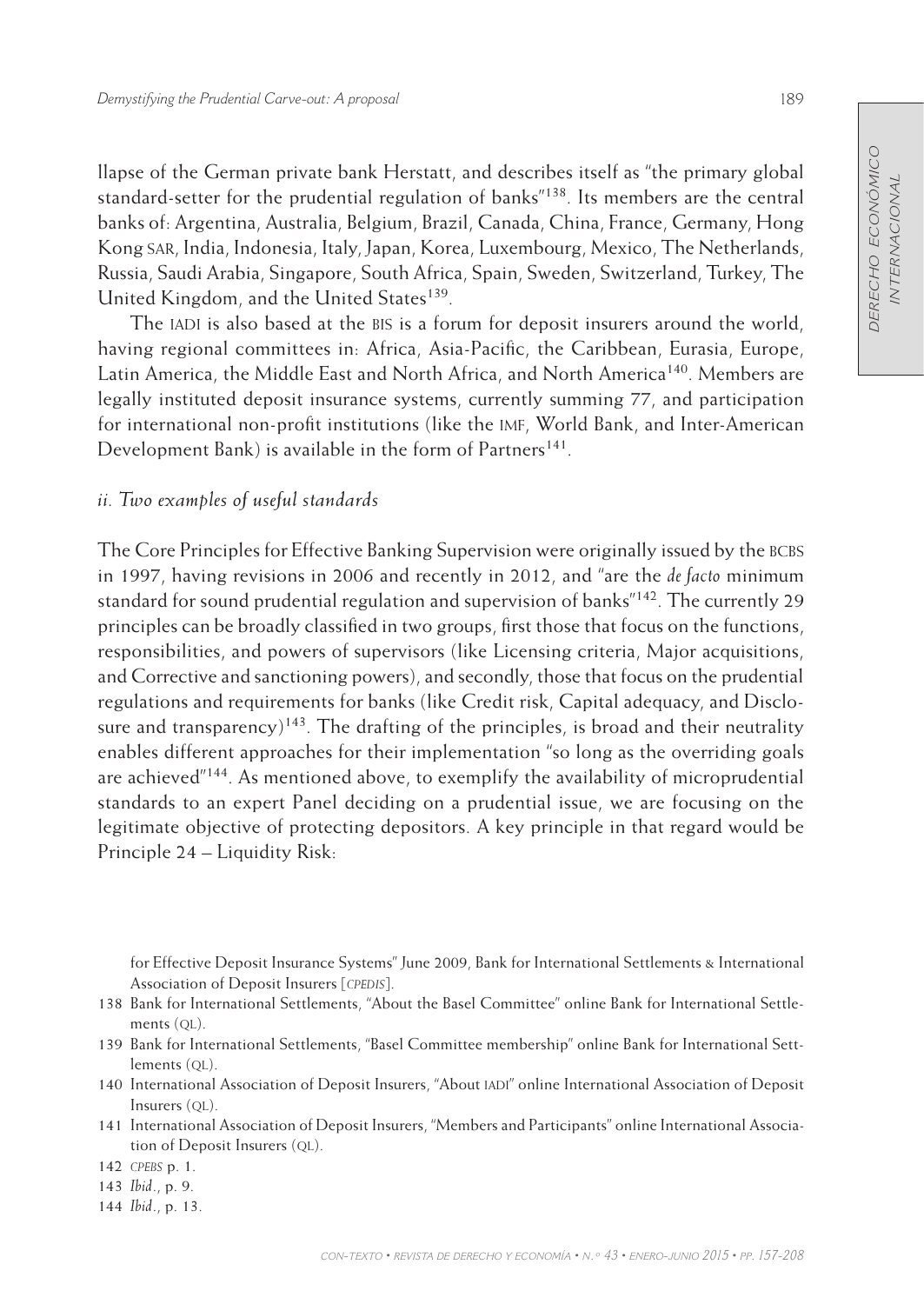The supervisor sets prudent and appropriate liquidity requirements (which can include either quantitative or qualitative requirements or both) for banks that reflect the liquidity needs of the bank. The supervisor determines that banks have a strategy that enables prudent management of liquidity risk and compliance with liquidity requirements. The strategy takes into account the bank's risk profile as well as market and macroeconomic conditions and includes prudent policies and processes, consistent with the bank's risk appetite, to identify, measure, evaluate, monitor, report and control or mitigate liquidity risk over an appropriate set of time horizons. At least for internationally active banks, liquidity requirements are not lower than the applicable Basel standards $145$ .

A measure taken for the prudential reason of protecting depositors would be more likely to be found genuinely prudential if it harmonizes with the objectives of Principle 24: it respects appropriate quantitative or qualitative liquidity requirements; it makes sure that banks have an adequate strategy regarding such requirements that includes the institution's risk profile, market conditions, etc. These principles do not deprive the State of the right to regulate or limit it to a specific measure. Instead they provide a list of objectives that prudential measure should take into account to more effectively protect the "prudential reason". Principles on operational risk (25) credit risk (17) market risks (22), for example, are drafted in the same way as Principle 24. In this way, these standards bring forth a list of elements that an expert panel would consider when determining the reasonability of the measure's "means to ends" connection, as required by the good faith standard discussed above.

The Core Principles for Effective Deposit Insurance Systems are also drafted in a neutral way, "designed to be adaptable to, a broad range of country circumstances, settings and structures<sup>"146</sup>. There are currently 18 Core Principles classified into ten groups: setting objectives, mandates and powers, governance, relationship with other safety-net participants, membership and coverage, funding, public awareness, selected legal issues, failure resolution, and reimbursing depositors and recoveries<sup>147</sup>. Continuing with our exemplification regarding the traditional legitimate objective of depositor protection, these Principles serve to elucidate further elements that prudential measures should strive for, since they are geared to making deposit insurance stronger. For example, one of these is the purpose in Principle 2 – Mitigating Moral Hazard:

Moral hazard should be mitigated by ensuring that the deposit insurance system contains appropriate design features and through other elements of the financial system safety net<sup>148</sup>.

145 *cpebs* Principle 24. 146 *cpedis* p. 2. 147 *Ibid.* 148 *Ibid.*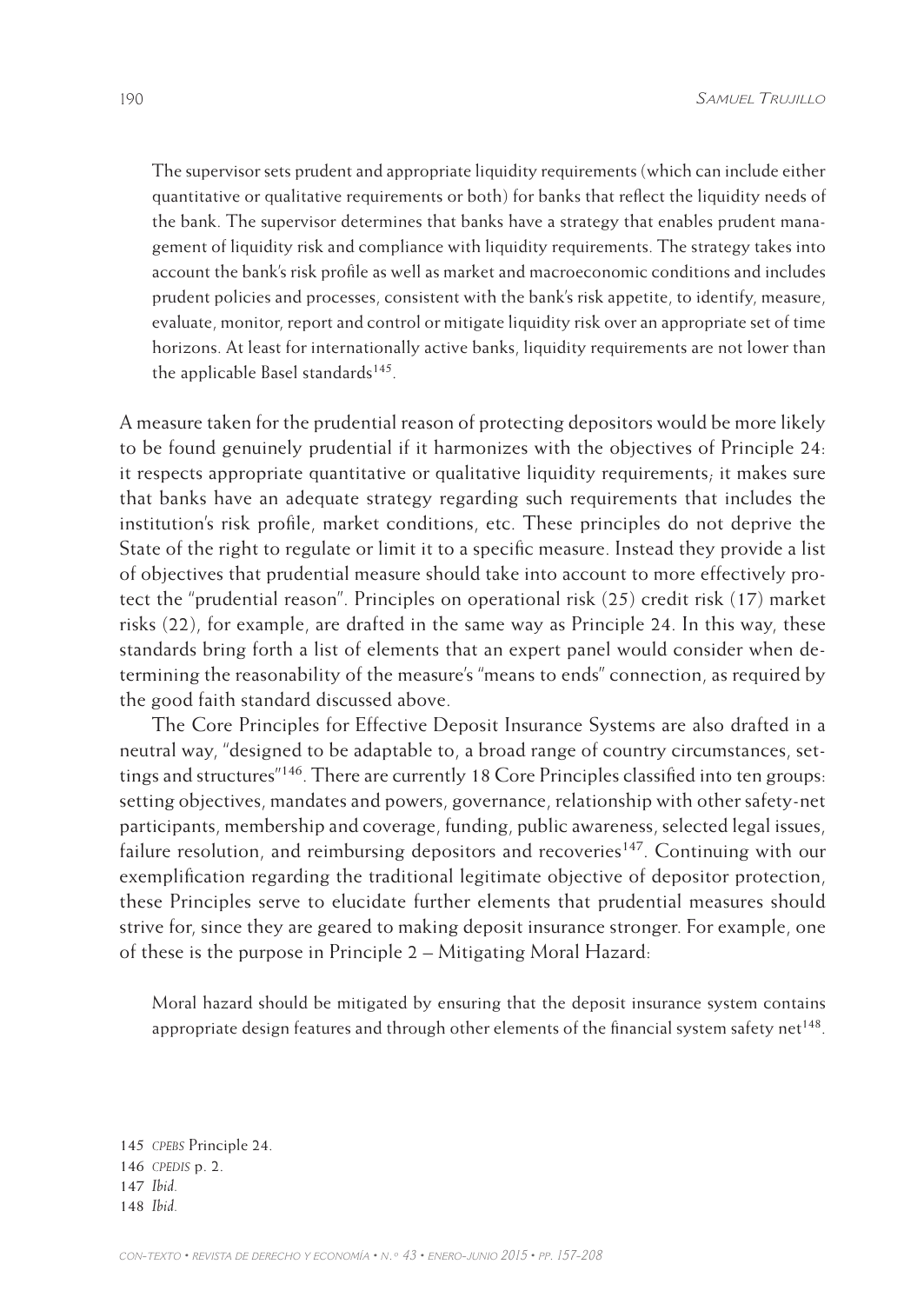The principle does not mandate exactly how a State should mitigate moral hazard; the Preconditions broadly suggest good corporate governance and the adequate risk management of individual banks<sup>149</sup>. However this mitigation is an objective that regulators must keep in mind. Consequently, GATS inconsistent measures taken by a State claiming "prudential reasons" in this area would be less likely to be found genuinely prudential by an expert Panel if they completely disregard the objective of mitigating moral hazard.

Other principles may leave less ground for discretion, for example Principle 8 regarding compulsory membership states:

Membership in the deposit insurance system should be compulsory for all financial institutions accepting deposits from those deemed most in need of protection (eg retail and small business depositors) to avoid adverse selection<sup>150</sup>.

In this sense, a measure that imposes membership in the deposit insurance system to a foreign institution because it accepts deposits from small businesses, but not extend the same requirement to domestic institutions that also accept deposits from small businesses, would probably not prudential. In light of this principle, different treatment regarding compulsory membership in the deposit insurance system could only be rationally based on the nature of the financial institutions' consumers.

Some of the recent principle compendiums not yet categorized as "key", include the fsb's Principles for an Effective Risk Appetite Framework of November 2013[151], and the IOSCO's Principles for Financial Benchmarks of July 2013<sup>[152]</sup>. The total list under Financial Regulation and Supervisions sums more than 150, and as we can see the fsb's *Compendium* is under constant growth and revision.

## *iii. Moving towards integrating a macroprudential outlook*

Before the crisis, many thought that the minimum requirements set for banking institutions were enough to keep the financial system was safe but this traditional position has received heavy criticism: "the current approach has been found wanting. It implicitly assumes that we can make the system as a whole safe by simply trying to make sure that individual banks are safe<sup> $n153$ </sup>. This has been called a fallacy of composition<sup>154</sup>.

- 151 Financial Stability Board, "Principles for an Effective Risk Appetite Framework" (November 2013) (ql).
- 152 Board of the International Organization of Securities Commission, "Principles for Financial Benchmarks" (July 2013) (QL); IOSCO principles would be helpful to a Panel resolving a prudential matter concerned with the protection of investors and fair and orderly markets, which were also of great concern as evidenced in the negotiating history *mtn/gns/fin/1* para.85.
- 153 Markus Brunnermeier et al. "The Fundamental Principles of Financial Market Regulation" (2009) Geneva Reports on the World Economy 11 (International Centre for Monetary and Banking Studies & Centre for Economic Policy Research) pp. vx, 15.
- 154 International Monetary Fund: Monetary and Capital Markets Department "Macroprudential Policy:

<sup>149</sup> *Ibid*., pp. 8-9.

<sup>150</sup> *Ibid.,* p. 3.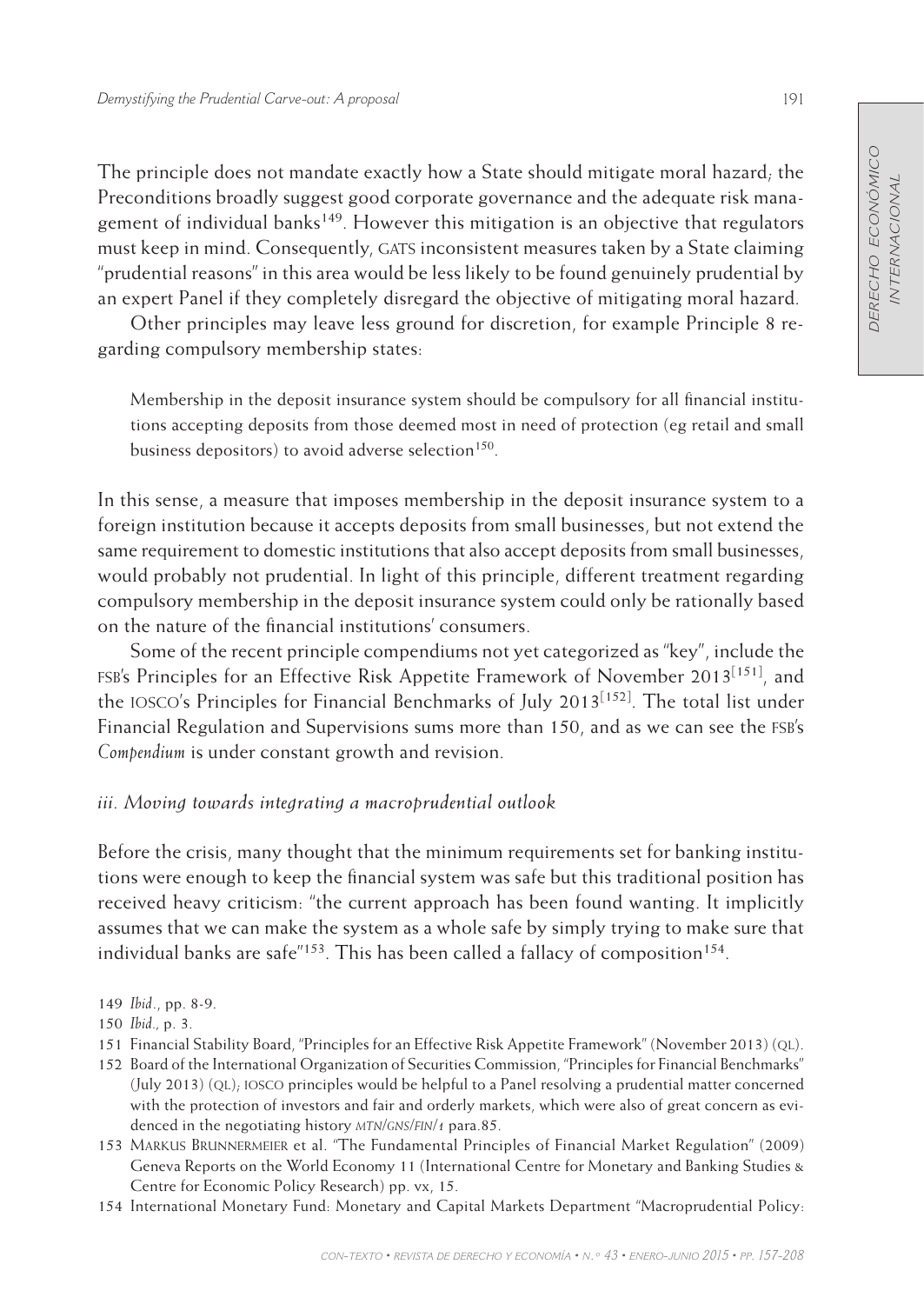A fallacy of composition consists in erroneously attributing a property of the constituent parts to the whole<sup>155</sup>. In this context, the soundness of individual institutions does not guarantee the stability of the system as a whole. Furthermore, it has been recognized that "actions that are appropriate for individual firms may collectively lead to, or exacerbate, system-wide problems"156. In light these circumstances, additionally to strengthening microprudentail policy, standard setting bodies like the BCBS seek to include a macroprudential focus "addressing system wide risks that can build up across the banking sector<sup>"157</sup>. Consequently, in determining whether a measure taken by a State for prudential reasons is genuinely prudential, an expert panel could also find aide the concepts developed by macroprudential policy.

# **b. Macroprudential Policy and the stability of the financial system**

A measure adopted by a State for the prudential reason of protecting the stability of the financial system would be more likely to be considered as prudential if it could be categorized as falling within macroprudential policy. We will present the general aspects of macroprudential policy and the enemy that it faces when protecting the financial system.

# *i. Defining the concept of macroprudential policy*

As previously warned, the term "macroprudential" has identity issues of its own. The imf recognizes that there is no commonly accepted definition of macroprudential policy, its objectives, and instruments, given that the discussion and development of the concept if far from being settled in academic and regulatory circles<sup>158</sup>. However, the underlying idea has remained constant and serves as a direct link to the second legitimate objective exemplified in the prudential carve-out: the integrity and stability of the financial system.

In 2010, Piet Clement thoroughly analyzed the origin and evolution of the term macroprudential. After originating in the 1970's "the term has always denoted concerns over the financial system's stability and its link with the macroeconomy"159. The focus of the concerns has varied, ranging from "excessive lending to developing countries" to "the impact of financial innovation and the development of capital markets"<sup>160</sup>. The

An Organizing Framework" (14 March 2011) p. 9 [*imf-Organizing Framework*]; Stephen Morris & Hyun Shin, "Financial Regulation in a Systemic Context" (2008) Brookings Papers on Economic Activity 229, p. 272.

- 155 Hans Hansen & Robert Pinto, *Fallacies: Classical and Contemporary Readings* (Pennsylvania: Penn State Press, 1995) p. 141.
- 156 *imf-Organizing Framework* p. 9.
- 157 Basel Committee on Banking Supervision, "Strengthening the resilience of the banking sector" (2009) Consultative Document p. 2 [*bcbs-Strengthening*].
- 158 *imf-Organizing Framework* p. 7.

160 *Ibid.*

<sup>159</sup> *Clement* p. 65.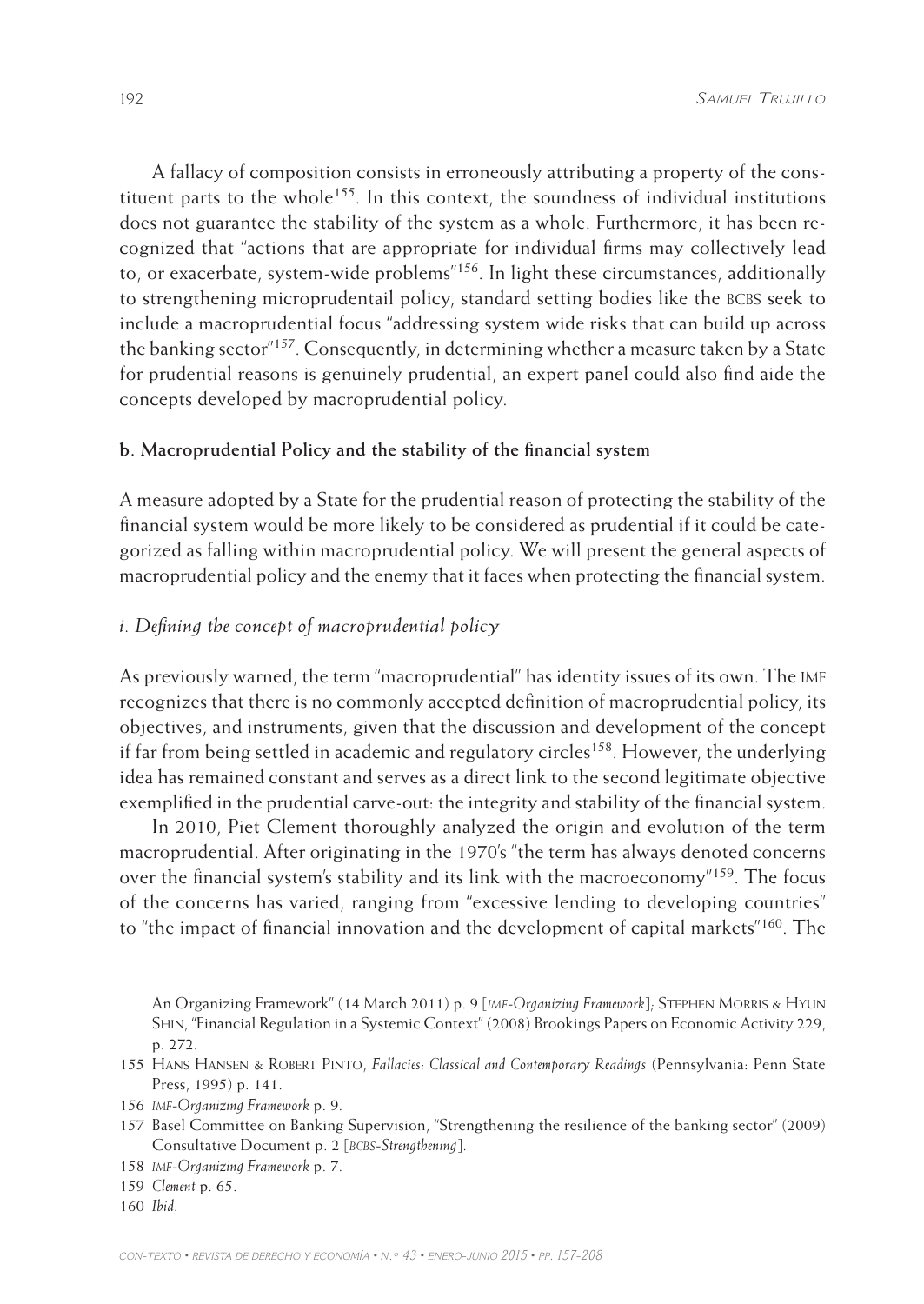latest concern has been "the failure of systematically significant institutions"161. Clement notes that defining macroprudential through contrast with what he calls its "antonym" microprudential, the concept is clearer and closer to its origin.

We have previously referred to this as the "yin-yang" approach, and prefer this terminology since it does not pitch the two terms as antagonists but rather as complementary. For Clement, achieving this balance is the main challenge and objective of the international community<sup>162</sup>. For example, the subject of the BIS annual meeting in October of 2000 was "marrying the micro- and macro-prudential dimensions of financial stability<sup> $n_{163}$ </sup>. A more recent example is the approach taken by the BCBS through the package of fundamental reforms dubbed Basel iii, based on the reasoning that "[c]learly these two micro and macroprudential approaches to supervision are interrelated, as greater resilience at the individual bank level reduces the risk of system wide shocks"<sup>164</sup>.

Following the yin-yang approach, Clement finds macroprudential as referring to: "the use of prudential tools with the explicit objective of promoting the stability of the financial system as a whole, not necessarily of the individual institutions within it<sup>"165</sup>. Similarly, for the imf macroprudential policy aims at maintaining financial stability through the use of "prudential tools to limit systemic or system-wide financial risk"<sup>166</sup>. In this way, we can see macroprudential policy as the medicine that aims at keeping the financial system immune from systemic risk, to ultimately avoid harm to the macro-economy.

# *ii. The Virus of Systemic Risk*

As macroprudential regulation strives for the stability of the system as a whole<sup>167</sup>, a "central element" in its definition is the notion of "systemic risk"168. In 2001 the working definition for the Group of Ten (Belguim, Canada, France, Germany, Italy, Japan, Netherlands, Sweden, Switzerland, United Kingdom, United States) was: "the risk that an event will trigger a loss of economic value or confidence in, and attendant increases in uncertainly about, a substantial portion of the financial system that is serious enough to quite probably have significant adverse effects on the real economy"<sup>169</sup>. It also pointed out that systemic risk events could be unexpected, as well as of growing likeliness due to inappropriate policy responses, and that the adverse real economic effects would

166 *imf-Organizing Framework* p. 7.

<sup>161</sup> *Ibid.*

<sup>162</sup> *Ibid*., p. 65.

<sup>163</sup> bis Monetary and Economic Department "bis Papers n.º 1: Marrying the macro- and microprudential dimensions of financial stability" (2001) Bank for International Settlements (QL).

<sup>164</sup> *bcbs-Strengthening* p. 2.

<sup>165</sup> *Clement* p. 65.

<sup>167</sup> Avinash Persaud, "Macro-Prudential Regulation: Fixing Fundamental Market (and Regulatory) Failures" (2009) World Bank Group Crisis Response (Note n.º 6), p. 2.

<sup>168</sup> *imf-Organizing Framework* p. 7.

<sup>169</sup> Group of Ten, "Report on Consolidation in the Financial Sector" (2001) p. 126.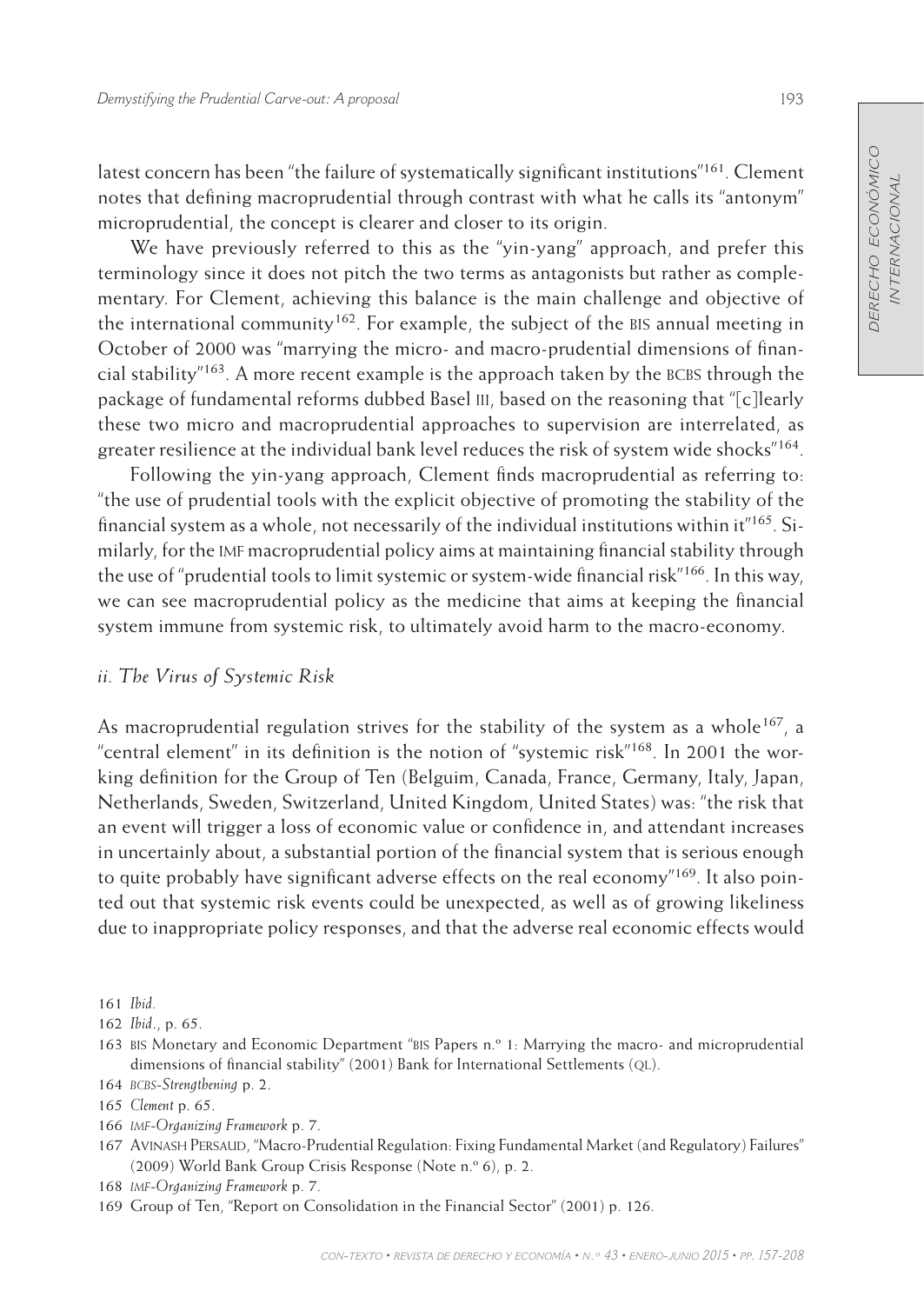generally be triggered by disruptions in the systems of payment and credit flows as well as through the decay of asset values<sup>170</sup>.

The G10 points at two underlying assumptions in its definition: a) "economic shocks may become systemic because of the existence of negative externalities associated with severe disruptions in the financial system", and b) "systemic financial events must be very likely to induce undesirable real effects, such as substantial reductions in output and employment, in the absence of appropriate policy responses"<sup>171</sup>.

Based on this definition, the European Parliament Policy Department draws three characteristics of systemic risk: a) it is a risk to the financial system as a whole, b) it "involves spillovers of risk from one institution to many others", and c) materialization of systemic risk is usually linked to "adverse macro economy effects in the absence of rapid and strong policy responses"172.

The G10 formulation of systemic risk lived through the crisis and in their 2009 report to the G20 the IMF, BIS, and FSB similarly define systemic risk as "a risk of disruption to financial services that is (i) caused by an impairment of all or parts of the financial system and (ii) has the potential to have serious negative consequences for the real economy $"^{173}$ . Keeping up with the metaphor, systemic risk would be the virus that after infecting and disrupting one, or a few financial institutions, spreads throughout the system and results in significantly deteriorated macroeconomic health.

Hals Scott breaks down the concept into what he calls the "three Cs of systemic risk" which refer to three problems: correlation, connectedness, and contagion<sup>174</sup>. These are the ways through which shocks, or negative externalities, spread through the financial system and ultimately into the real economy<sup>175</sup>. There is a problem of correlation when several financial institutions are stakeholders to the same risk and will be simultaneously impacted if such risk materializes. They are exposed to the same negative events by having investments in the same sector, for example the US housing market prior to 2007<sup>[176]</sup>. There is a problem of connectedness when the failure of one institution causes the collapse of its contractual counterparties as would be the case of a "chain reaction of bank failures"177. Essentially when one goes down and others follow due to legal and economic ties.

170 *Ibid.*

171 *Ibid.*

- 172 Stephan Gerlach, "Defining and Measuring Systemic Risk" (23 November 2009) European Policy Dep.  $(OL)$  p. 3.
- 173 International Monetary Fund, Bank for International Settlements & Financial Stability Forum, "Guidance to Assess the Systemic Importance of Financial Institutions, Markets and Instruments: Initial Considerations" (20 October 2009) Report to the G-20, pp. 5-6.
- 174 Hal S. Scott "How to Improve Five Important Areas of Financial Regulation" in *Rules for Growth: Promoting Innovation and Growth Through Legal Reform* (Yale Law and Economics Research Paper n.º 426, 2011) 113, p. 114 [Scott].
- 175 Miguel Dijkman, "A Framework for Assessing Systemic Risk" (2010) The World Bank (Policy Research Working Paper n.º 5283) (ql) p. 6 [*Dijkman*].

177 *Scott* p. 114; *Scott & Gelpern* p. 22.

<sup>176</sup> *Scott & Gelpern* p. 21.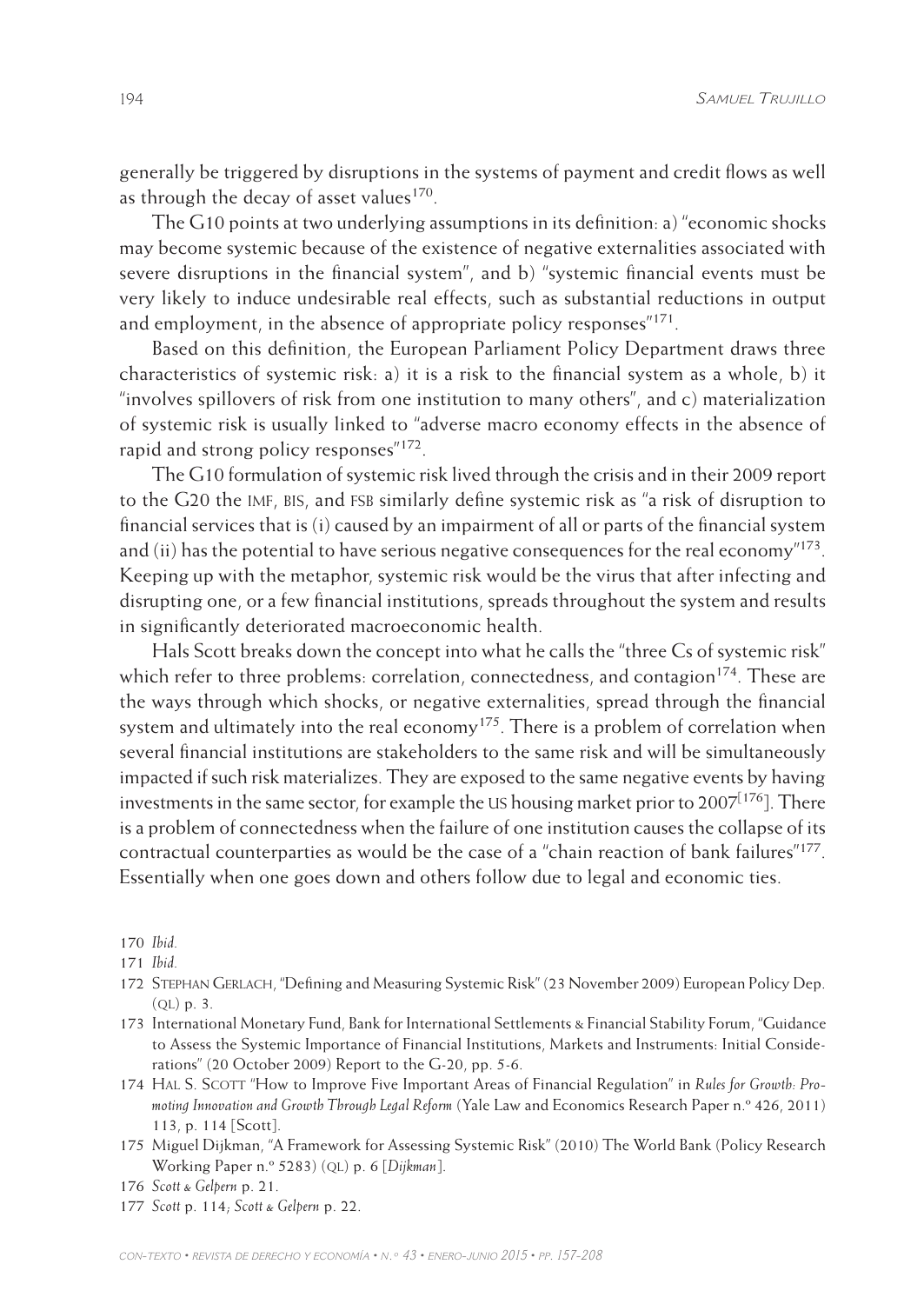The problem of contagion<sup>178</sup> is a "broader and more elusive"<sup>179</sup>. It consists of behavioral changes by economic agents when responding to a particular event<sup>180</sup>. The traditional example is a bank run where depositors scramble to retrieve their deposits because they assume their bank will fail<sup>181</sup>. Contagion can be rational, a reaction to real deficiencies, and also irrational when insufficient or wrong information herds a flight to safety or liquidity<sup>182</sup>.

# *iii. Exemplifying a useful macroprudential standard*

Given that a determined focus on macroprudential policy is recent, the approaches, principles and standards are still debated<sup>183</sup>. However the FSB's *Compendium* does contain guidelines in certain areas, for example the *Guidance on Identification of Critical Functions and Critical Shared Services*184. These guidelines seek to provide evaluation criteria to assist in determining what functions and services provided by a bank are critical for the real economy, meaning that their discontinuity could result in the systematically adverse consequences discussed above.

Instead of taking a State's word that a measure was taken to safeguard a critical function and ensure the stability of the financial system, an expert panel could make use of the steps that the FSB guidelines put forth. These involve a much more serious and thorough analysis to determine whether the measure does in fact meet a reasonable means to ends approach. Step one would be to "assess the impact of failure" where the fsb puts forth a copious amount of factors to take into consideration such as: the nature and extent of this activity (global, domestic, concerning payments, etc.), the nature of the customers and stakeholders (corporate, retail, involving housing, etc.), how fast the impact of the disruption will be, will consumers have time to react, interdependencies between markets, whether the products are tied to others, to name a few<sup>185</sup>. Step two would be to "evaluate the market for the function", taking into account: if the market can quickly substitute the service provider, if there is a high level of market concentration,

<sup>178</sup> Some refer to correlation and connectedness as contagion through the real channel, see *Dijkman* p. 6; MATT PRITZKER, "The Channels for Financial Contagion" (2000) The World Bank, p. 3 (QL); Scott reserves the name only for contagion through the information/social channel.

<sup>179</sup> *Scott & Gelpern* p. 23.

<sup>180</sup> *Dijkman*, p. 6.

<sup>181</sup> Douglas Diamond & Phillip Dybvig, "Bank Runs, Deposit Insurance, and Liquidity" (1983) 91(3) Jrnl. of Pol. Econ. 401, p. 401.

<sup>182</sup> *Scott & Gelpern* p. 23; see also Lieven Baele et al. "Flights to Safety" (2013) National Bureau of Economic Research (Working Paper n.º 19095).

<sup>183</sup> For example: BOGDAN GLAVAN & FLAVA ANGHEL, "We are Not Macroprudentialists: A Skeptical View of Prudential Regulation to Deal with Systemic Externalities" (2013) 17(3) The Independent Rev. 349.

<sup>184</sup> Financial Stability Board, "Recovery and Resolution Planning for Systematically Important Financial Institutions: Guidance on Identification of Critical Functions and Critical Shared Services" (16 July 2013) (ql) [*fsb-Guidance on Id. Critical Functions & Services*].

<sup>185</sup> *fsb-Guidance on Id. Critical Functions & Services* pp. 8-9.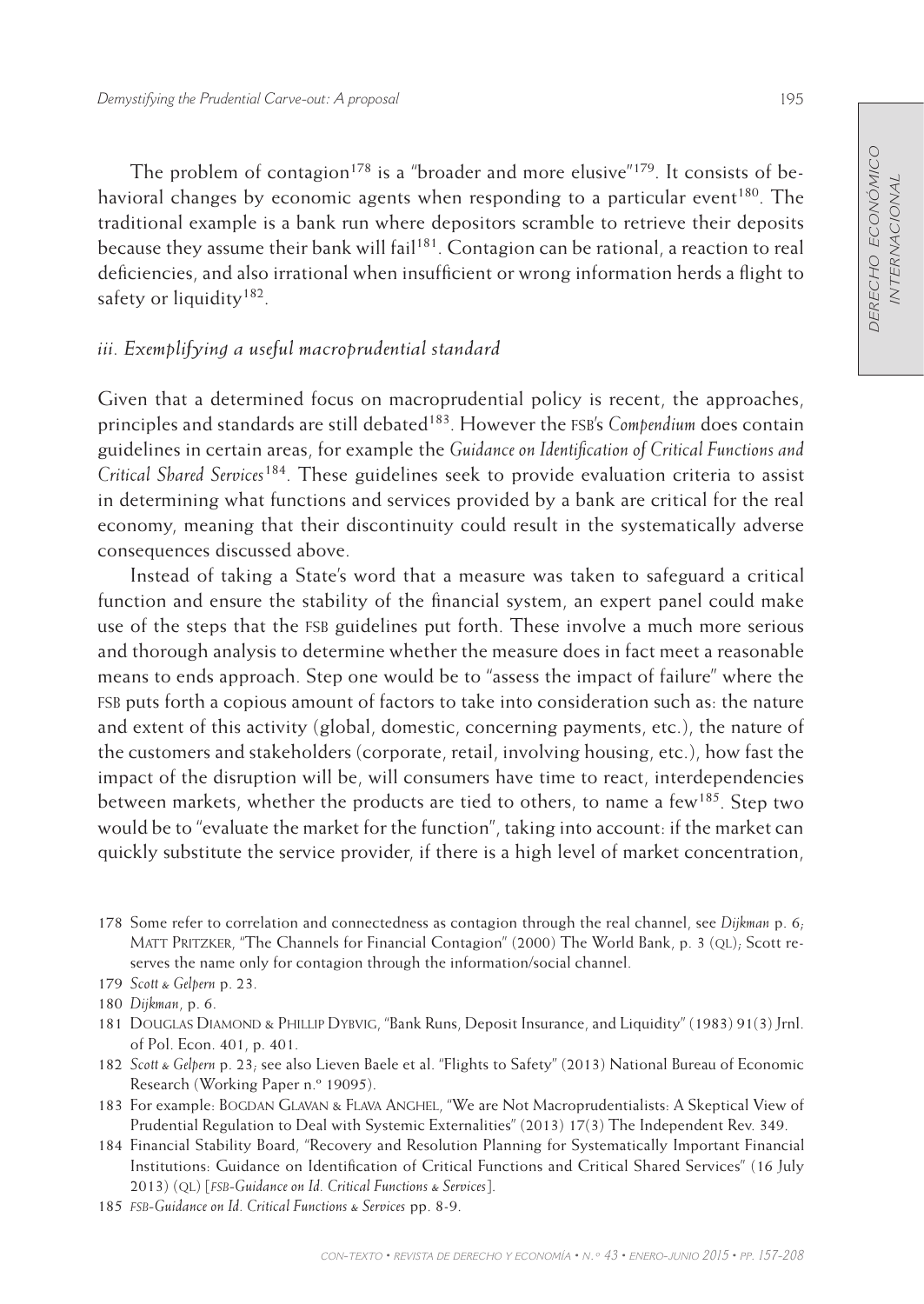the percentage of market share, how do the institutions compete, would other providers want to assume the activities, and the list goes on and on<sup>186</sup>. Step three would carry out the analysis on a firm by firm basis<sup>187</sup>.

As we can see, the determination of whether a measure is genuinely taken for a prudential reason can be severely technical, a drastic change from simply accepting a WTO Member's statement. It is an analysis that would surpass the capabilities of a "well qualified" wto panel. Yet it is not an analysis that would be out of reach to the expert panel that the afs requires. Part of the knowledge an expert panel could employ are micro- and macroprudential policy concepts given that these disciplines are in their very definition linked to the legitimate objectives the prudential cave-out lists as "prudential reasons".

# VIII. Conclusion: The prudential carve-out can be demystified BY THE EXPERT PANEL THE AFS DEMANDS

The objective undertaken in this work was to limit the ambiguity of the prudential carve-out provision to the greatest extent, in a way that respects DSU Article 3.2. This means that the interpretation cannot add to, or diminish, the content of the prudential carve-out, and the rights and obligations of wto Members. Through the analysis that an ordinary Panel would take, following the customary rules of treaty interpretation, the ambiguity that surrounds the prudential carve-out can be limited to some extent:

• The prudential reasons that inspire the taking of measures covered by the carveout are considered important enough to merit creating a safeguard clause specifically for financial services, unlike any other in the WTO context. This is linked to the fact that for many Members the prudential carve out was the most important provision in the Agreement.

• The prudential reasons enable the measures covered by the carve-out to ignore or not comply with acquired commitments despite all other provisions in the treaty, having the Members rejected limiting its scope to specific commitments like National Treatment.

• The prudential reasons are not listed exhaustively and include the protection of certain financial consumers (it sets the traditional approach to list consumers that are creditors to funds), and the integrity and stability of the financial system as a whole. This is due to the fact that members could agree on examples of legitimate objectives that motivate the "prudential reasons", but avoided discussing examples of prudential measures themselves.

• The prudential carve-out is does not contain elements that configure the chapeau of other wto exceptions like the terms "necessary" and "not more burdensome than necessary".

<sup>186</sup> *Ibid*., pp. 9-11. 187 *Ibid*., pp. 11-12.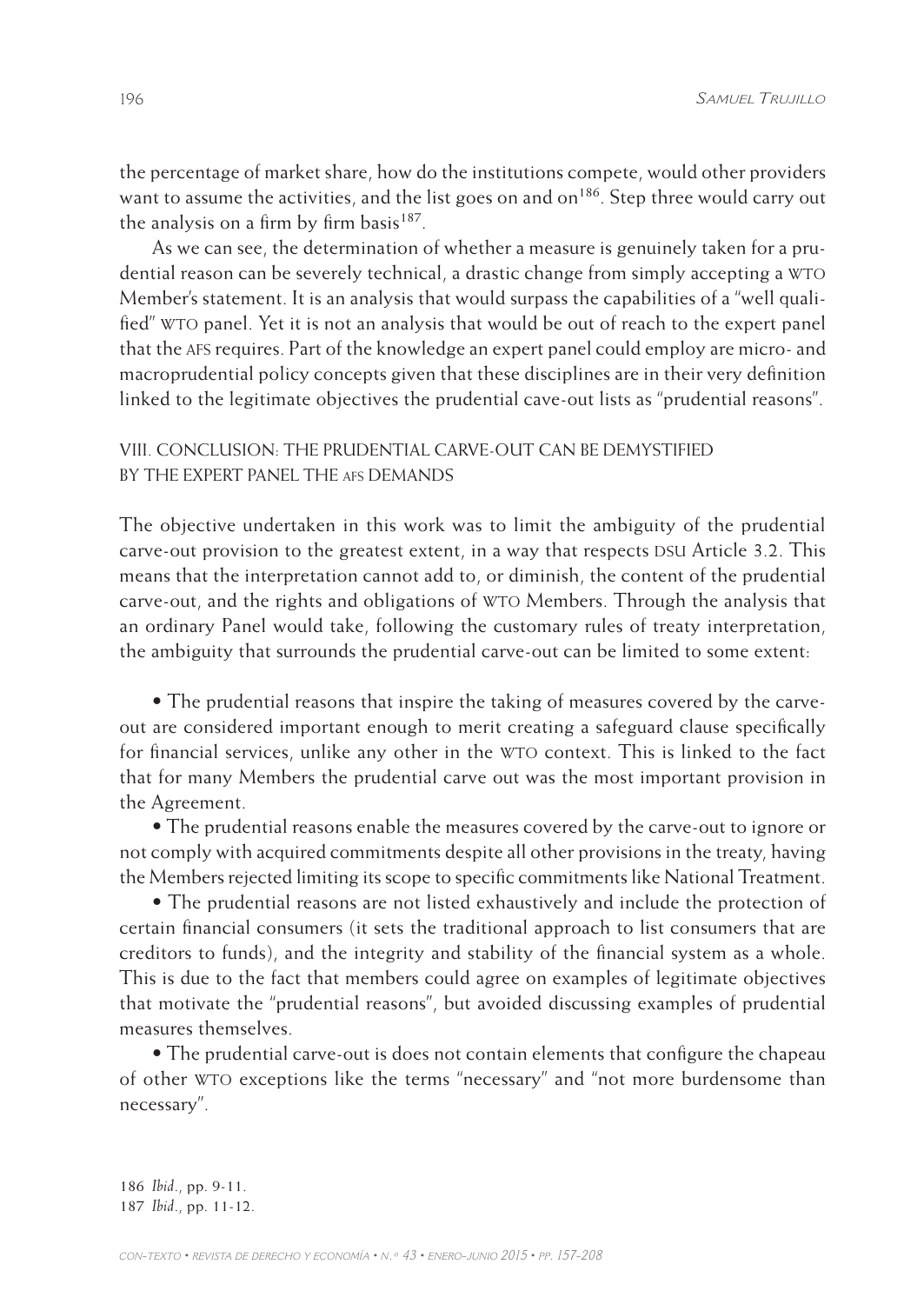• The final sentence of the prudential carve-out was incorporated to prevent a loophole. The concept of *abus de droit* is present in this final sentence meaning measures undertaken cannot be used to avoid GATS commitments, and must remain genuinely linked to the prudential reasons through a reasonable means to ends connection, even though the term "reasonable" was left out due the difficulty of defining it.

• The concept of "prudential" is linked to an idea of thinking/acting ahead to avoid certain harmful circumstances.

• The prudential carve-out provision reflects two GATS objectives/principles, progressive liberalization and the right to regulate, and the desire to find balance between them. Most Members sought to balance these two objectives.

• The prudential carve-out is not the only peculiar provision in the afs and must be interpreted in connection with Paragraph 4 which mandates that a panel deciding on prudential issues have the "necessary expertise".

These conclusions that can be reached through the customary rules of treaty interpretation still leave a degree of uncertainty as to the prudential carve-out's scope of application. However this interpretation reveals the key, on exactly how this scope is to be determined. The importance given to dispute settlement by the WTO Members as the means to safeguard the principle of progressive liberalization and prevent a loophole open to abuse is materialized in Paragraph 4 of the afs. This particular form of dispute settlement is the window that enables the demystification of the prudential carve-out. Without it, if prudential matters would be subjected to resolution by ordinary Panels, the greatest degree of clarity to be reached would be the previously stated conclusions.

However, being subjected to a qualified form of dispute settlement, the prudential carve-out demands "expertise". The correct application of such expertise would not be inconsistent with DSU Article 3.2, and on the contrary, follows the will of WTO Members. Through the application of its knowledge, an expert panel deciding on a prudential issue has the necessary elements to determine the measure's reasonable means to ends connection with the prudential reason, in short, to determine if it is genuine.

To exemplify what knowledge an expert panel could apply, we have touched on the concepts developed in both microprudential and macroprudential policy due to their tangible link with the legitimate objectives the prudential carve-out illustrates as prudential reasons. The examples have centered on depositor protection and the banking sector. However, nothing prevents the same being done with other legitimate objectives (such as investors and securities market efficiency, since that would also call for expert knowledge). These disciplines provide well respected global standards in certain areas, which bring into perspective particular elements that measure must take into account to be effective when protecting financial services consumers of a particular nature, or the financial system as a whole.

Through the analysis presented, the scope of application of the GATS AFS prudential carve-out can be clarified to an acceptable degree, relying on a Panel's expert knowledge in accordance with the WTO Member's mandate. This is done in a way that does not add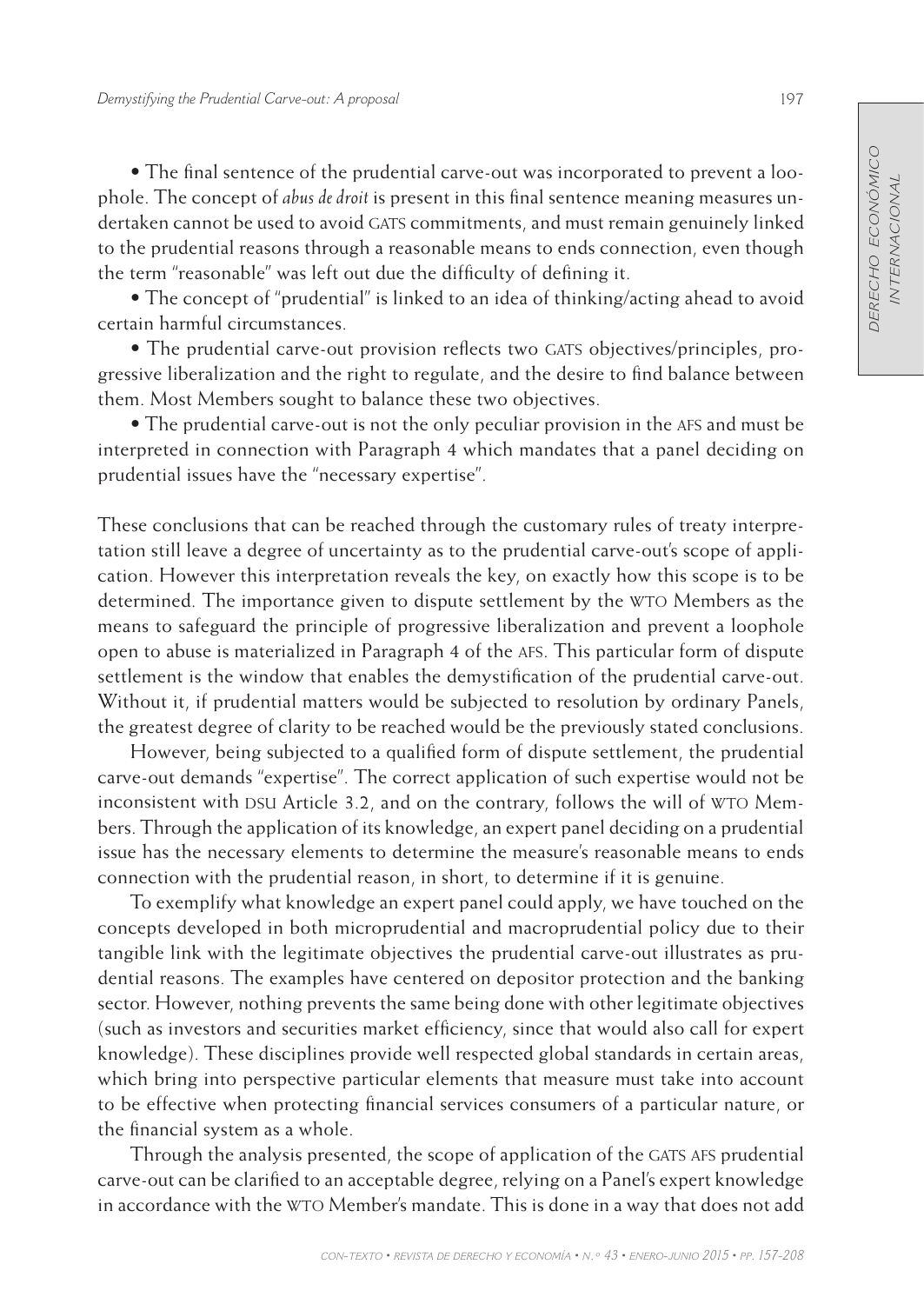to, or diminish, the rights and obligations of wto Members. The application of expert knowledge cannot be capricious, instead maintaining a strict relationship with the legitimate objectives contained in the provision, which is tangible manifestation of the wto Members' will. Such expert knowledge serves to determine if a particular measure maintains a reasonable means to ends connection with the prudential carve-out's legitimate objectives. Consequently, if a WTO Panel ever faces a controversy on prudential matters, the prudential carve-out can be demystified following this analysis.

### **BIBLIOGRAPHY**

# **Treaties**

#### *wto Covered Agreements*

wto Agreements under the Marrakesh Agreement Establishing the World Trade Organization, 1867 u.n.t.s. 154 (1994)

Agreement on the Application of Sanitary and Phytosanitary Measures, 1867 U.N.T.S. 493

*Cited as: sps*

Agreement on Technical Barriers to Trade, 1868 U.N.T.S.120

*Cited as: tbt*

General Agreement on Trade in Services (GATS), 1869 U.N.T.S. 183

*Cited as: gats*

Understanding on Rules and Procedures Governing the Settlement of Disputes, 1869 U.N.T.S. 401  $Cited$  *as: DSU* 

#### *Free Trade Agreements*

Trade Promotion Agreement between Canada and Colombia, 21 November 2008 (entered into force 15 August 2011)

*Cited as: Canada-Colombia fta*

Free Trade Agreement between Canada and the Republic of Honduras, 5 November 2013 (entered into force 1 October 2014)

*Cited as: Canada –Honduras fta*

Free Trade Agreement between Canada and the Republic of Korea, 22 September 2015 (entered into force 1 January 2015)

*Cited as: Canada-Korea fta*

Acuerdo de Libre Comercio entre la República de Colombia y la República de Costa Rica, 22 May 2013 (not yet in force)

*Cited as: Costa Rica-Colombia fta*

Free Trade Agreement between the efta States and the Central American States, June 24 2013 (for efta, Costa Rica, and Panama) (entered into force 19 August 2014 for Costa Rica, Panama and Norway; 29 August 2014 for Liechtenstein and Switzerland; 5 September 2014 for Iceland)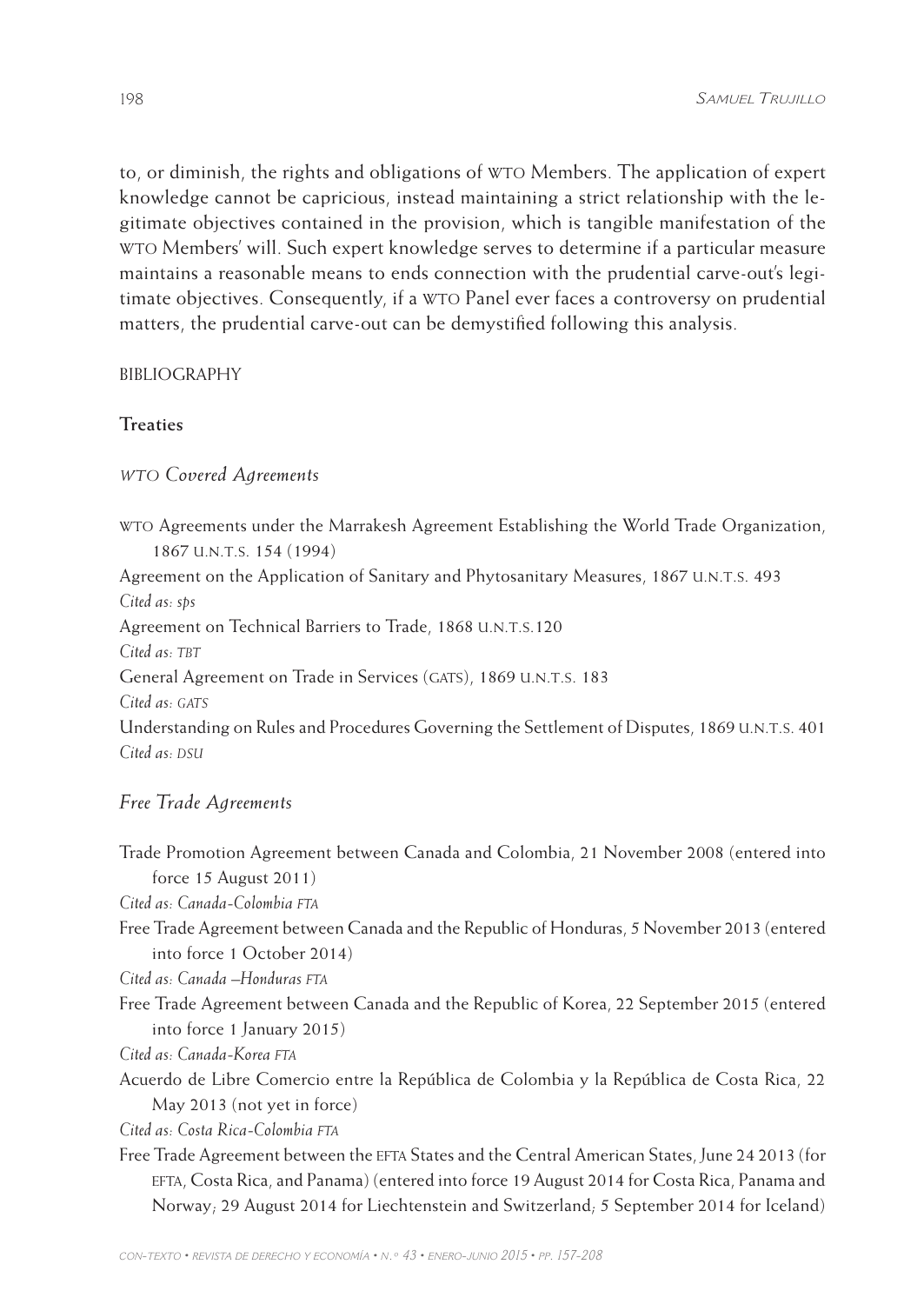*Cited as: efta-Central America fta*

Free Trade Agreement between the Republic of Colombia and the EFTA States, 25

November 2008 (entered into force 1 July 2011 for Colombia, Lichtenstein, and Switzerland; 1 September 2014 for Norway; 1 October 2014 for Iceland)

*Cited as: efta-Colombia fta*

Free Trade Agreement between the efta States and the Republic of Korea, 15 December 2005 (entered into force 1 September 2006 for Norway, Liechtenstein and Switzerland; 1 October 2006 for Iceland)

*Cited as: efta- Korea fta*

Free Trade Agreement between the EFTA States and Mexico, 27 November 2000 (entered into force 1 July 2001)

*Cited as: efta-Mexico fta*

Free Trade Agreement between the EFTA States and Singapore, 26 June 2002 (entered into force 1 January 2003)

*Cited as: efta-Singapore fta*

Trade Agreement between The European Union and its Member States, of the one part, and Colombia and Peru, of the other part, 26 June 2012 (entered into force 1 August 2013)

*Cited as: eu-Colombia fta*

Free Trade Agreement between the European Union and the Republic of Korea, 15 October 2009 (entered into force 1 July 2011)

*Cited as: eu-Korea fta*

Free Trade Agreement between the European Union and Singapore, Negotiations Concluded 17 December 2012 (not yet in force)

*Cited as: eu-Singapore fta*

Agreement between Japan and Australia for an Economic Partnership, 8 July 2014 (entered into force 15 January 2015)

*Cited as: Japan-Australia epa*

Agreement between Japan and Mongolia for an Economic Partnership, 10 February 2015 (not yet in force)

*Cited as: Japan-Mongolia epa*

Agreement between Japan and the Republic of Peru for an Economic Partnership, 31 May 2011 (entered into force 1 March 2012)

*Cited as: Japan-Peru epa*

Agreement on Free Trade and Economic Partnership between Japan and the Swiss Confederation, 19 Februrary 2009 (entered into force 1 September 2009)

*Cited as: Japan-Switzerland fta*

Tratado de Libre Comercio entre los Estados Unidos Mexicanos y la República de Colombia, 13 June 1994 (entered into force 1 January 1995)

Cited as: Mexico-Colombia FTA

North American Free Trade Agreement, 17 December 1992 (entered into force 1 January 1994) *Cited as: nafta*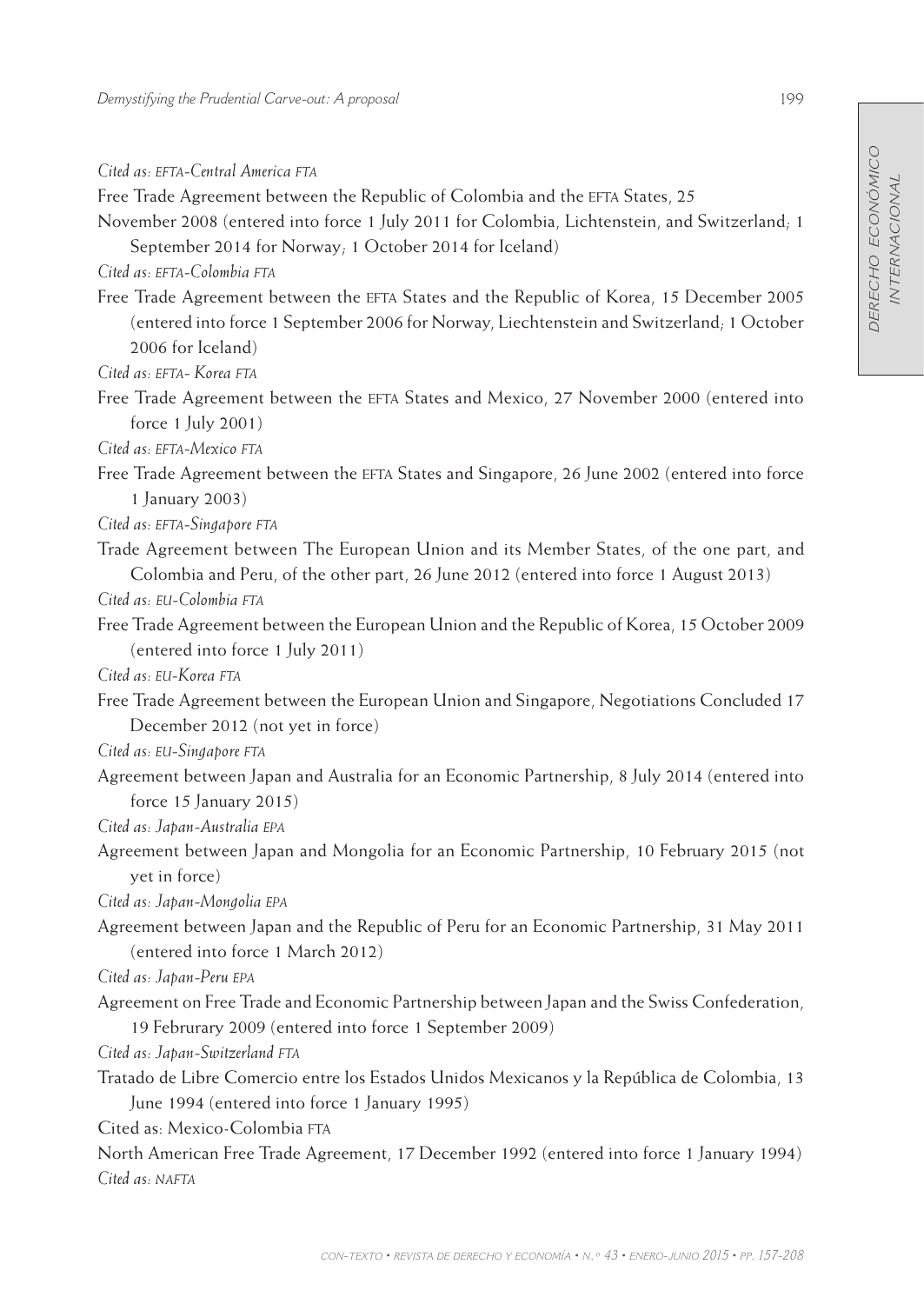| Acuerdo de Libre Comercio entre la República de Colombia y la República de Panamá, 20 Sep- |  |  |  |
|--------------------------------------------------------------------------------------------|--|--|--|
| tember 2013 (not yet in force)                                                             |  |  |  |

*Cited as: Panama-Colombia fta*

Trade Promotion Agreement between the United States of America and the Republic of Colombia, 22 November 2006, (entered into force 15 May 2012)

*Cited as: us-Colombia fta*

Free Trade Agreement between the United States of America and the Republic of Korea, 30 June 2007 (entered into force 15 March 2012)

*Cited as: us- Korea fta*

Trade Promotion Agreement between the United States of America and the Republic of Panama, 28 June 2007, (entered into force 31 October 2012)

Cited as: US-Panama FTA

# *Other*

Vienna Convention on the Law of Treaties, 23 May 1969, 1155 UNTS 331; 8 ILM 679

## **Statutes**

*Ley 19.496* (Chile) 1997 *Ley 20.555* (Chile) 2011 *Ley 1328* (Colombia) 2009 *Ley Federal de Protección al Consumidor* (Mexico) 1992 *Ley de Protección y Defensa al Usuario de Servicios Financieros* (Mexico) 1999 *Ley 29.571 Código de Protección y Defensa al Consumidor* (Peru) 2010 *Dodd-Frank Wall Street Reform and Consumer Protection Act*, Pub. L. n.º 111-203, (us) 2010

#### **Official wto Documents**

*Committee on Trade in Financial Services Minutes*

wto Doc, s/fin/m/71 *Report of the Meeting held on 31 October 2011* (4 November 2011) wto Doc, s/fin/m/72 *Report of the Meeting held on 19 March 2012* (31 May 2012) wto Doc, s/fin/m/73 *Report of the Meeting held on 27 June 2012* (30 July 2012) wto Doc, s/fin/m/74 *Report of the Meeting held on 1 October 2012* (16 November 2012) wto Doc, s/fin/m/75 *Report of the Meeting held on 5 December 2012* (21 December 2012)

## *Committee on Trade in Financial Services Working Documents*

wto Doc, s/fin/w/73 *Background Note by the Secretariat* (3 February 2010) wto Doc, s/fin/w/80 *Communication from Ecuador "Proposal for furthering work on Regulatory Measures in Financial Services for inclusion in the Ministerial Declaration"* (7 October 2011)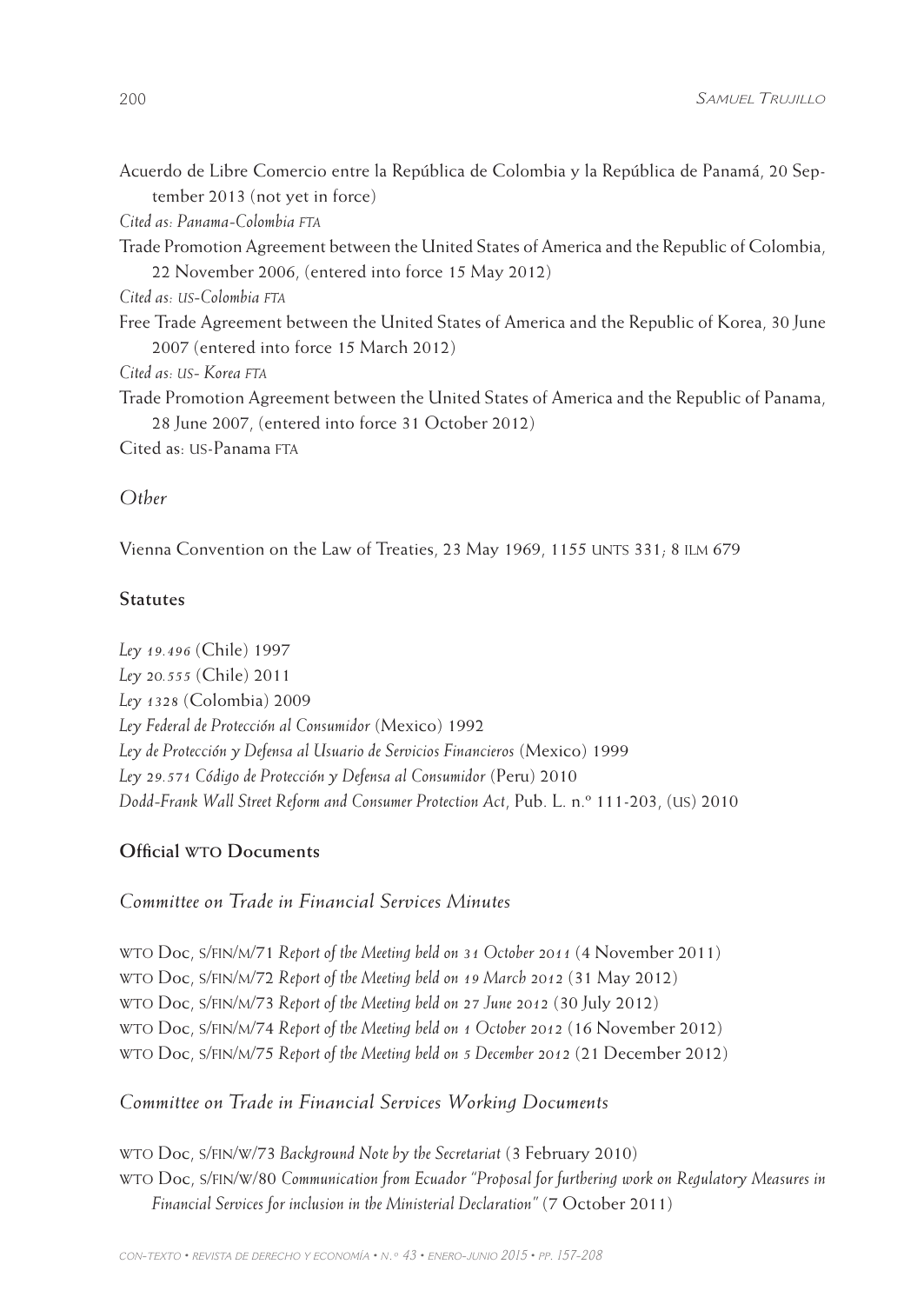wto Doc, s/fin/w/84 *Communication from Ecuador "Proposal for discussing progress in respect of macro-prudential regulation and its relationship with GATS rules"* (26 June 2012)

*Multilateral Trade Negotiations in Financial Services*

wto Doc, mtn.gns/fin/1 *Note on the Meeting of 11-13 June 1990* (5 July 1990) wto Doc, mtn.gns/fin/2 *Note on the Meeting of 12-13 July 1990* (10 August 1990) wto Doc, mtn.gns/fin/3 *Note on the Meeting of 13-15 September 1990* (16 October 1990) wto Doc, mtn.gns/fin/4 *Note on the Meeting of 19-20 October 1990* (30 November 1990)

# **Cases**

# *International Court of Justice*

Ambatielos Case (Greece v United Kingdom) Preliminary Objection, [1952] icj Rep 28 Asylum Case (Colombia v Peru) Judgment of 20 November 1950 [1950] icj Rep 266 Case Concerning Kasikili/Sedudu Island (Botswana v Namibia) Judgment of 13 December 1999 [1999] ICJ Rep 1045 Case Concerning Rights of Nationals of The United States of America in Morocco (France v United States) Judgment of August 27 1952, [1952] icj Rep 176 Case Concerning the Arbitral Award of 31 July 1989 (Guinea-Bissau v Senegal) Judgment of 12 November 1991 Dissenting Opinion of Judge Weeramantry [1991] icj Rep 130 Case of Certain Norwegian Loans (France v Norway) Judgment of 6 July 1957 Separate Opinion of Judge Sir Hersch Lauterpacht [1957] icj Rep 34 Corfu Channel Case (United Kingdom v Albania) Judgment of 9 April 1949 [1949] icj Rep 2 Oil Platforms Case (Islamic Republic of Iran v United States) Judgment of 6 November 2003 [2003] ICJ Rep 161 Territorial Dispute Case (Libyan Arab Jamahiririya v Chad) Judgment of 3 February 1994 [1994] icj Rep 4

# *Permanent Court of Arbitration*

- Case Concerning the Beagle Channel (Argentina v Chile) "Award of the Tribunal" (18 February 1971) 57
- Russian Claim for Interest on Indemnities (Russia v Turkey) "Award of the Tribunal" (11 November 1912) (Unofficial English Translation) The Hague, p. 3

# *Permanent Court of International Justice*

Competence of the ilo in regard to International Regulation of the Conditions of the Labour of Persons Employed in Agriculture "Advisory Opinion" (12 August 1922) pcij Series B n.º 2, 9 Legal Status for Eastern Greenland "Judgment" (5 April 1933) pcij Series A/B n.º 53, 22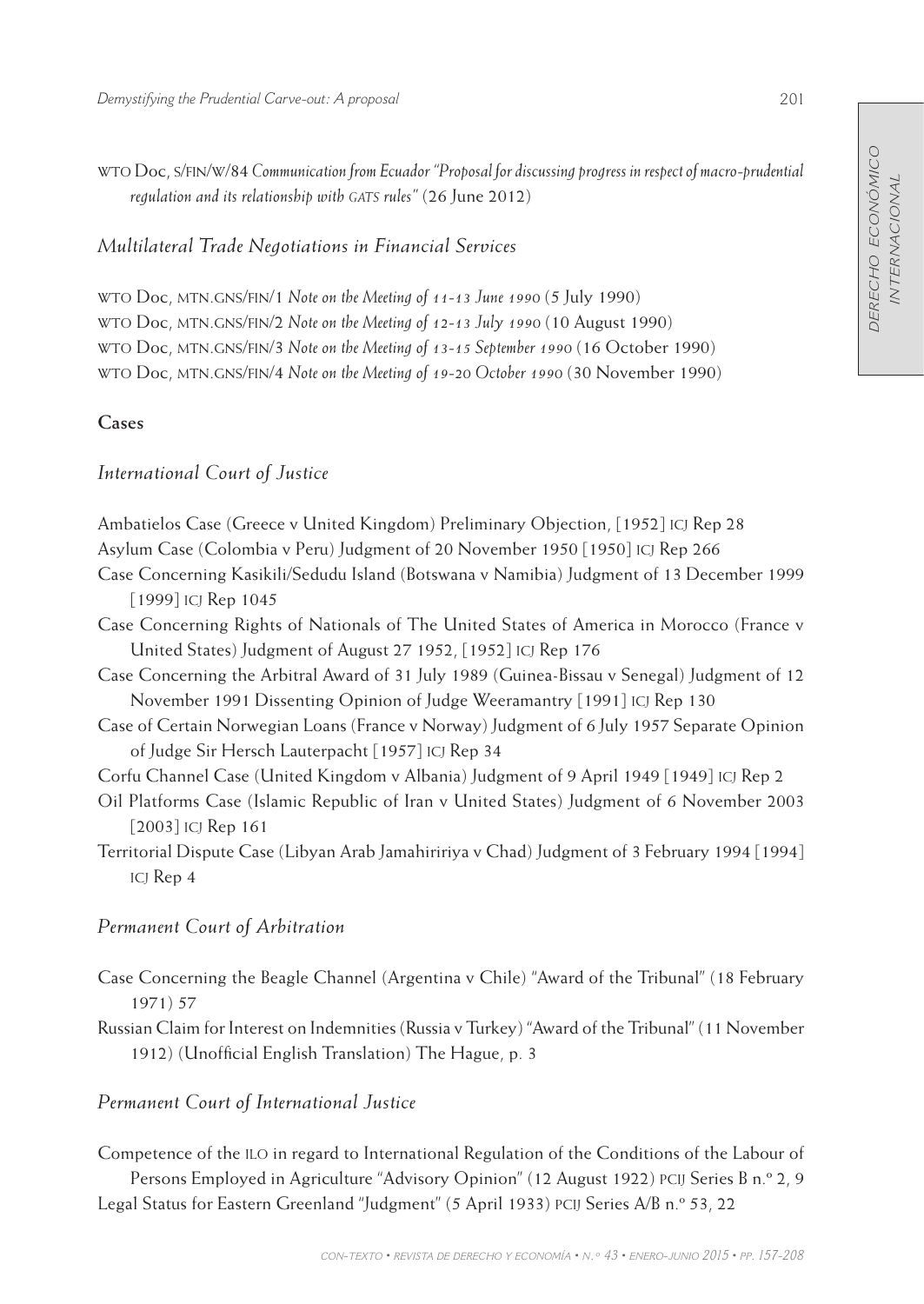Polish Postal Service in Dazing "Advisory Opinion" (16 May 1925) pcij Series B n.º 11, 4

## *wto Appellate Body*

- *Argentina Measures Affecting Imports of Footwear, Textiles, Apparel and other Items (Complaint by United States)* (1998) WTO Doc WT/DS56/AB/R (Appellate Body Report)
- *Argentina Safeguard Measures on Imports of Footwear (Complaint by European Communities)* (1999) wto Doc WT/DS121/AB/R (Appellate Body Report)
- Australia Measures Affecting Importation of Salmon (Complaint by Canada) (1998) WTO Doc WT/DS18/ ab/r (Appellate Body Report)
- *Brazil Measures Affecting Imports of Retreaded Tyres (Complaint by European Communities)* (2007) wto Doc WT/DS332/AB/R (Appellate Body Report)
- *Canada Certain Measures Affecting the Automotive Industry (Complaint by Japan)* (2000) wto Doc wt/ DS139/AB/R (Appellate Body Report)
- Canada Certain Measures Concerning Periodicals (Complaint by United States) (1997) WTO Doc WT/DS31/ ab/r (Appellate Body Report)
- *Canada Measures Affecting the Export of Civilian Aircraft (Complaint by Brazil)* (1999) wto Doc wt/ DS70/AB/R (Appellate Body Report)
- *Canada Measures Affecting the Importation of Milk and the Exportation of Dairy Products (Complaint by United*  States)<sup>(1999)</sup> WTO Doc WT/DS103/AB/R (Appellate Body Report)
- *China Measures Affecting Trading Rights and Distribution Services for Certain Publications and Audiovisual Entertainment Products (Complaint by United States) (2009) WTO Doc WT/DS363/AB/R (Appellate* Body Report)
- *European Communities Regime for the Importation, Sale and Distribution of Bananas (Complaint by Ecuador, Honduras, Guatemala, Mexico, United States) (1997) WTO Doc WT/DS27/AB/R (Appellate Body Report)*
- *European Communities Customs Classification of Certain Computer Equipment (Complaint by United States)* (1998) WTO Doc WT/DS62/AB/R (Appellate Body Report)
- *European Communities Customs Classification of Frozen Boneless Chicken Cuts (Complaint by Brazil)* (2005) WTO Doc WT/DS269/AB/R (Appellate Body Report)
- *European Communities Measures Affecting Asbestos and Products Containing Asbestos (Complaint by Canada)* (2001) WTO Doc WT/DS135/AB/R (Appellate Body Report)
- *European Communities Selected Customs Matters (Complaint by United States) (2006) wto Doc wt/ds315/ ab/r (Appellate Body Report)*
- *Guatemala Anti-Dumping Investigation Regarding Portland Cement from Mexico (Complaint by Mexico)* (1998), WTO Doc WT/DS60/AB/R (Appellate Body Report)
- *India Patent Protection for Pharmaceutical and Agricultural Chemical Products (Complaint by United States)* (1997) WTO Doc WT/DS50/AB/R (Appellate Body Report)
- *India Quantitative Restrictions on Imports of Agricultural, Textile and Industrial Products (Complaint by United States) (1999) wto Doc wt/ds90/ab/r* (Appellate Body Report)
- *Japan Taxes on Alcoholic Beverages (Complaint European Communities)* (1996) WTO Doc WT/DS8/AB/R (Appellate Body Report)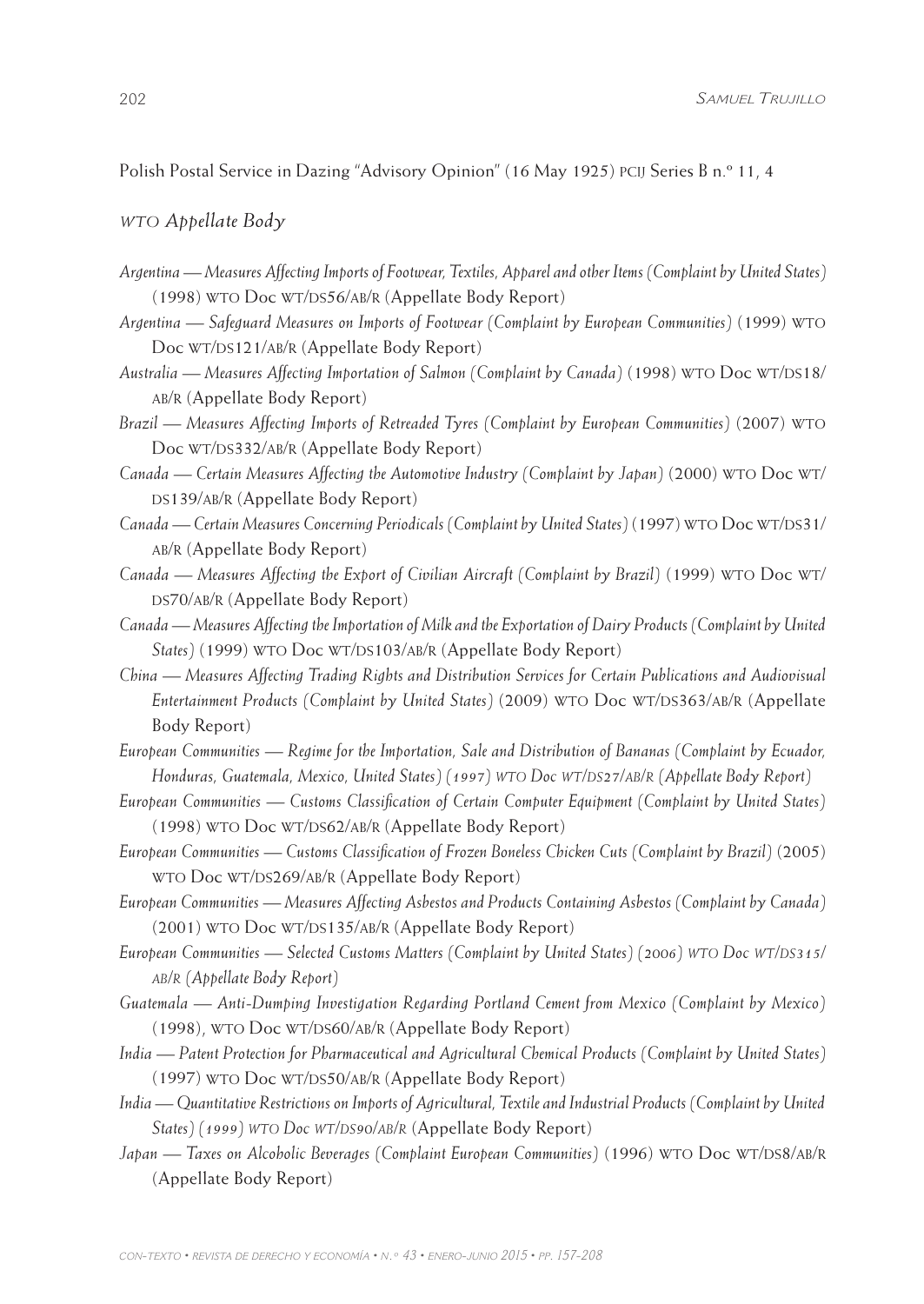- Japan Measures Affecting Agricultural Products (Complaint by United States) (1999) WTO Doc WT/DS76/ ab/r (Appellate Body Report)
- *Korea Definitive Safeguard Measure on Imports of Certain Dairy Products (Complaint by European Communities)* (1999) WTO Doc WT/DS98/AB/R (Appellate Body Report)
- *Korea Measures Affecting Imports of Fresh, Chilled and Frozen Beef (Complaint by United States)* (2000) wto Doc WT/DS161/AB/R (Appellate Body Report)
- *United States Anti-Dumping Measures on Certain Hot-Rolled Steel Products from Japan (Complaint by Japan)* (2001) WTO Doc WT/DS184/AB/R (Appellate Body Report)
- *United States Countervailing Duties on Certain Corrosion-Resistant Carbon Steel Flat Products from Germany (Complaint by European Communities)* (2002) WTO Doc WT/DS213/AB/R (Appellate Body Report)
- *United States Definitive Safeguard Measures on Imports of Circular Welded Carbon Quality Line Pipe from Korea (Complaint by Korea)* (2002) WTO Doc WT/DS202/AB/R (Appellate Body Report)
- *United States Final Countervailing Duty Determination with respect to certain Softwood Lumber from Canada (Complaint by Canada)* (2004) WTO Doc WT/DS257/AB/R (Appellate Body Report)
- *United States Import Prohibition of Certain Shrimp and Shrimp Products (Complaint by India, Malaysia,*  Pakistan, Thailand) (1998) WTO Doc WT/DS58/AB/R (Appellate Body Report)
- *United States Measures Affecting the Cross-Border Supply of Gambling and Betting Services (Complaint by*  Antigua y Barbuda)<sup>(2005)</sup> WTO Doc WT/DS285/AB/R (Appellate Body Report)
- *United States Measures Concerning the Importation, Marketing and Sale of Tuna and Tuna Products (Complaint*  by Mexico) (2012) WTO Doc WT/DS381/AB/R (Appellate Body Report)
- *United States Standards for Reformulated and Conventional Gasoline (Complaint by Bolivarian Republic of Venezuela*) (1996) WTO Doc WT/DS2/AB/R (Appellate Body Report)
- *United States* Subsidies on Upland Cotton (Complaint by Brazil) (2005) WTO Doc WT/DS267/AB/R (Appellate Body Report)
- *United States Sunset Review of Anti-Dumping Duties on Corrosion-Resistant Carbon Steel Flat Products from*  Japan (Complaint by Japan)<sup>(2003)</sup> WTO Doc WT/DS244/AB/R (Appellate Body Report)

#### *wto Panel Reports*

- *China Certain Measures Affecting Electronic Payment Services (Complaint by United States)* (2009) wto Doc WT/DS413/R (Panel Report)
- *China Measures Affecting the Protection and Enforcement of Intellectual Property Rights (Complaint by United*  States)<sup>(2009)</sup> WTO Doc WT/DS362/R (Panel Report)
- *United States Sections 301–310 of the Trade Act 1974 (Complaint by European Communities)* (1999) wto Doc WT/DS152/R (Panel Report)

# **Books**

Bogdandy, Armin von. & Windsor, Joseph. "Annex on Financial Services" in Ruideger Wolfrum, Peter-Tobais Stoll, & Clemens Feinaugle, eds., *Max Planck Commentaries on World Trade Law: wto Trade in Services* (Leiden- Boston: Martinus Nijhoff Publishers, 2008) 618 Brownlie, Ian. *Principles of Public International Law* (New York: Oxford University Press, 2008)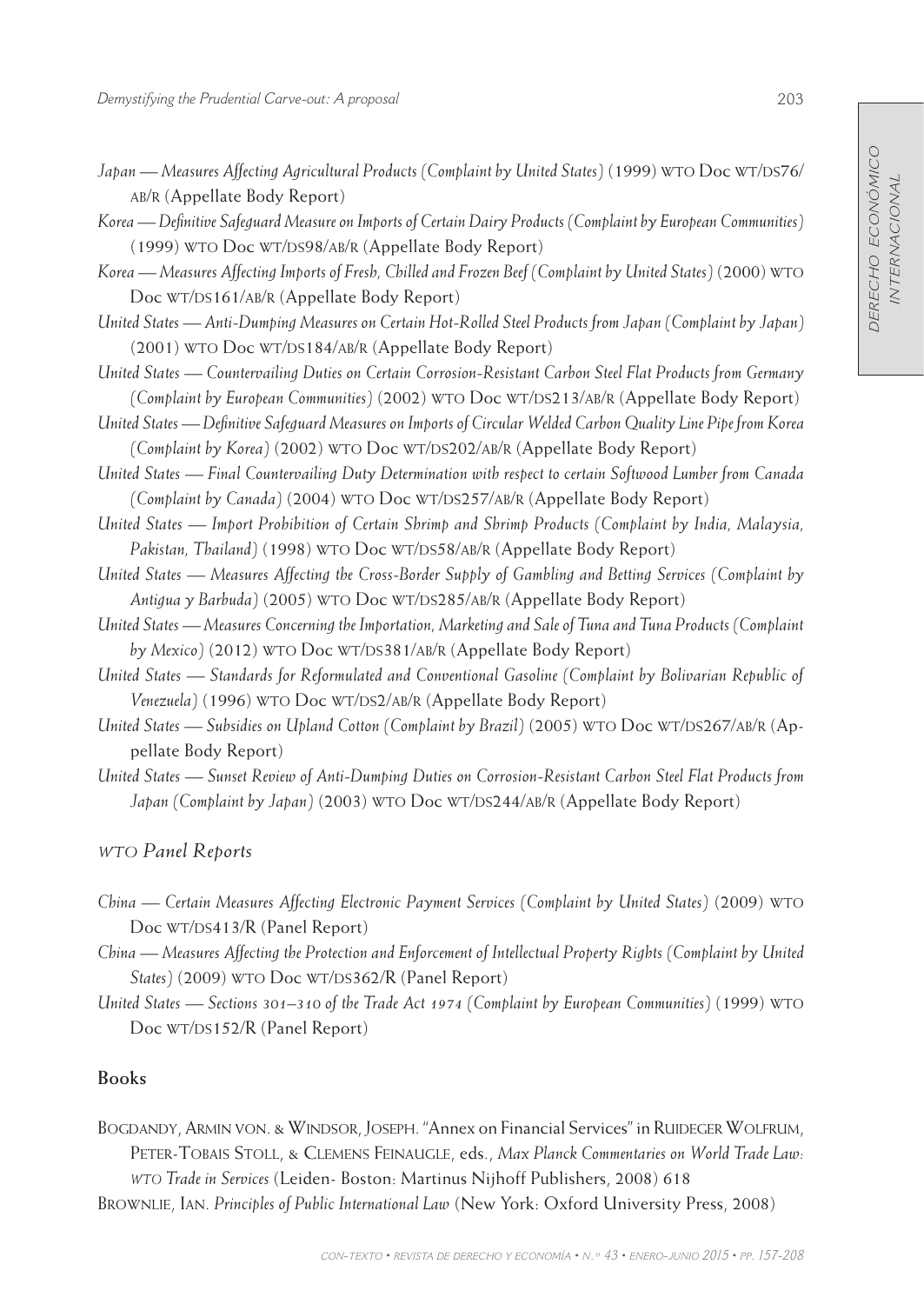Evans, Malcom D. *International Law* (New York: Oxford University Press, 2010)

- Hansen, Hans & Pinto, Robert. *Fallacies: Classical and Contemporary Readings* (Pennsylvania: Penn State Press, 1995)
- Hestermeyer, Holeger. "Preamble gats" in Ruideger Wolfrum, Peter-Tobais Stoll, & Clemens Feinaugle, eds., *Max Planck Commentaries on World Trade Law: wto Trade in Services* (Leiden- Boston: Martinus Nijhoff Publishers, 2008) 17

Mitchel, Andrew D. *The Legal Principles in the wto* (New York: Cambridge University Press, 2008)

- Reinhart, Carmen & Rogoff, Kenneth. *This Time is Different: Eight Centuries of Financial Folly* (Princeton New Jersey: Princeton University Press, 2009)
- Scott, Hal S & Gelpern, *Anna. International Finance Law and Regulation* (London: Sweet & Maxwell, 2012)
- Van den Bossche, Peter. *The Law and Policy of the World Trade Organization: Text, Cases and Materials*  (New York: Cambridge University Press, 2005)
- ZACHARIAS, DIANA. "Article I GATS: Scope and Definition" in RUIDEGER WOLFRUM, PETER-TOBAIS Stoll, & Clemens Feinaugle, eds., *Max Planck Commentaries on World Trade Law: wto Trade in Services* (Leiden- Boston: Martinus Nijhoff Publishers, 2008) 31

#### **Articles**

- Adams, Kenneth A. "Drafting Matters" ny Lw Jrnl. Backpage (5 July 5 2002) <http://www.adamsdrafting.com/downloads/Drafting-Matters.pdf>
- Allen, Franklin & Herring, Richard. "Banking Regulation versus Securities Market Regulation" (2001) Wharton School University of Pennsylvania (Working Paper 01-29) <http://finance. wharton.upenn.edu/~allenf/download/Vita/0129.pdf>
- Baele, Lieven et al. "Flights to Safety" (2013) National Bureau of Economic Research (Working Paper n.º 19095) <http://www.nber.org/papers/w19095.pdf>

Barth James R, Caprio Gerard Jr. & Levine Ross, "Banking Regulation and Supervision: What Works Best?" (2001) The World Bank Policy Research (Working Paper n.º 2725)

Borio, Claudio. "Towards a Macroprudential Framework for Financial Supervision and Regulation?" (2003) bis Working Paper n.º 128

- Brunnermeier, Markus et al. "The Fundamental Principles of Financial Market Regulation" (2009) Geneva Reports on the World Economy 11 (International Centre for Monetary and Banking Studies & Centre for Economic Policy Research)
- Castro-Riberos, Miguel. "Colombia's Policy Space for Prudential Regulation: an Analysis from its International Trade Commitments" (2013) 23 Rev. Col. Der. Intern. 119.
- Clement, Piet. "The Term 'macro-prudential' origins and evolution" (2010) bis Quarterly Rev.  $(QL)$  <http://www.bis.org/publ/qtrpdf/r\_qt1003h.pdf>
- Delimatsis, Panagiotis & Suavé, Pierre. "Financial services trade after the crisis: Policy and legal conjectures". (2010) 13(3) J. Int'l Econ. L. 837.
- Diamond Douglas & Dybvig Phillip. "Bank Runs, Deposit Insurance, and Liquidity" (1983) 91(3) Jrnl. of Pol. Econ. 401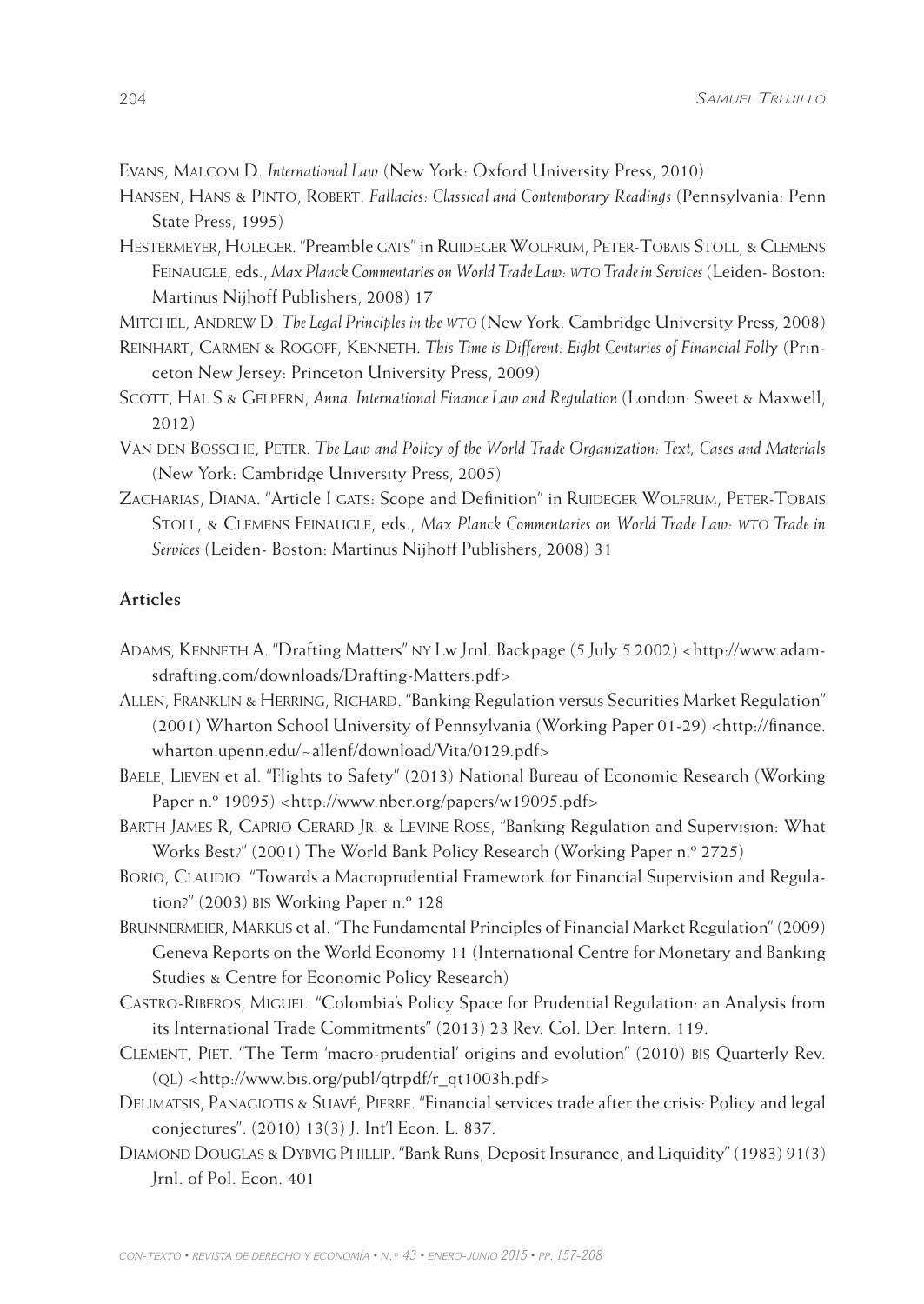Dijkman, Miguel. "A Framework for Assessing Systemic Risk" (2010) The World Bank (Policy Research Working Paper n.º 5283) <http://www- wds.worldbank.org/external/default/WDSContentServer/IW3P/IB/2010/04/26/000158349\_20100426151636/Rendered/pdf/wps5282.pdf>

Glavan, Bogdan & Anghel, Flava. "We are Not Macroprudentialists: A Skeptical View of Prudential Regulation to Deal with Systemic Externalities" (2013) 17(3) The Independent Rev. 349

Ilollari, Orkida & Gjino, Gentiana. "Implementation of macro- and micro-prudential regulation" (2013) 5(1) Rev. of Applied Socio-Econ. Research

Janis, Mark Weston. "The Ambiguity of Equity in International Law" (1983) 9(7) Brook. J. Int'l L. <http://ssrn.com/abstract=1101686>

- Key, Sydney J. "Trade liberalization and prudential regulation: the international framework for financial services" (1999) 75 r.i.i.a. 61
- Lowe, Vaughan. "The Role of Equity in International Law" Aus Yb Int'l L. 54
- Maes, Ivo. "On the origins of the bis macro-prudential approach to financial stability" (2009) National Bank of Belgium (Working Paper n.º 176)
- McAllister Shepro, Mary. "Preserving National Regulatory Autonomy in Financial Services: The GATS' Prudential Carve-Out" (2013) Notre Dame University (Social Science Research Network) <http://ssrn.com/abstract=2418764>
- Morris, Stephen & Shin, Hyun. "Financial Regulation in a Systemic Context" (2008) Brookings Papers on Economic Activity 229
- Persaud, Avinash. "Macro-Prudential Regulation: Fixing Fundamental Market (and Regulatory) Failures" (2009) World Bank Group Crisis Response (Note n.º 6) <http://siteresources.worldbank.org/extfinancialsector/Resources/282884-1303327122200/Note6.pdf>
- PRITZKER, MATT. "The Channels for Financial Contagion" (2000) The World Bank, (QL) <http:// siteresources.worldbank.org/INTMACRO/Resources/Pritsker.pdf>
- Reinhold, Steven. "Good Faith in International Law" (2013) Bonn Research Paper on Public International Law n.º 2/2013 < http://ssrn.com/abstract=2269746>
- Scott, Hal S. "How to Improve Five Important Areas of Financial Regulation" in *Rules for Growth: Promoting Innovation and Growth Through Legal Reform* (Yale Law and Economics Research Paper n.º 426, 2011) 113. <http://ssrn.com/abstract=1757982>
- Suavé, Pierre. "A Plurilateral Agenda for Services? Assessing the case for a Trade in Services Agreement (TISA)" (2013) NCRR Trade Regulation <http://www.wti.org/fileadmin/user\_upload/ nccr-trade.ch/wp2/publications/TISA P\_Sauve.pdf>
- WHITE, MARGARET. "Equity  $A$  General Principle of Law Recognized by Civilized Nations?" 2004) 4 qut L. Rv. 103
- Yokio-Arai, Mamiko. "gats' Prudential Carve Out in Financial Services and Its Relation with Prudential Regulation" (2008) 57 Int'l & Comp. L.Q. 613

# **Miscellaneous**

Australian Government Department of Foreign Affairs and Trade, Press Release "Advancing Negotiations on services" (5 July 2012) <http://www.dfat.gov.au/trade/negotiations/services/20120705advancing-negotiations-on-trade-in-services.html>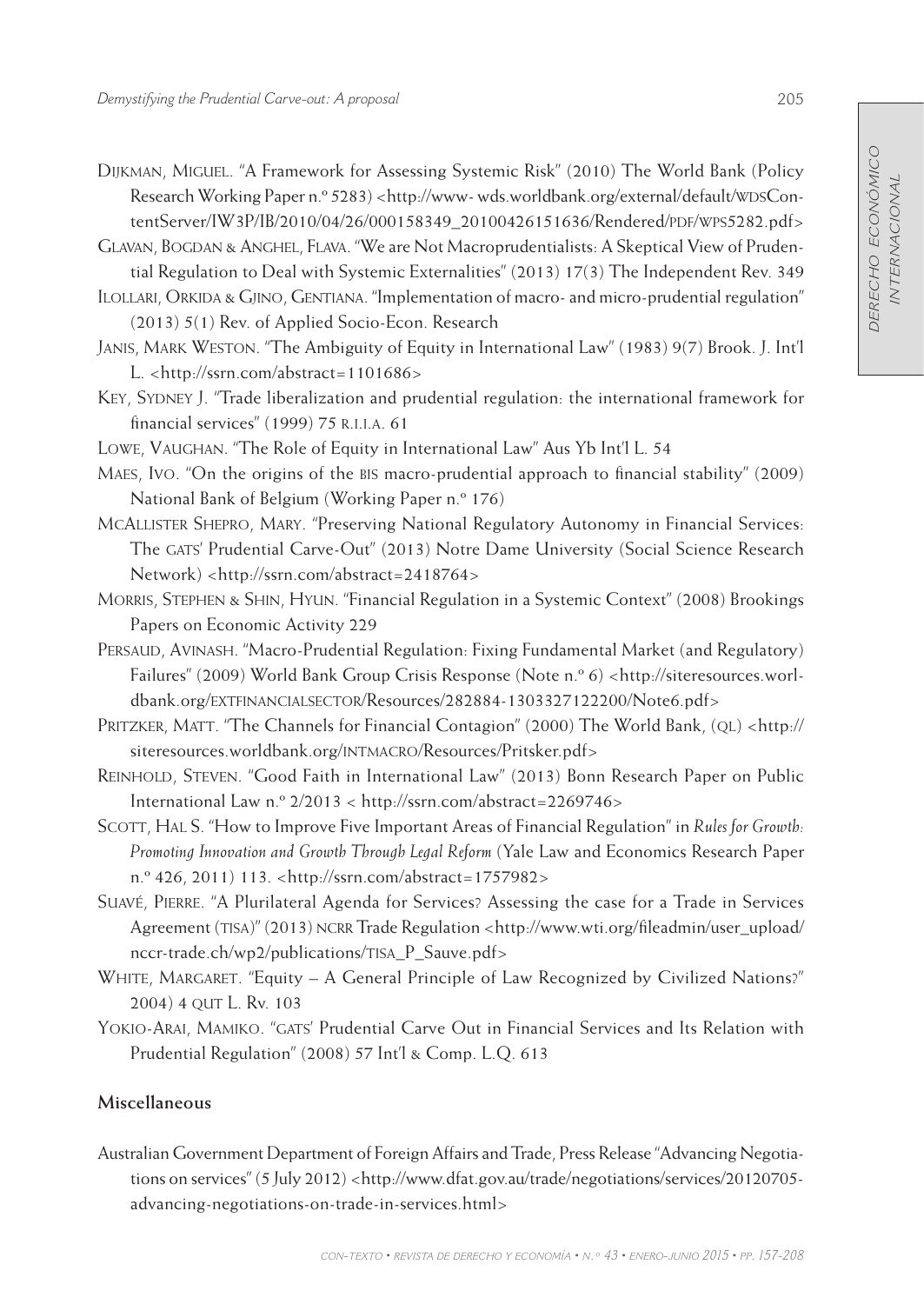- Australian Government Department of Foreign Affairs and Trade, *Trade in Services Agreement*, online <http://www.dfat.gov.au/trade/negotiations/services/trade-in-services-agreement.html>
- Bank for International Settlements, "About the Basel Committee" online Bank for International Settlements <http://www.bis.org/bcbs/about.htm>
- Bank for International Settlements, "Basel Committee membership" online Bank for International Settlements <http://www.bis.org/bcbs/membership.htm>
- Basel Committee on Banking Supervision, "Core Principles for Effective Banking Supervision" (September 2012) Bank for International Settlements <http://www.bis.org/publ/bcbs230.pdf>
- Basel Committee on Banking Supervision, "Strengthening the resilience of the banking sector" (2009) Consultative Document
- Basel Committee on Banking Supervision & International Association of Deposit Insurers, "Core Principles for Effective Deposit Insurance Systems" (June 2009) Bank for International Settlements & International Association of Deposit Insurers <http://www.bis.org/publ/bcbs156.pdf>
- Board of the International Organization of Securities Commission, "Principles for Financial Benchmarks" (July 2013) <http://www.iosco.org/library/pubdocs/pdf/ioscopp415.pdf>
- bis Monetary and Economic Department "bis Papers n.º 1: Marrying the macro- and microprudential dimensions of financial stability" (2001) Bank for International Settlements <http:// www.bis.org/publ/bppdf/bispap01.pdf>
- Diccionario de la lengua española *drae* (22. Ed. Rae.es) 2001
- Dictionnaire Larousse en ligne (Larrouse.fr)
- European Banking Federation "ebf position on the inclusion of financial services in the Transatlantic Trade and Investment Partnership negotiations" 7 June 2013, Brussels (ebf\_002430) <http:// www.ebf-fbe.eu/uploads/EBF\_002430%20-%20TTIP%20and%20financial%20services.pdf>
- European Commission Directorate-General for Trade (Trade Policy Committee: Services and Investment) "TTIP negotiations: Modified EU draft proposals on trade in services, investment and electronic commerce" 2 July 2013, Brussels (QL) < http://eu-secretdeals.info/upload/EU-Investment-Text-TTIP-v\_July2nd-2013\_v1.pdf>
- European Commission Directorate-General for Trade (Trade Policy Committee) "ceta Consolidated text" 5 August 2014, Brussels (ql) < http://www.tagesschau.de/wirtschaft/ceta-dokument-101. pdf>
- Financial Stability Board, "About the fsb" online Financial Stability Board <http://www.financialstabilityboard.org/about/overview.htm>
- Financial Stability Board, "Key Standards for Sound Financial Systems" online Financial Stability Board <http://www.financialstabilityboard.org/cos/key\_standards.htm>
- Financial Stability Board, "Principles for an Effective Risk Appetite Framework" (November 2013) < http://www.financialstabilityboard.org/publications/r\_131118.pdf>
- Financial Stability Board, "Recovery and Resolution Planning for Systematically Important Financial Institutions: Guidance on Identification of Critical Functions and Critical Shared Services"  $(16$  July 2013) <http://www.financialstabilityboard.org/publications/r\_130716a.pdf>
- Cited as: *fsb-Guidance on Id. Critical Functions & Services*
- Financial Stability Board, "What are Standards" online Financial Stability Board <http://www. financialstabilityboard.org/cos/standards.htm>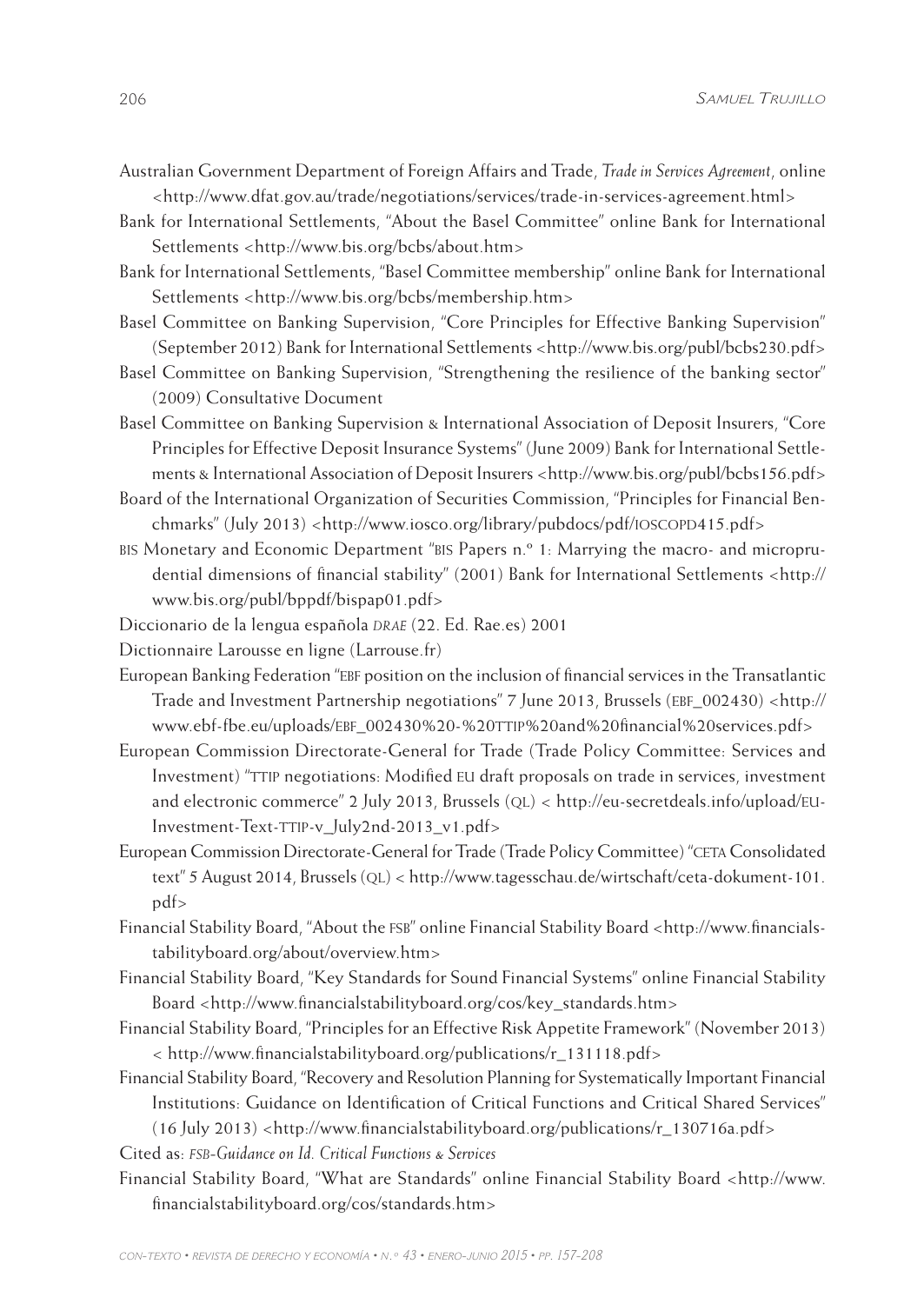- Gerlach, Stefan. "Defining and Measuring Systemic Risk" (23 November 2009) European Policy Dep. <http://www.europarl.europa.eu/document/activities/cont/200911/20091124ATT6515 4/20091124att65154en.pdf>
- Group of Ten, "Report on Consolidation in the Financial Sector" (2001) <http://www.bis.org/ publ/gten05.pdf>
- Group of Twenty, Press Release, "Global Plan Annex: Declaration on Strengthening the Financial System" (2 April 2009) <http://www.g20.utoronto.ca/2009/2009ifi.html>
- Group of Twenty, "High Level Principles on Financial Consumer Protection" (October 2011) <http://www.oecd.org/daf/fin/financial-markets/48892010.pdf>
- Hufbauer Gary Clyde, Jensen Bradford & Stephenson Sherry, ""Framework for the International Services Agreement" (2012) Peterson Institute for International Economics <http://www.piie. com/publications/pb/pb12-10.pdf>
- ictsd, "Services Openings Eyed by some wto Members"16(9) *Bridges Weekly Trade News Digest* (7 March 2012) 5. <http://www.ictsd.org/sites/default/files/review/bridgesweekly/bridgesweekly16-9.pdf>
- International Association of Deposit Insurers, "About iadi" online International Association of Deposit Insurers <http://www.iadi.org/aboutIADI.aspx>
- International Association of Deposit Insurers, "Members and Participants" online International Association of Deposit Insurers <http://www.iadi.org/aboutIADI.aspx?id=48>
- *International conference of plenipotentiaries on the law of treaties, GA Res 2166 (XXI), UNGAOR, 1484th plenary* meeting, (1966)
- International Law Commission, "Draft Articles on the Law of Treaties with Commentaries" (1966) II Yearbook of the International Law Commission <http://legal.un.org/ilc/texts/instruments/ english/commentaries/1\_1\_1966.pdf >
- International Monetary Fund: Monetary and Capital Markets Department "Macroprudential Policy: An Organizing Framework" (14 March 2011)

Cited as: *imf-Organizing Framework*

International Monetary Fund, Bank for International Settlements & Financial Stability Forum, "Guidance to Assess the Systemic Importance of Financial Institutions, Markets and Instruments: Initial Considerations" (20 October 2009) Report to the G-20

Merriam-Webster Dictionary (11. Ed. Merriam-Webster.com)

Office of the United States Trade Representative, Press Release "Advancing Negotiations on Trade in Services" (5 July 2012) <http://www.ustr.gov/about-us/press-office/press-releases/2012/july/ wto-members-announce-new-phase-in-services-talks>

- Soffield, Heather. "eu, Canada's differences over financial services holding up free trade pact: documents" (2013) *The Canadian Press* (29 May 2013) <http://business.financialpost.com/2013/05/29/ eu-canadas-differences-over-financial-services-holding-up-free-trade-pact-documents/>
- SUAVÉ, PIERRE. "The Plurilateral Agreement on Services" (2013) European Parliament-Directorate General for External Policies <http://www.europarl.europa.eu/document/activities/cont/201 310/20131025att73459/20131025att73459en.pdf >